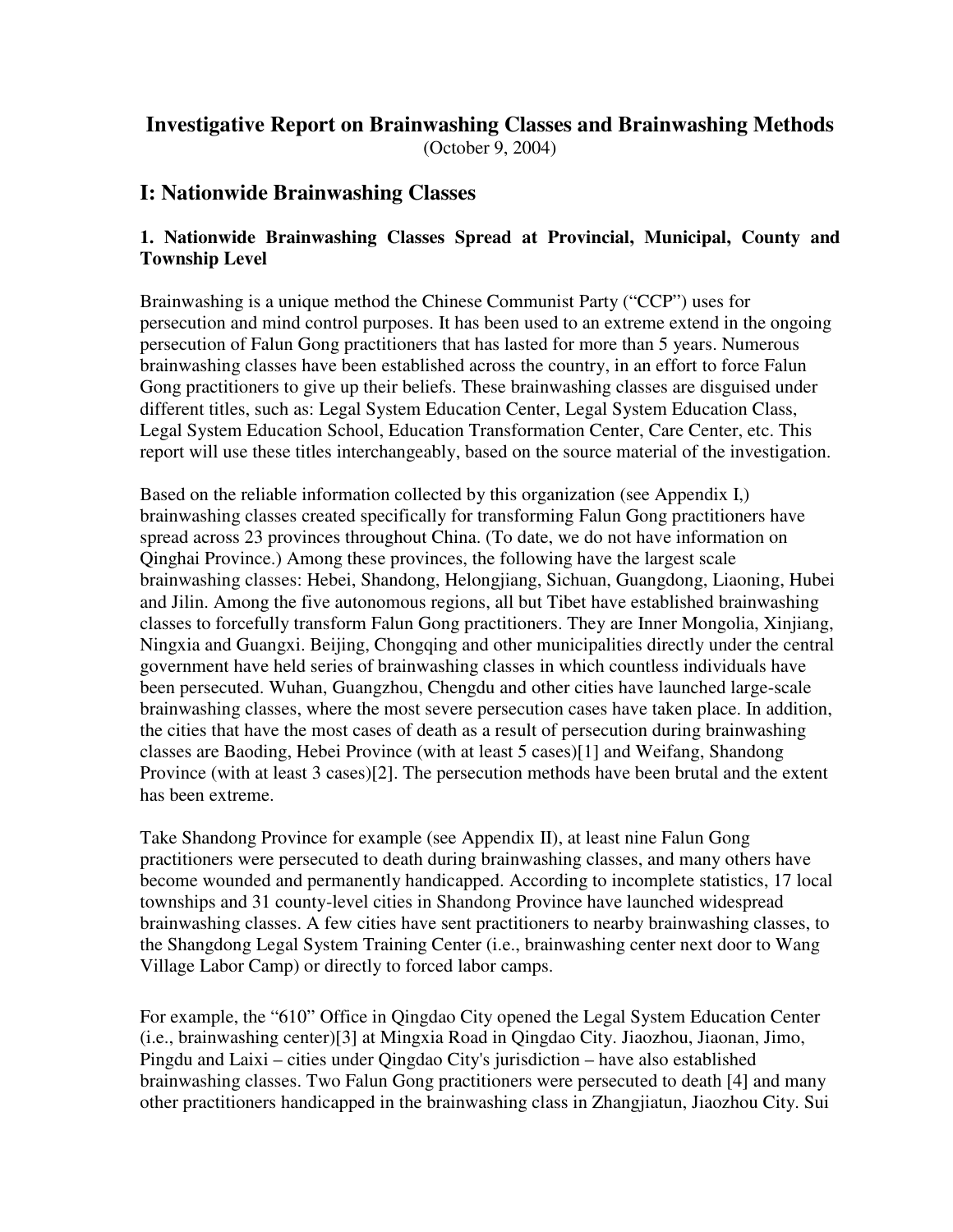Guangxi, a villager from Laixi City, was persecuted to death by Xing Village's brainwashing class, which was established by the "610" Office of Laixi City.

At the municipal level, brainwashing classes have expanded to districts and villages. For example, in Weifang, the city with the highest persecution death toll in Shandong Province, there are seven brainwashing classes in the Weicheng District alone. They are Weicheng Chengguan Street District Office (located in the employee dormitory of the Chengguan Street Office, where Chen Zixiu was persecuted to death); Yuhe Town brainwashing class (located at the Yuhe Town Law Office, where Xuan Chengxi was persecuted to death); Wangliu Town brainwashing class (located at the Wangliu Adult Education Center); Junbukou Town brainwashing class (located at the Junbukou Village Committee Office); Xingbu Town brainwashing class (located at the Xingbu Town Justice Mediation Center); Fushan Town brainwashing class (located at the Fushan Town Senior House); Daliushu Town brainwashing class (located at the Daliushu Town Committee Office.) [6]

Clearly, the quantity and the density of the nationwide brainwashing classes established for the persecution of Falun Gong have far exceeded those of prisons, forced labor camps and mental institutions. Brainwashing classes have played a key role in carrying out the persecution. Based on the fact that brainwashing classes have expanded to all levels of government nationwide, including provincial, municipal, county and township, it is apparent that the orders have to come from the central government.

#### **2. The "610 Office" Heads Brainwashing Classes with Lateral Collaboration from the Public Security Bureau, Justice Department and the Communist Party Committees**

The establishment of brainwashing classes is mainly led by the "610" offices in each region. Take Shaoyang City, Hunan Province for example [7]. In April 2002, according to the outcome of the "National Conference on Fighting a Good Battle in Educating and Transforming Falun Gong Members" and the provincial "610" Office's "Suggestion on Launching a Falun Gong Members Education and Transformation Contest," the Shaoyang City leadership group on Falun Gong issues decided to launch a citywide "combat to transform Falun Gong members" between May and December 2002. It requested that each city and county establish a dedicated leadership team and that budget to run the brainwashing classes is secured. Under the same directions from the national conference, the "610" Office in Jiangmen City, Guangdong Province, was put in charge of establishing a "Falun Gong Member Legal System Education Class." On June 4, 2002, Tan Jizu, Deputy Secretary of the CCP Committee of Jiangmen City and director of the "610" Leadership Team (a.k.a. Leadership Team to Handle the Falun Gong Issue) made a personal trip to the brainwashing class and issued the order to "completely transform Falun Gong members." [8] It is obvious that the orders to establish brainwashing classes in each city and county come from the top, and are enforced at each level, through the super-powerful "Leadership Team to Handle the Falun Gong Issue" and the "610" offices.

In addition, with the Leadership Team to Handle Falun Gong Issue and the "610 Office" as its core and its lateral collaboration with the Public Security Bureau, Justice Department and the CCP Committee, each administrative area is unified in deploying the persecution. In the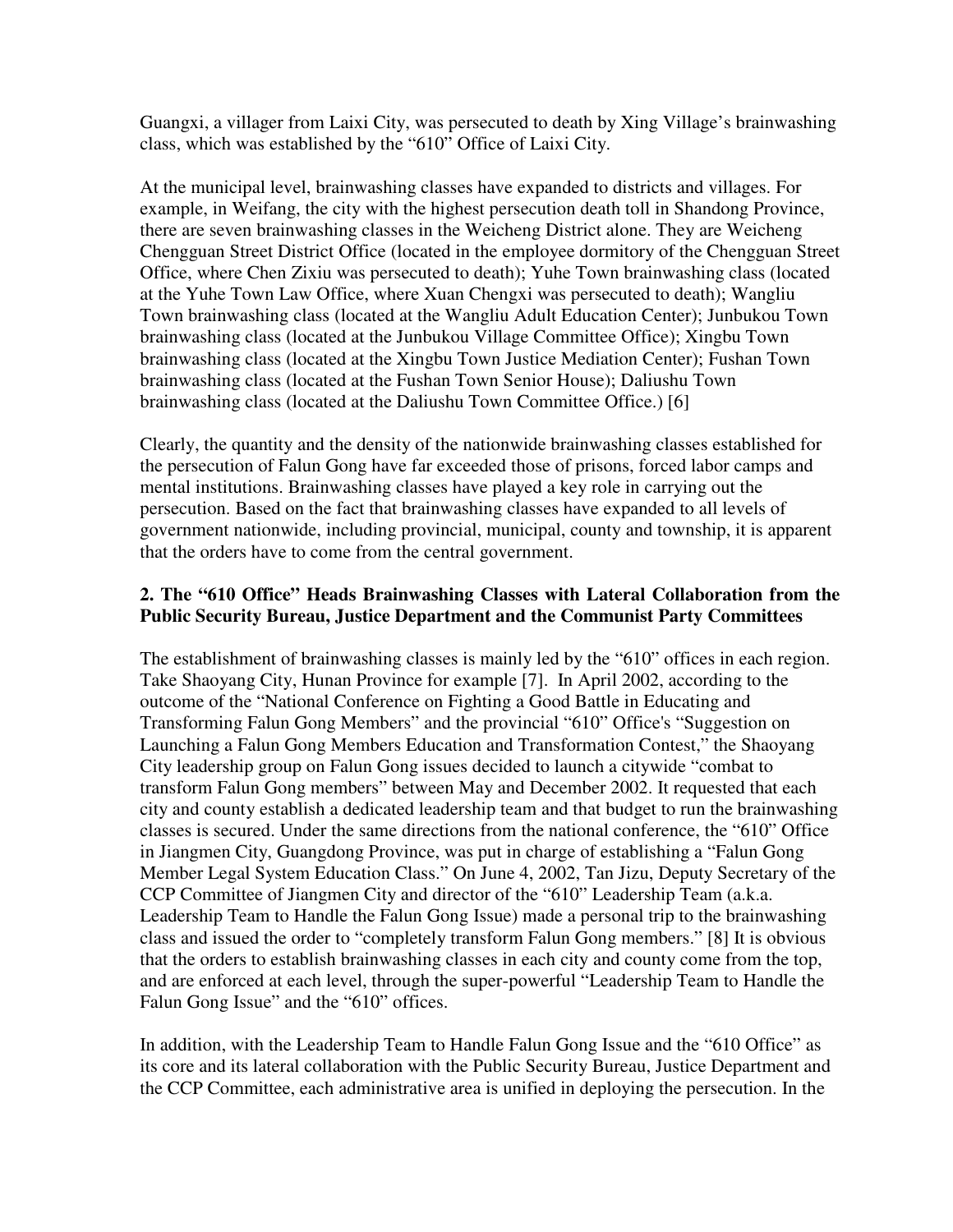example of Wuxue City, Hubei Province, the city's CCP committee signed a "pledge" with each government division based on the guidelines from the central, provincial and municipal governments on dealing with the Falun Gong issues. The pledge stated that, "each division shall follow the guidelines of the documents from the central, provincial and municipal government and insure that the budget is in place to prevent and handle the Falun Gong issues and that project related vehicle needs are guaranteed. Fight an all out battle to educate and transform [Falun Gong members] and fight it well. Roles and responsibility shall be emphasized and various legal system education classes shall be held."

The pledge also clearly stated that the head of each division would be suspended for 6 months and subject to disciplinary actions should there be 2 Falun Gong members going to Beijing to appeal each year [9]. As a result of the forceful lateral collaboration among each Party committee, several Falun Gong practitioners in Wuxue City were sent by force to brainwashing classes, while at work or home, by the work unit head, the "610" Offices and the police. Chen Guozheng, former employer of the Agricultural Development Bank who had donated over 10,000 Yuan during a flood in Wuxue, was forcibly sent to the Hubei Legal System Education Center (i.e., the provincial brainwashing center) on March 18, 2004, by the president of the bank, who assisted the "610" Office and the local police to lured Chen to work. Earlier, Chen had already suffered tortures at the Wuxue brainwashing class and in the Shayang Forced Labor Camp, Hubei Province, since 2000 and was once paralyzed in both legs. [10]

#### **3. Extensive Brainwashing Classes in the Public Security Department, Government Branches, Universities and Colleges, Businesses Sectors, and Forced Labor Camps**

Setting up brainwashing classes requires no legal justification and, on the contrary, often receives open endorsement and commendation from high-level officials. The widespread brainwashing classes are not only established by the provincial, municipal, county and township governments, Party committees and the "610" offices, but also by the public security department, government branches, universities and colleges, business sectors and forced labor camps.

• Public Security and Justice Department Restrict Personal Freedom In the Name of Brainwashing Classes

In an attempt to circumvent the legal limitations of 15 or 30-day detention periods and to detain Falun Gong practitioners for prolonged periods of time, various police detention centers uses "Education Classes" to illegally detain practitioners.

On September 13 1999, "Education Classes" were held at detention centers in Jiangan District, Wuhan City. Practitioners who went to appeal were forcibly detained in the class. They were told to write a so-called "Guarantee and Repentance Statement" before they could be released to go home. [11]

On October 13 1999, all district Political and Judicial Committees in Shenyang City organized the so-called "621 Study Classes" [12] in the detention centers of the Public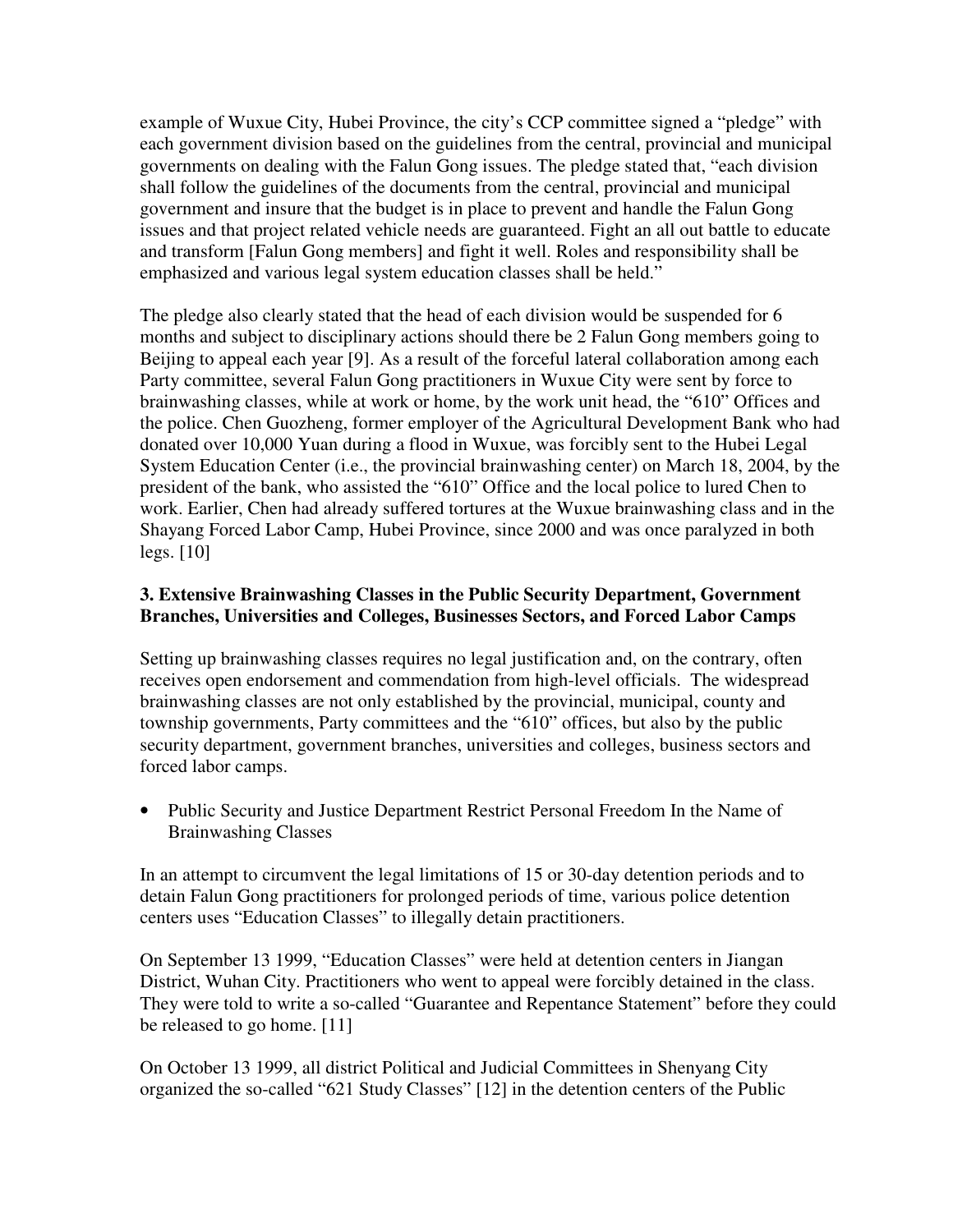Security branches. They transferred practitioners who were abducted to city detention centers, collection centers, and the city women's self-improvement school, to these "Education Classes." ("621" was the code name used by the Political and Judicial Committees who were responsible for abducting Falun Gong practitioners in Liaoning Province, and was later made to conform to the code name of "610.") The "Education Class" guidelines required the respective work units of each practitioner to send a person to monitor an individual practitioner around the clock, 24 hours a day. Family members were also ordered to coerce practitioners, through ties of kinship and affection, into signing a "Guarantee and Repentance Statement." Only after a practitioner signed the "Guarantee and Repentance Statement" could they be released to go home.

At the end of 1999, city government of Dalian established the "621 Forced Education and Transformation Center." It was located at the rear courtyard of the Justice Bureau's Forced Re-Education-Through-Labor Drug Rehab Center. This brainwashing center used physical punishment and electronic batons to torture Falun Gong practitioners. Those who were not transformed were sent to the infamous Masanjia Labor Camp, to endure more torture and persecution. [13]

The public security bodies adopt the "Transformation Education Class" at will as their key means to implement the policy of "zooming in and targeting [Falun Gong members]." To fulfill the orders from higher authorities to "contain Falun Gong issues locally" and to prevent practitioners from "appealing to higher authorities by bypassing local authorities," local political and judicial units actively deploy deceit and abduction as their means to arrest Falun Gong practitioners on large scales and send them to the so-called "Education Classes" in an attempt to restrict their personal freedom, especially around the so-called "sensitive dates," such as during the two Congress Sessions and the Chinese New Year.

Since late 1999, numerous police stations in Chengdu City organized "Educational Transformation Classes." They forced Falun Gong practitioners to report to and participate in classes every day, from 9 A.M. to 6 P.M. at the police station, until they would sign the "No Practice [of Falun Gong], No Appeal [for Falun Gong]" promises. Such tactics have severely affected the lives of Falun Gong practitioners. [14]

• Government Offices Working Committees Organized Brainwashing Classes

In early 2000, under the deployment of the Beijing Municipal Party Committee and Beijing Bureau of Labor Re-Education, the Central Committee's Government Office Working Committee organized multiple brainwashing classes at the Xinan Forced Labor Camp in Beijing. The classes were publicly referred to as the "Judicial Education and Study Class." On February 1, 2001, Li Baoqing, a renowned research fellow at the Institute of Geographical Sciences and advisor for doctoral candidates, was abducted by the Institute's Party Committee to the brainwashing classes organized by the Office Working Committee, which was directly affiliated with the Central Committee. He went through two consecutive brainwashing classes (the  $3<sup>rd</sup>$  and the 4<sup>th</sup> classes.) He was forced to suffer sleep deprivation without any rest. He eventually signed the "Guarantee Statement" in a state of confusion and muddled consciousness (the result of long-term sleep deprivation). After he was released, Li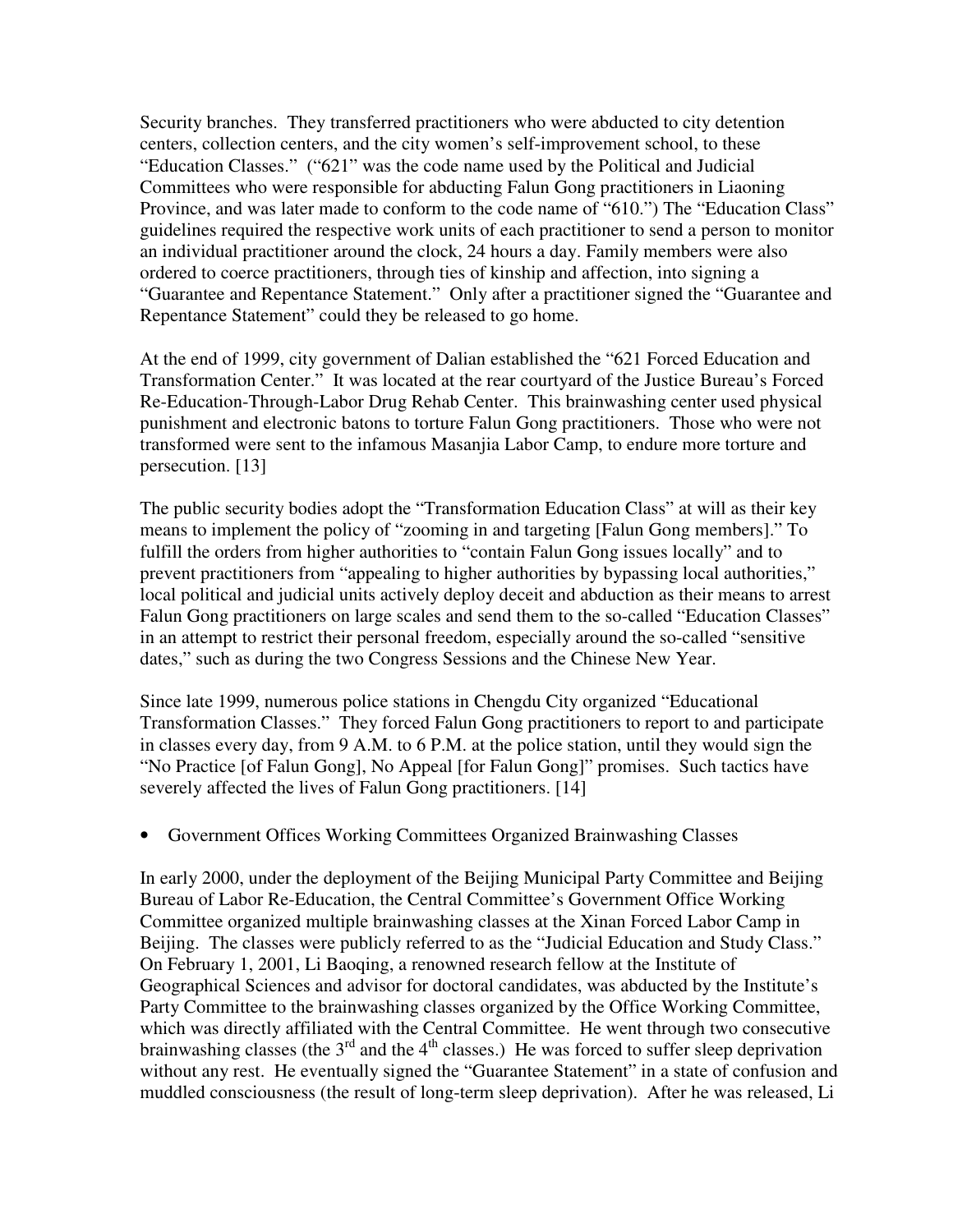wrote an article, "Transformation Class is a Mafia-like Criminal Offense," which was published on the Internet. [15]

Up to July 2001, the Central National Government Office Working Committee had continuously organized more than ten "Judicial Education and Study Classes." [16] Since June 2001, capital investment has gone toward establishing the "Central National Government Office Working Committee Beijing Changping Transformation Base." [17]

On the morning of July 13, 2001, leaders from some offices directly under the Hebei Provincial Government deceived Falun Gong workers into going to off-site "Meetings" or "Tours" and then forcefully abducted these practitioners to the Changping Brainwashing Center for persecution. The practitioners did not even have a chance to bring a change of clothes. This brainwashing center charged each practitioner 100 Yuan per day, and each work unit would send three co-workers to accompany each abducted Falun Gong practitioner, totaling four people. Up to July 24, each work unit was forced to come up with around 20,000 Yuan in class fees. [19]

During the "Two Congress Sessions" in 2003, the Jilin Province "610" Office and the "610" offices from other working committees affiliated with the provincial government pressured the Provincial Financial Office, resulting in the abduction to brainwashing classes of many Falun Gong practitioners that worked there. [20] Under the orders of the Provincial "610" Office, and instructions of the "610" offices of the province-affiliated working committee, the Jilin Bureau of Records senior officials fired their periodicals publishing office deputy editor-in-chief, Zhang Zhongyu, from his position, and discharged him from his Party membership. Zhang was forced to leave home, and became homeless. He was then abducted and taken to the Changchun City Xinglongshan Brainwashing Class, to be subjected to further persecution. Zhang could not even walk, but had to crawl, due to injuries incurred from being severely tortured during the class. [21] Office working committees in other provinces also started organizing brainwashing classes. Local government offices directly affiliated with the Jiangxi Province Government organized the so-called "Judicial Education Class," around the time of the Chinese New Year, in 2001. [22] Working committees, from local offices directly affiliated to the Heilongjiang Province Government, organized a similar "Judicial Education Class" on March 2001. [23]

• Schools Organized Brainwashing Classes to Forcefully Transform Students and Faculty **Members** 

In the educational system, the majority of the Party Committees enthusiastically cooperated with the local "610" offices to organize brainwashing classes. Through deception and abduction, they forced faculty members and students into the brainwashing classes run by the local governments. Falun Gong practitioners and their families were threatened to be fired or discharged if they refused to give up the practice.

After the Chinese government declared Falun Gong an "evil cult" on October 26, 1999 (in violation of the rights guaranteed by the Chinese Constitution), most students who practiced Falun Gong at Qinghua University were forcefully expelled and sent home. The school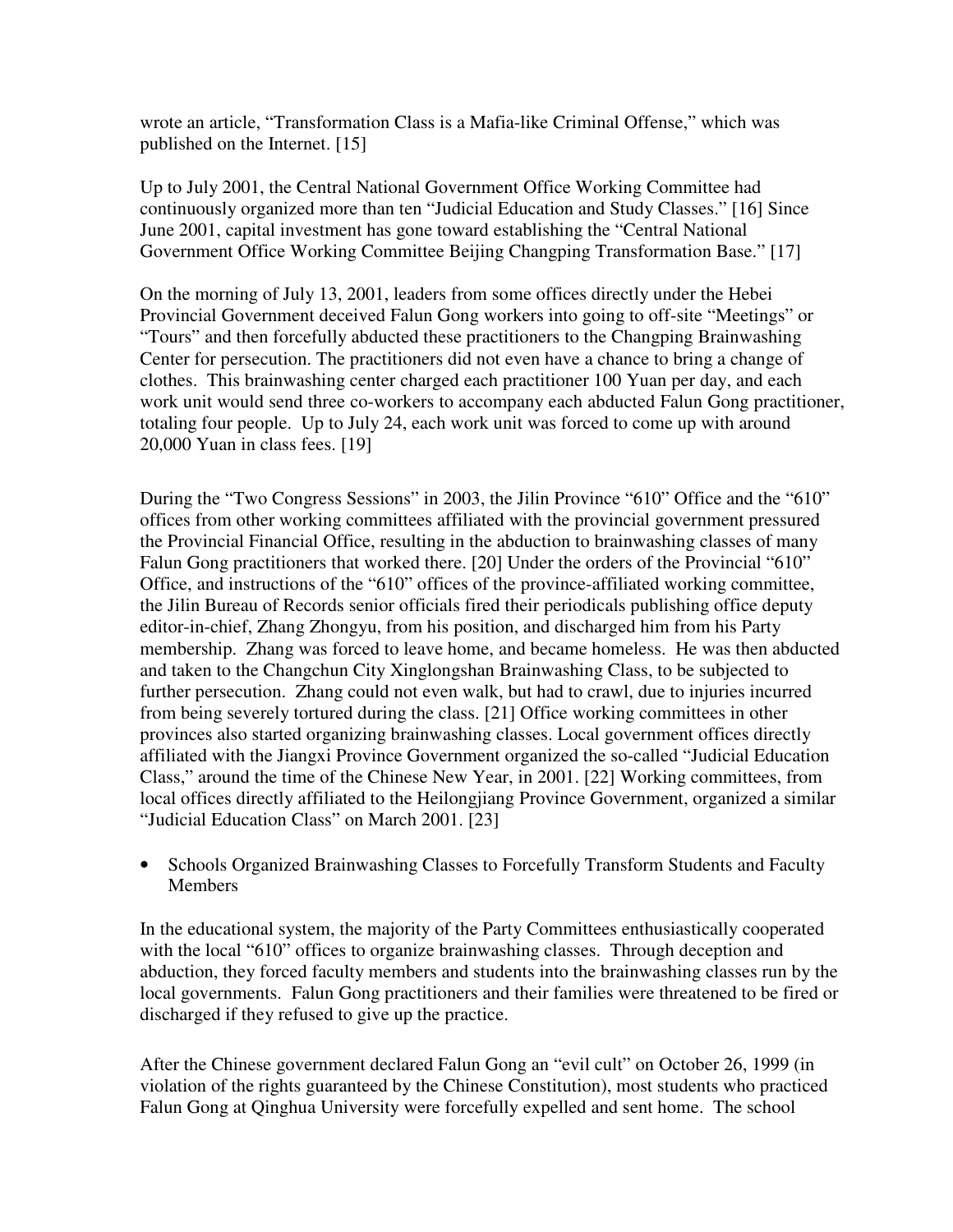officials gave orders that students would not be reinstated unless they would guarantee that they would not practice Falun Gong. Faculty members would be fired if they did not denounce Falun Gong. The school then organized a "Transformation Study Class." The school detained faculty members and students who refused to denounce Falun Gong for "Thought/Ideology Transformation," under the guise of the "Transformation Study Class." [24]

In February 2000, Party Committees from all colleges and universities in Shenyang City gathered all Falun Gong practitioners to the "Centralized Education Instructional Class," which was organized by the Public Security and Civil Affairs Offices, for sequestered, coercive brainwashing. [25]

In Beijing, the "610" office of the Municipal Educational Working Committee ordered all universities and colleges in Beijing to report the names of all Falun Gong practitioners within in the student body and faculty to higher authorities, in order to systematically plan their abduction to the Beijing Judiciary Training Center for forceful, sequestered brainwashing. [26]

Chongqing University repeatedly abducted Falun Gong practitioners from school to the brainwashing classes located atop Geleshan Mountain in Chongqing City. They abducted a renowned faculty member, senior engineer, Zhang Yougao, to the Xishanping labor Camp in Chongqing City, for one year of forced labor re-education, without legal process. At the end of the detention period, they extended his term by another six months, with no reason given or due legal process. Upon orders from the local "610" office, the Chongqing University officials escorted him to the brainwashing class organized by the local government, where he was subjected to further persecution. [27]

The Lanzhou University Party Committee abducted Falun Gong practitioners who refused to give up the practice and detained them in the school's own guesthouse for three months of forced brainwashing. Later on the committee cooperated with the Lanzhou City "610" Office and abducted practitioners to the Gongjiawan Brainwashing Class in Lanzhou City, for continuous brainwashing and persecution. [28]

The persecution systems within universities and colleges were mostly created, organized, and operated by the Party Committee leaders, the "610" Office on campus (in conjunction with the school's security department), as well as the Party secretaries at lower levels (such as colleges.) For example, the Party Secretary at the College of Science, Jilin University, established a "Transformation Instructional Class," exclusively for Shen Lianli, a lecturer at the college who's also a Falun Gong practitioner. Each day they forced Shen to undergo "Self-examination, Repentance, Transformation" in a small room at the College of Science. Later, he and his three year-old daughter were abducted to the brainwashing center. Even though he escaped, he was abducted once more by the University "610" Office. He was tortured to death after undergoing more than one month of detention. [29]

• Businesses Invested Money and Resources to Set Up Brainwashing Classes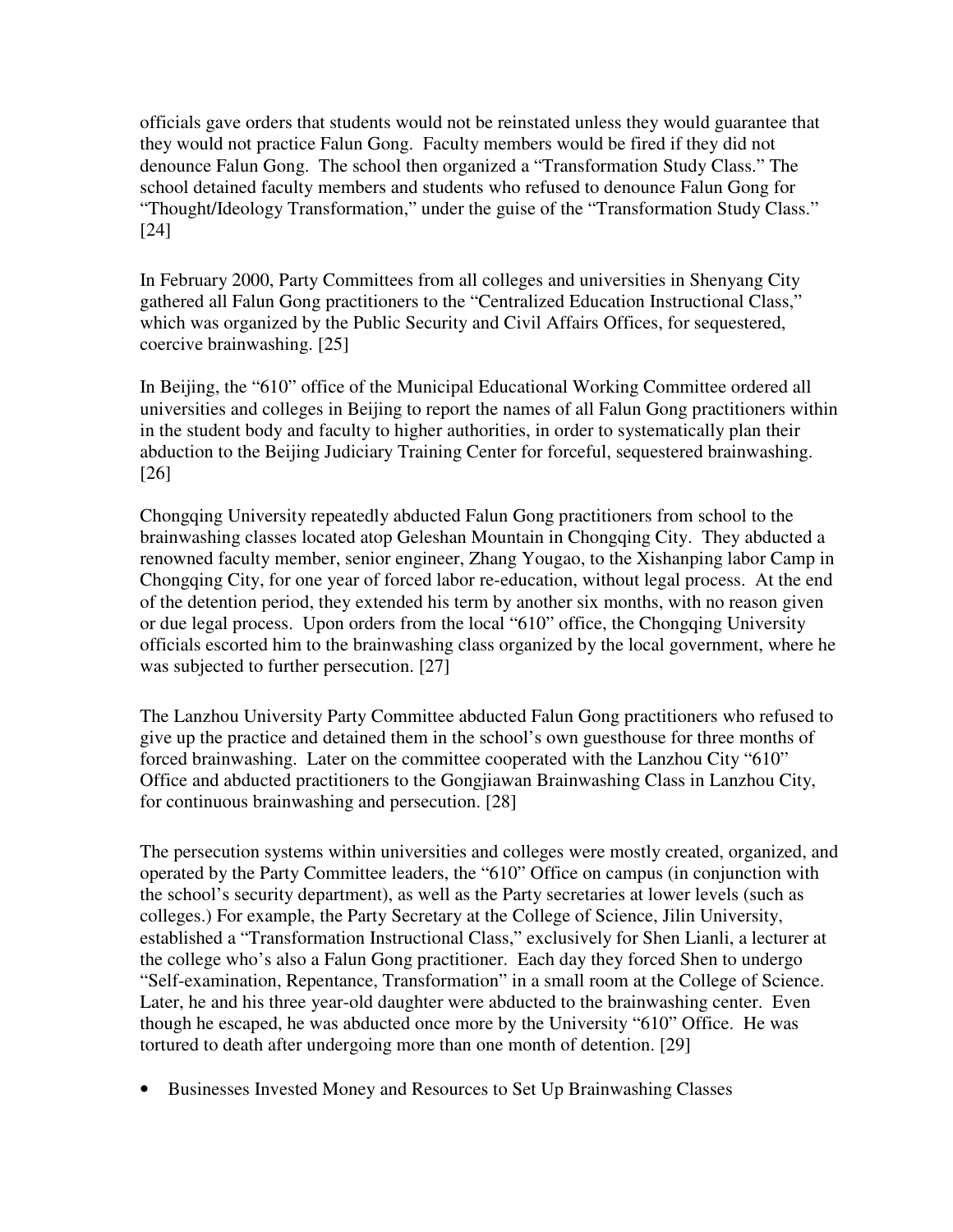The Communist Party committee of Zhongyuan Oil Field, a State-run enterprise, ran three rounds of education and transformation classes between February and April, 2000. It then advocated the experience and tricks gained from the classes, namely "eating, living and studying together," during the national "Public Lecture of the Meritorious Deeds in Combating the Falun Gong" conducted on Feburary 26, 2001. Additionally, it requested that the administrative staff of the classes and the "facilitators" dispatched by various organizations implement relentless brainwashing and monitoring on a 24-hour basis [30].

The State-run newspaper, the *People's Daily*, reported on May 31, 2001 that the Beijing Capital Iron and Steel Company had found a "unified education and transformation methodology involving the trinity of enterprise, government and a specialized department." [31] The Company set up "legal education classes" to brainwash and transform practitioner employees by force, which were praised by the Municipal Party Committee of Beijing multiple times. In an effort to motivate enterprises to set up private brainwashing classes to persecute Falun Gong practitioners, the China Central TV Station made a special report on the "success" of the classes organized by the Capital Steel Company. [32]

The Daqing Red Satellite brainwashing class was jointly organized, illegally, by the Daqing Municipal Government, the Daqing Oil Field Company Limited, and the Daqing Petroleum Administration Bureau in November, 2002. The estimated investment was over two million Yuan, spent on the purchase of a large amount of equipment such as automobiles and electronic surveillance systems. The principal behind this coordinated effort was Zhang Guojun, the deputy director of the 610 Office of the Daqing Petroleum Administration. The vice-principal was Wang Xiange, the deputy political commissar of the Daqing Forced Labor Camp. [33]

The persecution means used by the Daqing Red Satellite brainwashing class were fierce and cruel. Cheng Qiaoyun, an employee of the Daqing Petroleum Aministration Bureau, after serving an illegal two-year imprisonment, was abducted and sent to the Daqing Red Satellite brainwashing class on May 27, 2004 by the Daqing 610 Office and personnel from her original organization. In a little more than a month she was persecuted so much that she became unconscious, and her arms and legs were nearly crippled. She was last reported as critically ill but has now disappeared without a trace. [34]

• Brainwashing Classes Set Up in Forced Labor Camps with Brutal and Vicious Methods

On March 5, 2001, Taiyuan Municipal Government of Shanxi Province put to use all grassroots police substations, community offices, and county governments in order to take, by force and deception, nearly 100 Falun Gong practitioners from their homes. These practitioners were then sent to Taiyuan forced labor camp (located in Jiancaoping District of Taiyuan City) where an illegal "Legal Education Class" was set up. This brainwashing class deprived the practitioners of their personal freedom and carried out brainwashing using faked videotapes. This "class" also employed various means of corporal punishment to transform coercively, including letting a wolfhound bite female Falun Gong practitioners. Falun Gong practitioner, Song Yuying of Taiyuan City, Gujiao District, was persecuted to death in June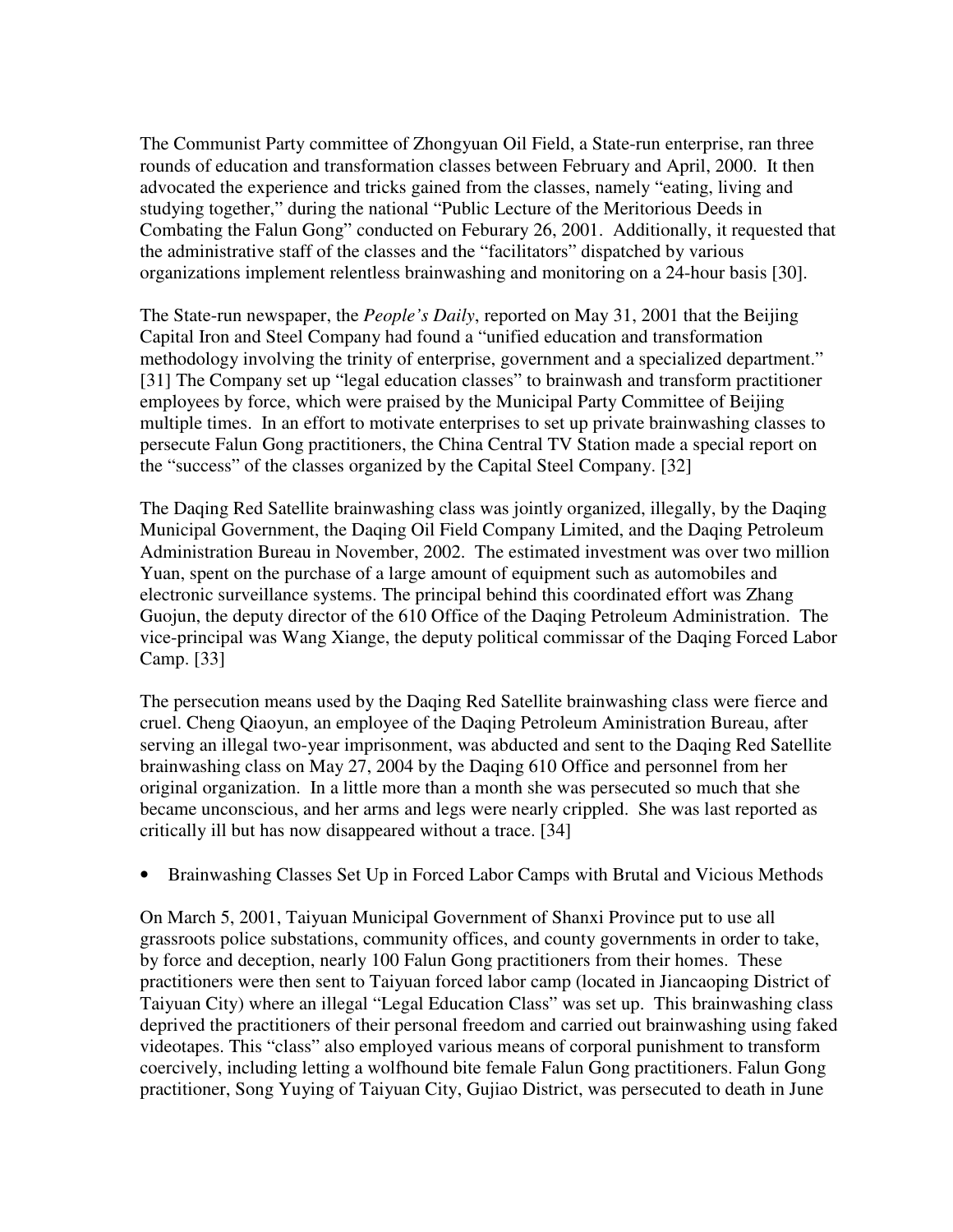after being sent to this "Legal Education Class" in May, 2001.[35] Shandong Province Legal Training Center is located in Wangcun Town, Zhoukou District, Zibo City, near the Shandong Province Second Forced Labor Camp. Most of its personnel were chosen from the forced labor camp. The training center has been operating since August 2001, with each round of classes lasting one month or so. Practitioners in the class were all abducted from the counties and cities of Shandong. [36] Every practitioner was required to pay a brainwashing fee of 5,000 Yuan. The Shandong Province Legal Training Center first sent Falun Gong practitioners to the forced labor camp for preliminary brainwashing, where means such as "making eagle eyes" (long term deprivation of sleep) were used to force Falun Gong practitioners to give up their cultivation practice. [37]

The abovementioned Shandong Province Second Forced Labor Camp (Wangcun Forced Labor Camp) once illegally detained nearly 200 Falun Gong practitioners (including both the male camp and the female camp) around March 2003. In an effort to coercively brainwash practitioners, every day the forced labor camp played "Interview with So-and-So" and a video fabricated by themselves, slandering Falun Gong and its founder. When watching the video one was required to pay close attention with no closing the eyes, no lowering the head or any other bodily movement. After the video was finished one was required to applaud. Any slight disobedience would lead to beating and electric shocking. Their persecution caused one third of the practitioners to display a range of illnesses. The persecution caused dozens of practitioners, such as Guo Jialong, Zhang Peng, Wang Tongliang, Zhang Zhi, Zhang Xueqiang and Sun Guangming, et al, to go insane, becoming unable take care of themselves. It took the lives of Zou Songtao, Yu Lianchun and Zhang Guohua. [38]

Falun Gong practitioners of Liaoning Province who were illegally sent to forced labor camps were detained in 18 separate forced labor camps in the province. [39] Most of those forced labor camps also set up their own brainwashing classes. The "Legal Education School" of Shenyan City was founded on October 18, 2002, and was located right inside the Zhangshi Forced Labor Camp. One million, eight hundred thousand Yuan were spent to revamp the place. [40]

 The "610" Office of Benxi City, Liaoning Province, the city's Public Security Bureau and the Benxi Iron and Steel Company, all collaborate to illegally set up a brainwashing class inside the Benxi Forced Labor Camp, focusing on the persecution of Falun Gong practitioners. [41] As early as September 1999, there were 100 practitioners in the brainwashing class inside the Chaoyang City Forced Labor Camp. Li Hongwei, former employee of the Shenyang Farm Machinery Company, Liaoning Province, was detained in that class. His right eardrum was perforated by beating, causing him almost losing his hearing. [42]

The Fushun City Forced Labor Camp (located in Wujiapu area of Dongzhou District) set up a "Fushun Ideological Education Class" to further torture Falun Gong practitioners mentally and physically. Those steadfast practitioners, whose illegal forced labor term had expired, were forced back into the class for continued persecution and extortion of fees [for their brainwashing]. [43]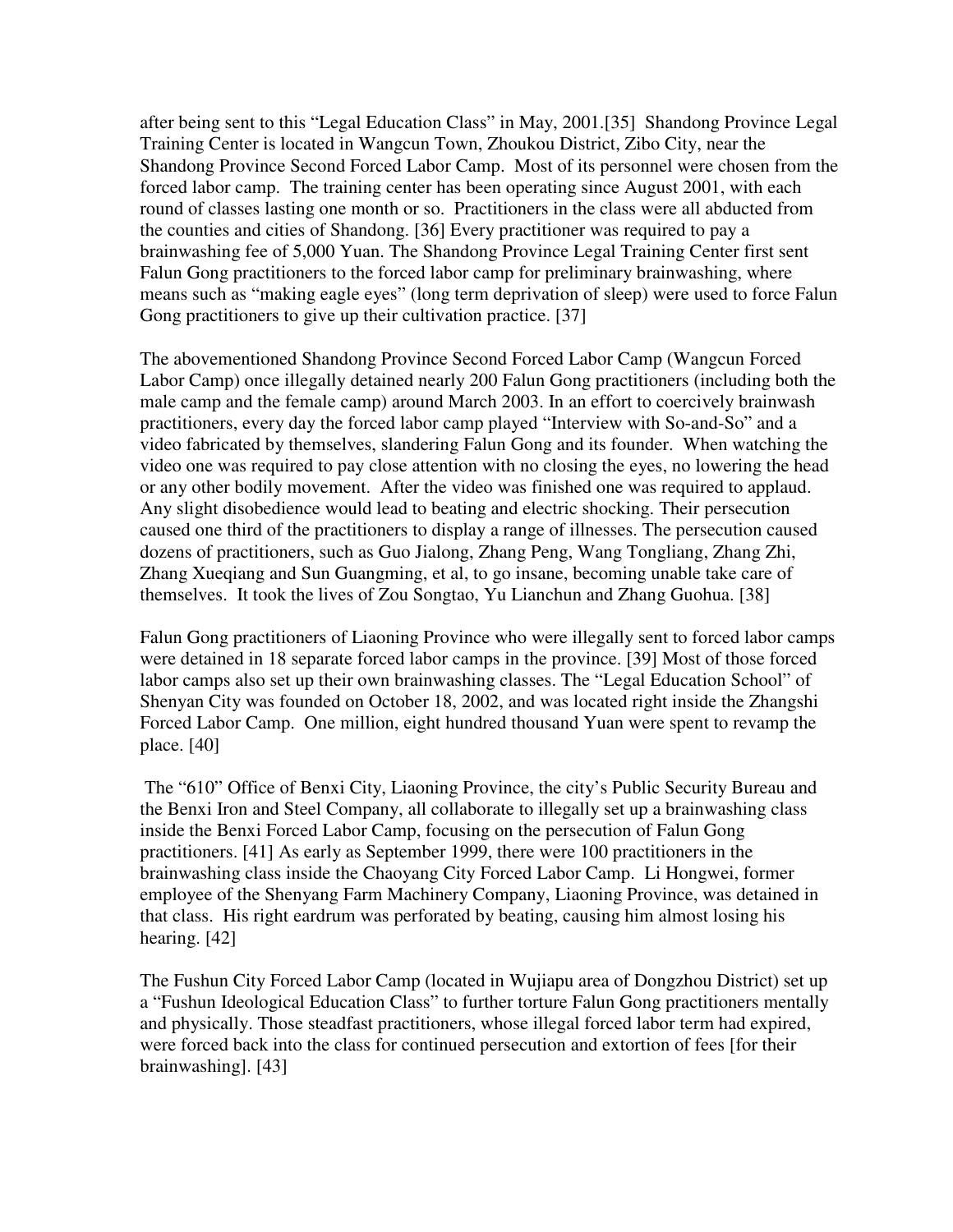## **II: Illegality of Brainwashing Classes**

#### **1. There is no Legal Basis for the Establishment of Brainwashing Classes**

The whole process of establishing brainwashing classes does not follow any legal procedures. There has been no registration, rules of law or public documentation from the CCP or government to specify the nature or foothold of the brainwashing classes in society. There has been no obvious agenda, or supervising organizations; however, the staff of the brainwashing classes, who are not law enforcers themselves, have authority beyond that of law enforcers. They have the power to arrest anyone without any legal document; they incur no legal responsibility for beating someone to death. [44]

#### **2. The Conduct of Brainwashing Class Staff Constitutes the "Crime of Illegally Depriving Citizens of their Freedom of Religious Belief"**

Article 36 of the *Constitution* states:

"Citizens of the People's Republic of China enjoy freedom of religious belief."

Article 251 of *Criminal Law* stipulates:

"For Governmental staff members who illegally deprive citizens of the freedom of religious belief, and who violate the customs of minorities, severe cases will be punishable by under a two years' sentence, to either a prison or labor camp."

During the past five years, the specific actions of brainwashing classes have already constituted the "crime of illegally depriving citizens of the freedom of religious belief." Elaboration of the illegal nature of the classes follows:

First, the principal organization for brainwashing classes is the "610 Office," with the major personnel of brainwashing classes being from the Political and Judiciary Commission at various levels, Courts, Procuratorate, Department of Public Security, Department of Justice, etc. They are all staff from state bodies, and thus fall into the category of Article 251 of *Criminal Law,* regarding governmental staff members who illegally deprive a citizen of their freedom of religious belief."

Second, the brainwashing class personnel violate the law when they deprive Falun Gong practitioners of their freedom of belief.

For example, inside brainwashing classes, the physical freedom of Falun Gong practitioners is severely restricted; practitioners are also subjected to personal attacks. Falun Gong books and materials and personal property are confiscated and destroyed; Falun Gong practitioners are prohibited from conducting their normal social obligations.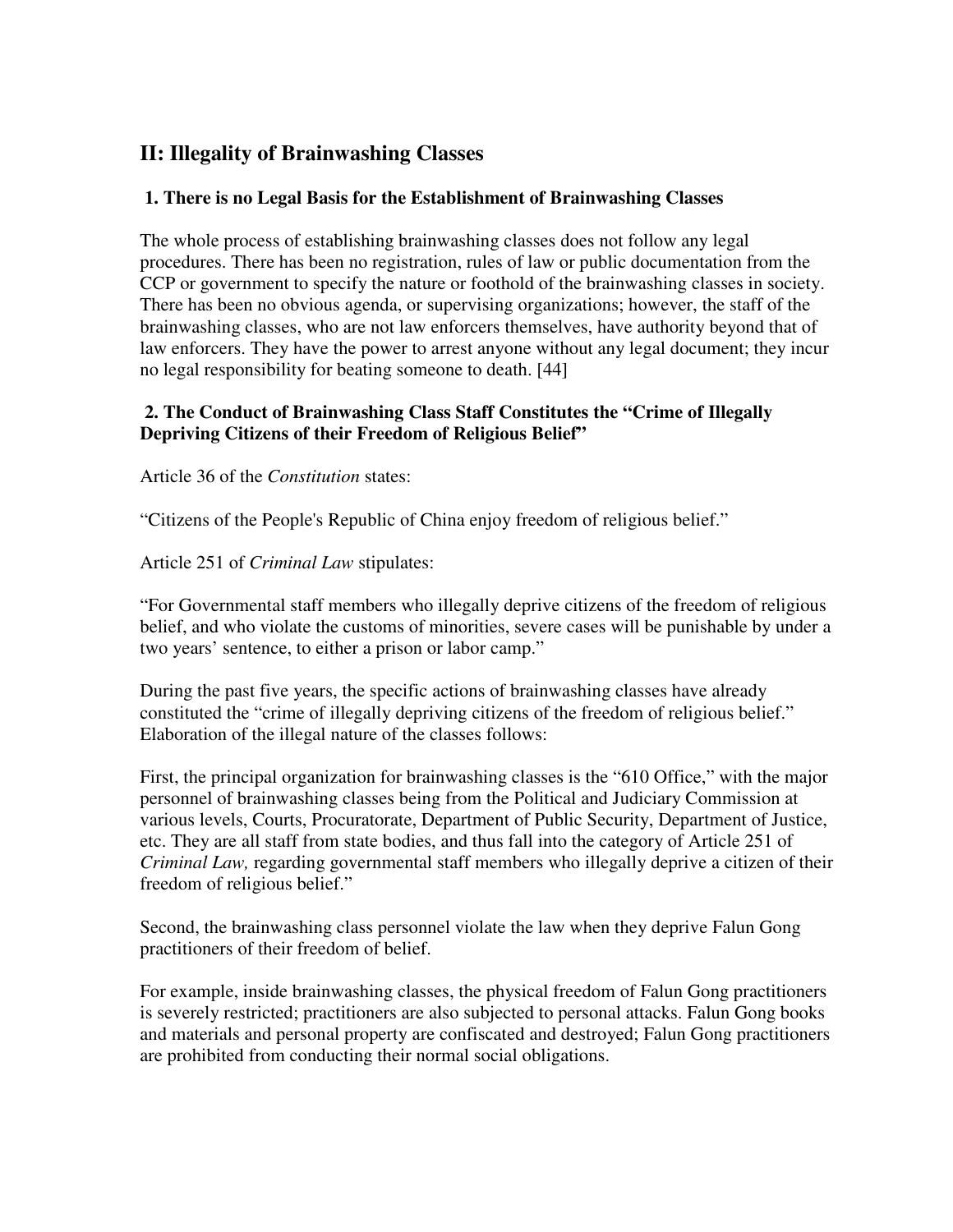Third, the establishment and conduct of brainwashing classes belong to "severe cases," in terms of "depriving citizens of their freedom of religious belief."

Brainwashing classes are repeated incessantly. The number of practitioners who have been forced to attend brainwashing classes is huge. There have been numerous cases of practitioners being mentally traumatized, being injured, crippled and even tortured to death in brainwashing classes.

Therefore, the primary people in charge of brainwashing classes have committed the "crime of illegally depriving citizens of their freedom of religious belief," and should be subjected to punishment, according to article 251 of *Criminal Law.* By law, the responsible persons should be punished with "under a two years' sentence to either a prison or labor camp." [45]

#### **3. Establishment of Brainwashing Classes Has Constituted the "Crime of Illegal Arrest and Imprisonment"**

#### Article 37 of the *Constitution* states:

"Freedom of the person of citizens of the People's Republic of China is inviolable."

Article 238 states:

 "Illegally detaining others or using other means to deprive others of their physical freedom will be sentenced to a term of less than three years, detention, monitoring, or deprivation of political rights."

Falun Gong practitioners are typically abducted to brainwashing classes while they are engaged in work, study or normal daily routines. There are also Falun Gong practitioners who have been sent to brainwashing classes because they refuse to give up their belief in Falun Gong at forced labor camps, or after their terms for re-education through labor are over. The responsible persons who abduct Falun Gong practitioners to brainwashing classes or transfer practitioners to brainwashing classes from forced labor camps do not follow any legal process.

Moreover, the brainwashing classes are completely isolated from the outside world. Falun Gong practitioners are imprisoned in cells, and watched by staff or monitors. Their physical activities are restricted, and they are forced to "study." Many practitioners have been subjected to binding, beating, and torture. Their family members are not allowed to visit them. Some practitioners have been detained in brainwashing classes for over a year. The staff in these classes often threaten practitioners by saying that they could be "imprisoned for a lifetime" if they refuse to "be transformed."

Such an act—forcing practitioners to "study" in a completely isolated environment—doesn't have any legal premise. The physical freedom of Chinese citizens is deprived without any legal justification. It belongs to the severe cases stipulated in article 238, and the responsible persons should be subjected to punishment as dictated in article 238. [46]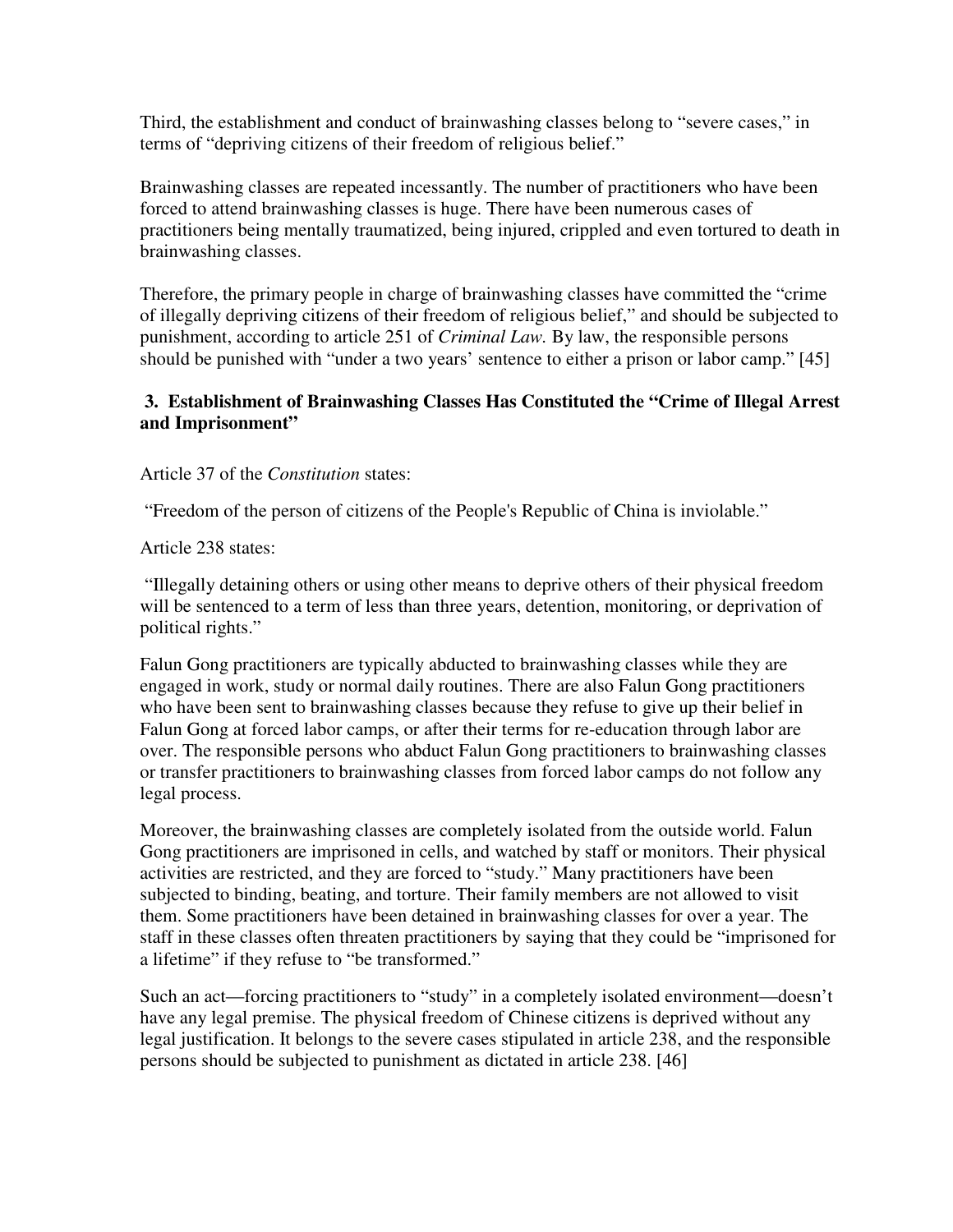#### **4. The Conduct of the Brainwashing Class Staff has Constituted the Crimes of "Purposely Injuring Others" and "Deliberate Murder"**

Article 234 states:

"Those who purposely injure others' bodies will receive a term of less than three years, detention, or be subject to monitoring."

Article 232 states:

"Murderers will be sentenced to the death penalty, a life term, or a term of more than ten years. In less severe cases, murderers will be sentenced to a term of three to ten years."

This article targets people who knowingly and purposely end another person's life for personal reasons. Staff of brainwashing classes who conduct beatings or mete out physical punishment that cause practitioners injuries, disabilities or death constitute the crimes of "purposely injuring others" and "deliberate murder". Such offenders should be convicted according to Article 232, and receive serious sentences.

#### **5. Numerous Children, Elderly People, Pregnant Women and Nursing Mothers Have Been Forcibly Detained in Brainwashing Classes**

China's prosecuting system claims that for suspects who are pregnant women, nursing mothers or minors, there are a series of protective measures. [47]. Although Falun Gong practitioners are not suspects of any kind, they are kidnapped to brainwashing classes without any legal justification. In addition, they are not being protected by the "protective measures" of law. According to China's "Re-Education through Labor" trial method, made by the Ministry of Public Security, pregnant women, nursing mothers and those who are under 16 years of age are prohibited from re-education through labor. [48] In spite of that, the staff of brainwashing classes display no humane consciousness. Numerous underage children, pregnant women and nursing mothers have been detained in brainwashing classes.

To give examples, in March of 2001, in the "Forcible Transformation Class" in Changyi District of Jilin City, three children were detained. They are Hou Zhenlong, eight years old, Zhao Qinu, 14 years old and Guo Xiujing, 15 years old. The oldest among all known detainees was 77-year-old Ma Shuang, a teacher in Yongji Normal School in Hewanzi City. [49]

 Liu Qiuhong is a practitioner from Yantai City, Shandong Province. She was a former employee in Zhongce Pharmaceutical Company. She was in her eight-month of pregnancy when she was arrested at home by the police, and was later subjected to forced abortion. When the baby was born, it was alive and able to cry. The baby was sent to an unknown place, and to date, no one knows of the baby's whereabouts. After the forced abortion, Liu Qiuhong was not allowed to take a rest. She was detained in the "transformation class" in Fenghuangtai Office for nearly a month. [50]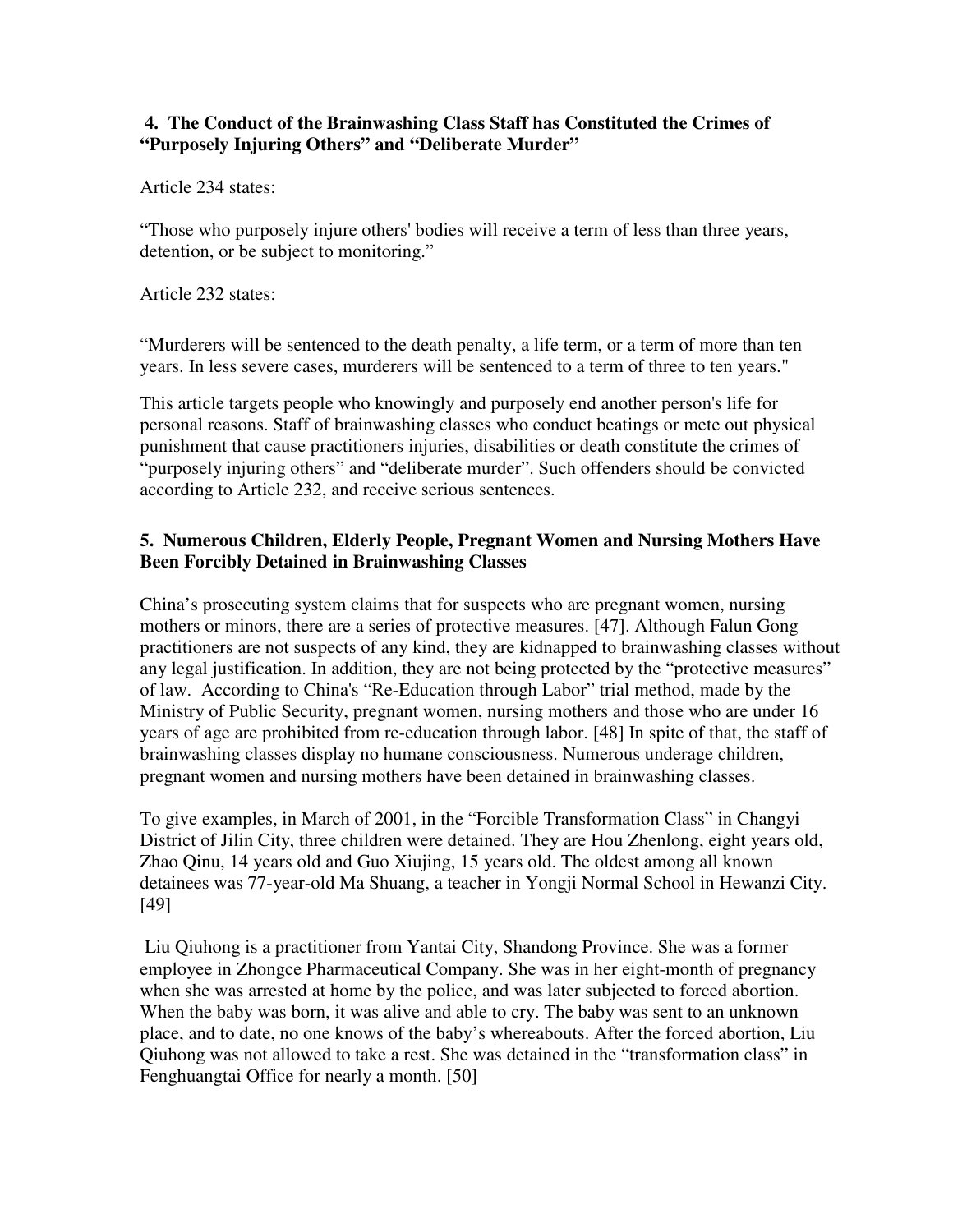The "610" Brainwashing Class in Changli County, Qinhuangdao City, kidnapped a young mother and her daughter. They were illegally detained in the brainwashing class for nearly two years. The child was only one year old at the time she was kidnapped. She is now three years old. [51]

The detention of children and pregnant women by brainwashing classes is a severe violation of protective rules and measures for babies, children and women.

Obviously, the brainwashing class, under the guise of "legal education," is the real crime in itself.

### **6. Accumulating Wealth by Illegal Means**

According to a spot check made by this organization, it was revealed that brainwashing classes illegally demand huge fees from detainees (See Table Three of the Appendix). Brainwashing classes have become a tool for their personnel for racketeering and accumulating personal wealth. In the past years, a vast amount of taxpayers' money has been spent on establishing and conducting brainwashing classes. The amount is very difficult to estimate. We are only able to get incomplete clues as to how much has been spent on brainwashing classes.

The "transformation fee" for each practitioner is typically five to six thousand yuan, or can be even more. The family members and working units of those practitioners who have been illegally abducted to brainwashing classes have to pay exorbitant living costs and a transformation fee.

Because transformation classes are organizations beyond the law, their financial situation is not transparent to the public, and not subject to regulations or auditing. Continuous, huge investment sums are thus thrown into an abyss. The extorted money obtained from practitioners' family and working units under the titles of "cost of living" and "transformation fees" is not subjected to any legal process. In many regions, the personnel of the brainwashing classes keep changing and the incidents of racketeering are occurring all the time. To a certain extent, making a fortune from brainwashing classes has become incentive for operating them. [52]

# **III. Formalization of Brainwashing Classes: Creating a "Legal Cloak" with an Illegal Base**

#### **1. Law Education Classes**

On July 22nd 1999, the Civil Administration Bureau announced the *Decision Regarding Suppressing the Falun Dafa Research Committee*. On the same day the Police Bureau released the announcement of *Six Forbidding*. These two administrative regulations formed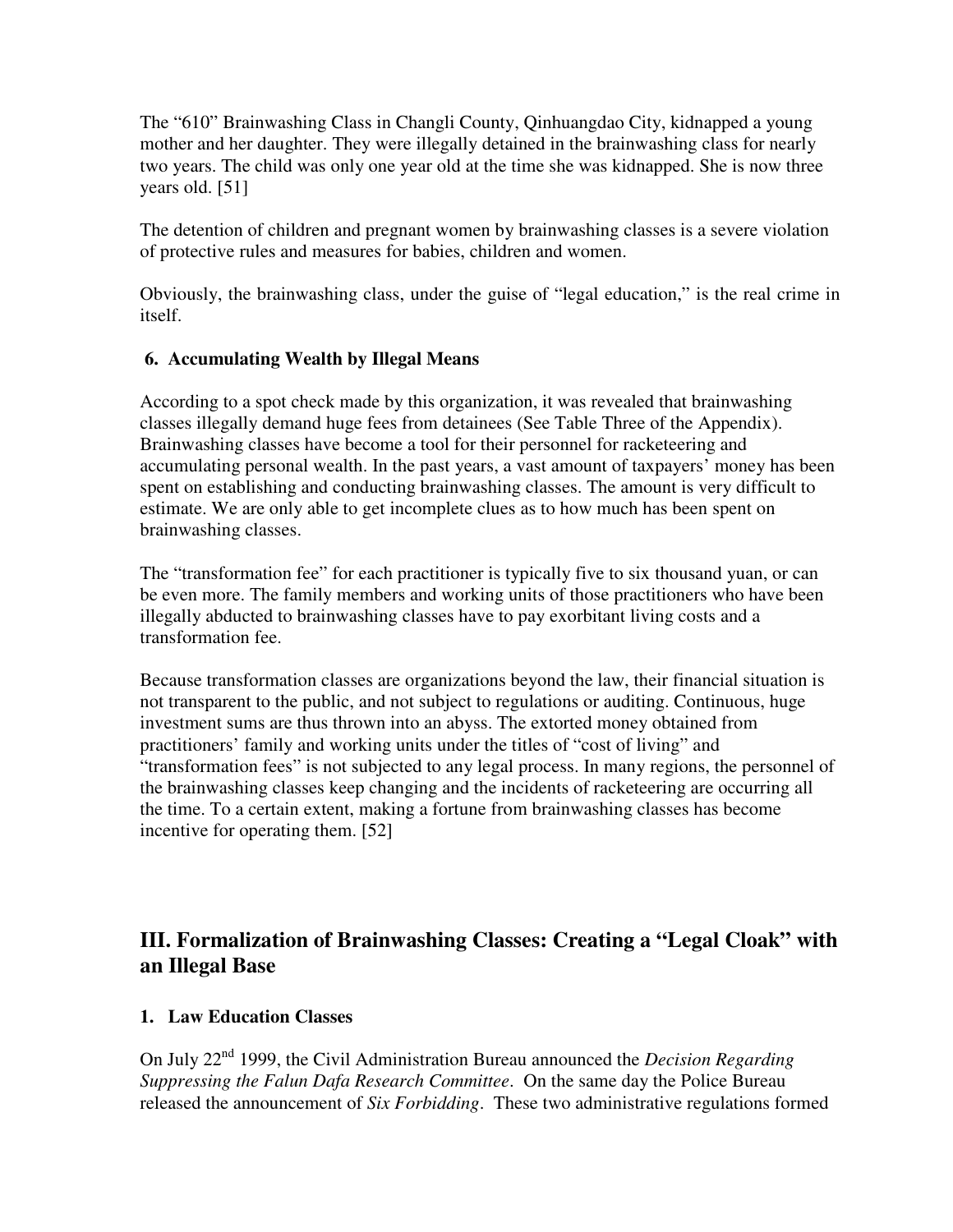the basis for the large-scale persecution of Falun Gong. On October 8, 1999, the Supreme People's Court and the Supreme People's Procuratorate, together, released *Directions from the Supreme Court and the Supreme People's Procuratorate on How to Implement Regulations Against the Criminal Acts of Cults.* On June 4, 2001, they released *Directions Two.* These two releases created a cloak of legality for the subsequent persecution of Falun Gong.

Current evidence shows that the earliest Law Education Class was held in the city of Chengde, Hebei province, in March 2000. The content of the class included the Civil Administration Bureau's announcements, the Police Bureau's *Six Forbidding*, the resolution of *Outlaw Cults, Prevent and Punish the Activities of Cults* by the National People's Congress Standing Committee, the releases of *Directions One and Two* from the Supreme People's Court and the Supreme People's Procuratorate. Shortly thereafter, brainwashing classes quickly opened on a nation wide basis under the name *Law Education Class*. Apparently this was a new round of persecution of Falun Gong with the legal weapons of *Directions One and Two*. Actually, the real purpose was to physically extend the persecution outside of labor reeducation camps and prepare a cloak of legality for the illegal brainwashing classes.

## **2. The Opening of Beijing Law Education Center and Classes**

In Beijing, Beijing City Prevention and Management of Cults (i.e. 610 office) initiated the construction of a brainwashing center named Beijing City Law Education Center. The center was built at the old address of the Beijing Daxin Tiantanghe Labor Reeducation Camp, with an investment of at least 1,500,000 yuan. Liu Wei, director of the Beijing City Government 610 office, was in charge of the center. He deployed police of Xinan and Tuanhe Labor Reeducation Camps to open many sessions of Law Education Classes, focusing on the persecution of Falun Gong.

In addition, governmental branches of all the districts, counties and towns in Beijing actively held this kind of Law Education Classes. For example, after the first Law Education Classes by Xinan Labor Reeducation Camp in November 2000, the Communist Party Committee of Fangshan District claimed, "If the police of a labor reeducation camp can educate those Falun Gong practitioners and are successful in changing their minds, why can't we? We will rely on low level managers and officials and ex-practitioners." Fangshan District government opened a district level Law Education Class as a demonstration. After accumulating some experience and training, many teams were sent to all of the towns and villages in the district to open similar Law Education Classes. The officials of Fangshan District asserted that this kind of "focused, confined, rolling" classes is the prescription for the persecution of Falun Gong without labor reeducation. This actually extended illegal labor reeducation outside of labor reeducation camps, enlarged the range and locations of the persecution and made the persecution of Falun Gong omnipresent throughout the Chinese society.

#### **3. Brainwashing classes are institutionalized at huge expense to persecute good people**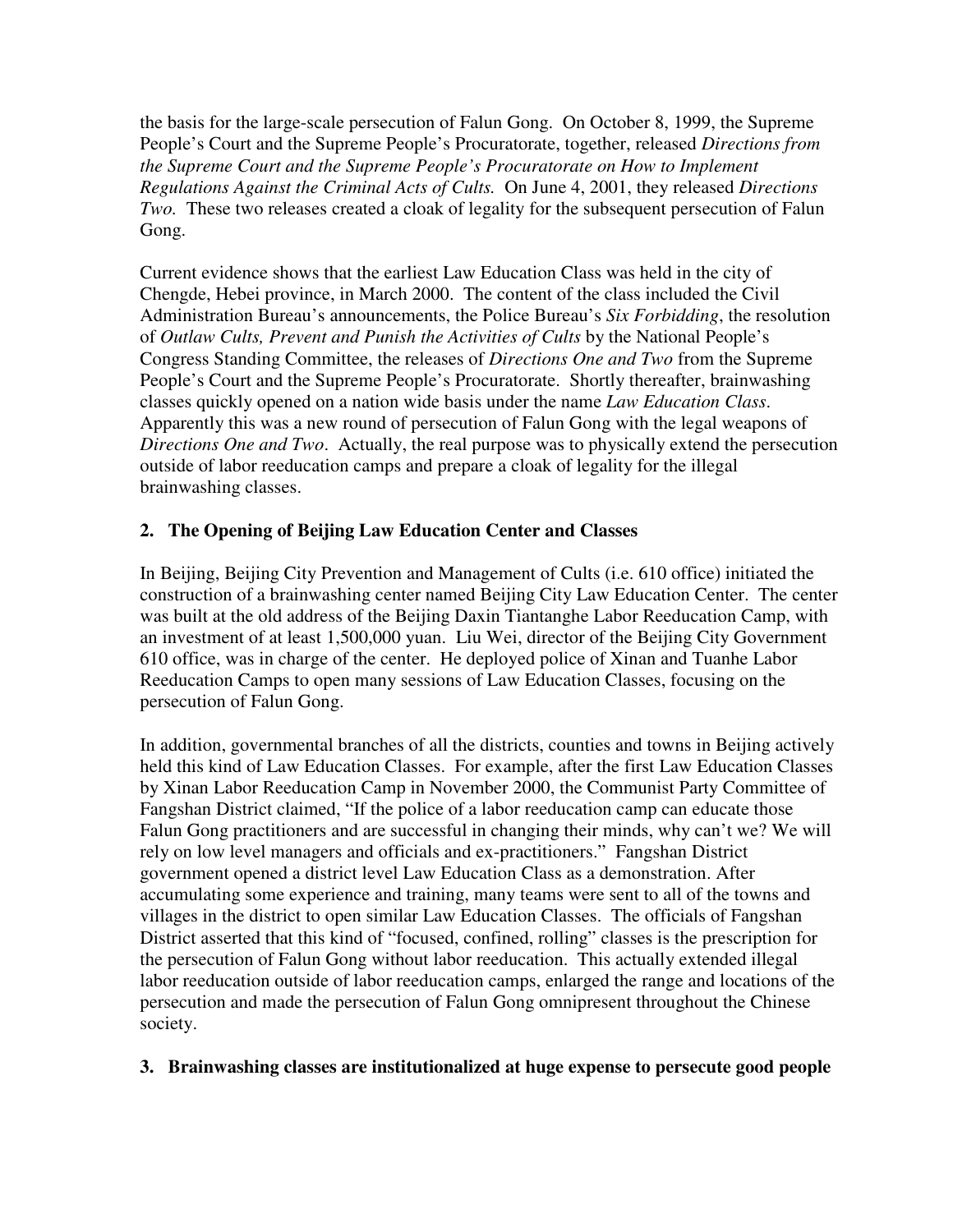The opening of the Beijing Law Education Center created a new channel to detain Falun Gong practitioners after there were no vacancies in labor reeducation camps. In June 2001, Beijing Haidian District Communist Party Committee and a governmental branch invested several million yuan on building up a Law Education Base, which could contain thirty Falun Gong practitioners and seventy staff members. In Shanghai, the 610 Office, the Law Enforcing Bureau, and the Political Law Committee managed to rebuild a police resort of the Shanghai City Law Enforcing Bureau into Shanghai City Law Education School. In Wuhan City, Wuchang district, local officials spent four million Yuan to build an enclosed brainwashing base with high walls topped with high voltage wires and officially called it a command center for flood prevention. The base started in June 2001.

 In August 2001, under orders of the Hebei Province 610 office and the cooperation of Shijiazhuang City government, Hebei Province Capital Law Education Center was rebuilt from the old Shijiazhuang Labor Reeducation Camp, Third Squadron. The major staff of the center were the most active police involved in the persecution of Falun Gong. They were redeployed from each police station and labor reeducation camps. Guo Suoshang, deputy director of Shijiazhuang City Police Bureau, was in charge of the center. Li Zhunyin, deputy secretary of Shijiazhuang City Communist Party, supervised the center management team. Zhao Shiju, deputy secretary of Hebei Province Communist Party, praised the center as the "first rate in the province." The center management was awarded Second Level Award of Hebei Province Political Work Creativity. These showed that the Hebei Capital Law Education Center staff did their best to persecute Falun Gong practitioners.

In September 2001, Jinan City Law Education Center was rebuilt based on a detention branch of the city police bureau, which had not been used for many years and was just separated by one wall from the Jinan City Labor Reeducation Camp. According to Zeng, retired director of Jinan City Labor Reeducation Camp, it cost more than two million yuan to rebuild the center.

 In September 2002, under the order of the Shenyang City Communist Party, the Shenyang City 610 Office managed to form Shenyang City Law Education School, focusing on educating and forcing Falun Gong practitioners to give up their beliefs. This center was rebuilt based on the Zhangshi Labor Reeducation Camp, which began illegally detaining Falun Gong practitioners in November 2000. In this center, at least one Falun Gong practitioner was persecuted to death; at least three became mentally ill; many were crippled as a result of persecution.

Provincial and municipal Education Centers have been set up around the nation, institutionalizing the totally illegal brainwashing classes. These classes provided an official channel for personnel establishment, fund allocation and awards giving for the persecution of Falun Gong. Most Law Education Schools were under the jurisdiction of the Law Enforcing Bureau. For example, it was clearly stated that the primary responsibility of Guangzhou City Law Enforcing Bureau was to "administer the City Law Education School according to the requirement of the City 610 office." Maomin City Law Education School stated clearly in its "Bulletin on Recruiting Staff of the City Law Education School" that the school was directly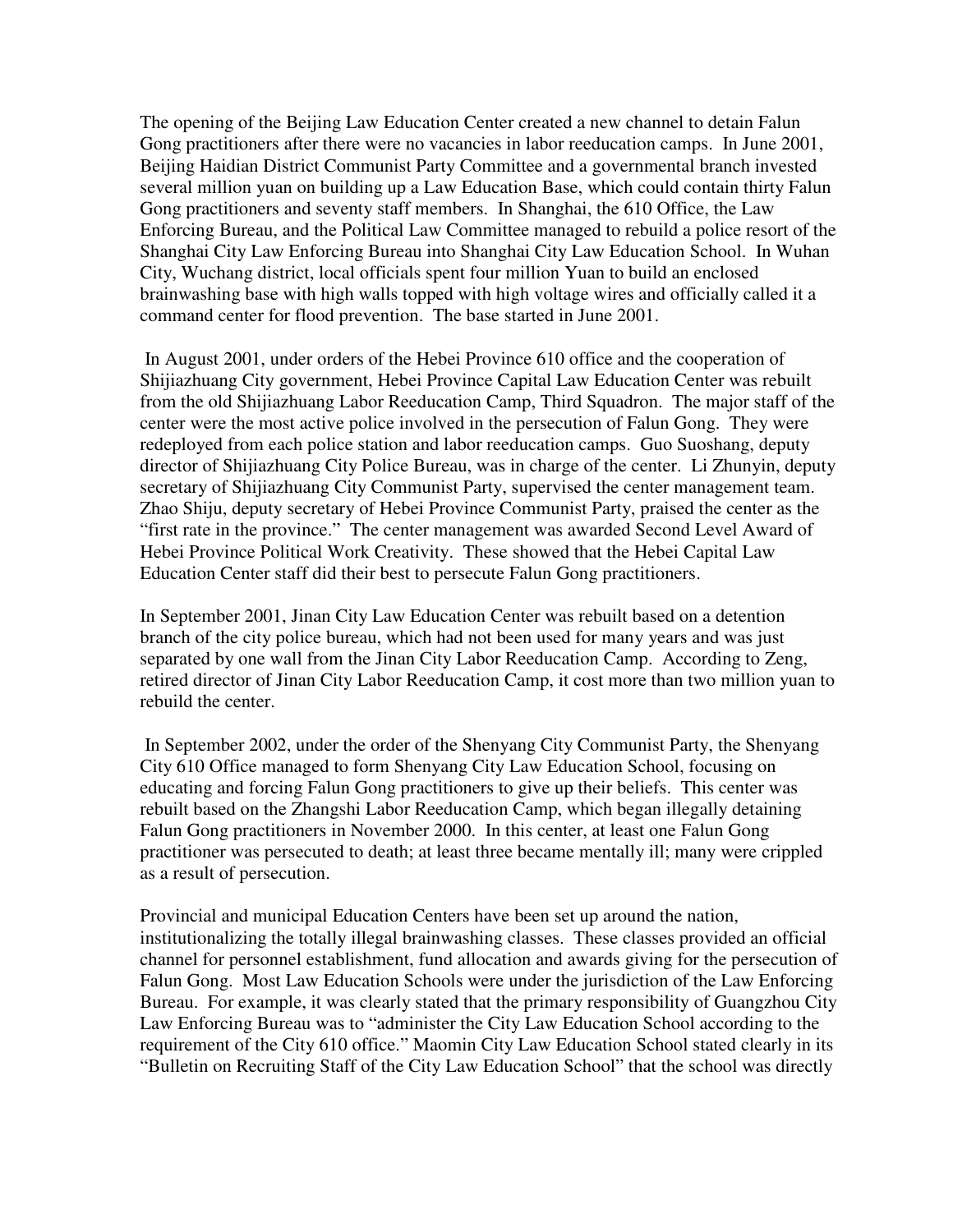under the administration of the City Communist Party Political and Law Committee, as a branch level working unit with all the budgeting from the Committee. [69]

## **IV. Method of Brainwashing—Spiritual Murder**

In the on-going persecution of Falun Gong over the past 5 years, in order to deprive people of their freedom to practice Falun Gong and freedom of thoughts, the cruelest means – brainwashing was used, directly targeting at Falun Gong practitioners' mind and will for transformation. The following investigation and analysis on brainwashing encompass the cruel means and the spiritual killings in the forced labor camps and brainwashing classes.

### **1. Family Affection Used as a Tool in Coerced Transformation**

Kinships, such as couple relationships, have been used by the Jiang regime as an important tool in transforming Falun Gong practitioners. After the persecution began, illegal kidnapping and detaining of Falun Gong practitioners resulted in countless broken families. Capitalizing on domestic crises, the regime often used such sayings as "practitioners don't fulfill their family responsibilities" and "implicating other family members" to attack practitioners psychologically and to provoke family members to threaten [practitioners] by kneeling down, with divorce, and with suicide. The regime used tactics such as condemning practitioners as "heartless" and "having no regards for family" when they refused to be transformed, thus inciting hatred and misunderstanding among practitioners' family members. In actuality, not only have transformation classes illegally detained Falun Gong practitioners, they also extorted large fines, which have subjected both practitioners and their family members to great psychological and financial pressures. Illegal detention of practitioners also caused the following family crises to occur: Small children are left alone at home without anyone's care, sick parents are left behind without care, family functions are left unfulfilled, and family lives are in crises. Transformation classes and forced labor camps have used kinship as a wedge in their efforts to reach the goal of transforming practitioners.

Since its establishment in August 2002, the Legal System Education Base in Chifeng City, Inner Mongolia boosted the so-called "family transformation." It is a method by which one first transforms a family member of the practitioner, and then uses kinship to influence other family members so as to "achieve the result with half the effort." [70]

Boqi Liu, an employee working in the business management department of the Guangzhou branch of China People's Bank, was forced into the Haizhu District brainwashing class in Guangzhou. During that time, Liu's father fell critically ill, and the hospital sent out an emergency notice, hoping Liu could visit. However, Liu's workplace and the brainwashing class still insisted that he write a guarantee as condition for his release. [71]

Tangshan City Textile College established a brainwashing class, which has long illegally detained Falun Gong practitioners. It has coerced and instigated practitioners' spouses to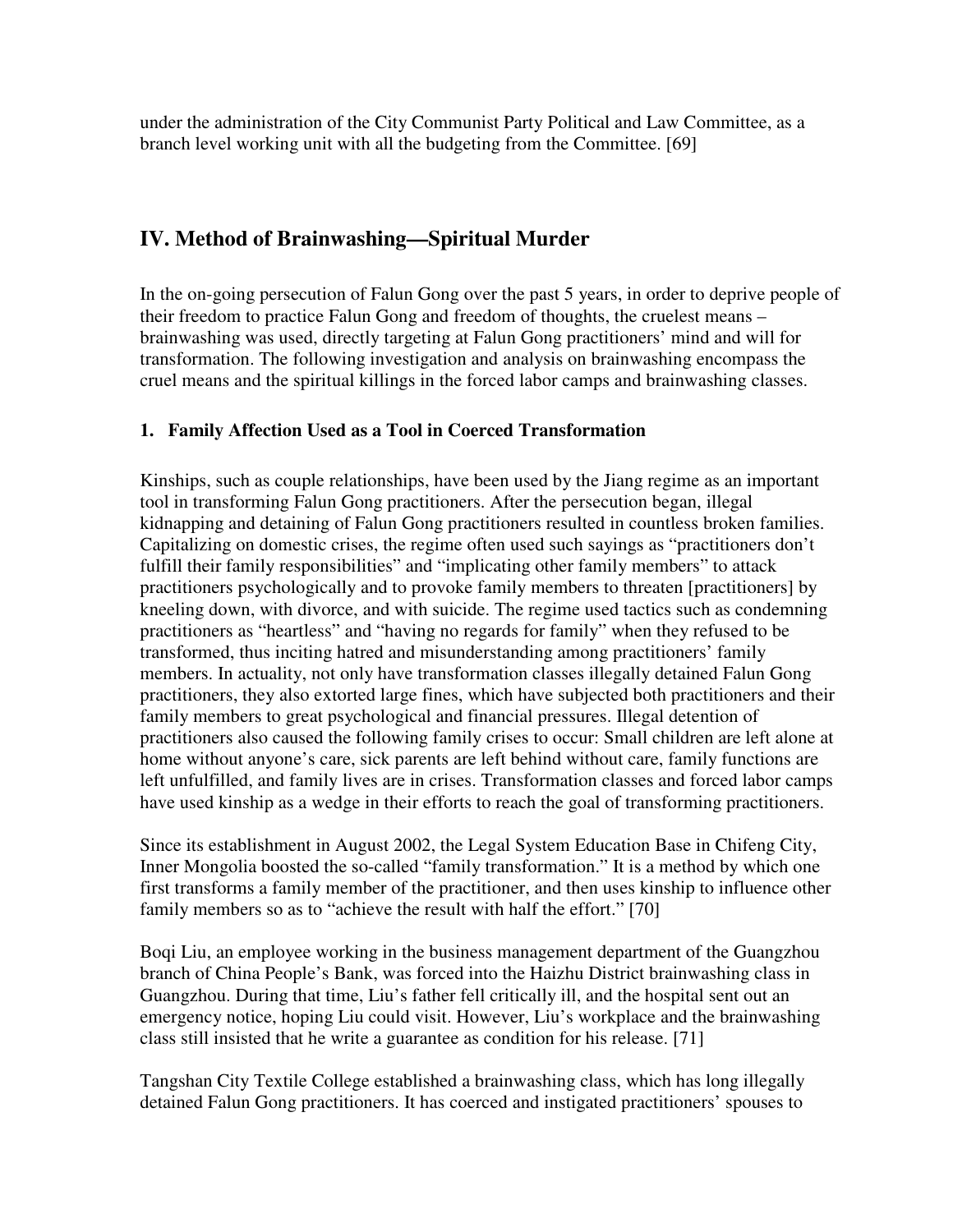divorce them in order to create psychological stress on practitioners. [72] Zhaozhou County (near Daqing City) Brainwashing Class also instigated family members to divorce their spouses if practitioners refused to be transformed. [73] In Laiyang, Shangdong, a Falun Gong practitioner's younger sister and brother-in-law, after being used by the 610 Office, suborned Ai Jiang's husband to pay 3000 yuan in order to send his wife to Wang Chun Labor Camp's brainwashing class for one month. Ai Jiang's younger sister accompanied her in attending the classes. Subsequently, Ai Jiang was sent to Laiyang Communist Party School Braining Washing Class, during which time, she was handcuffed day and night. In addition, the brainwashing class mobilized family members to pressure her [to renounce her belief in Falun Gong]. In the end, after enduring great physical and psychological tortures, Ai Jiang suffered a nervous break down. Her husband divorced her and the family was broken. [74]

#### **2. Environment of Long-Term Psychological Abuse in Detention**

Brainwashing classes existed to transform Falun Gong practitioners, and those who refused to be transformed have either been detained indefinitely or have been sent to forced labor camps. The following examples illustrate how the typical environments of brainwashing classes have been arranged in order to oppress practitioners psychologically. The so-called Legal System Education Base in Wuchang District,Wuhan, faces the river bank. Metal wires cover the walls, and each room is installed with two monitoring devices. The iron gates, secured with big locks, in hallways and the rooms as well as the windows are welded using reinforced steel bars. No sunlight can be let in. Inside, it is like a jail, and the outer gate is also closed year-round. Slogans slandering Falun Gong cover the walls and fences inside. [75] Brainwashing classes also create environments for twenty-four-hour bombardment. For example, teaching aids at the Legal System Education Base in Dongshan District, Guangzhou are ordered to guard practitioners, to deprive them of sleep, to force them to watch videos slandering Falun Gong, and to indoctrinate them with materials that smear Falun Gong around the clock. Practitioners are not allowed to leave the rooms nor allowed to use the restrooms. They are isolated for extended periods of time without exposure to sunlight. Each room is installed with a listening device, and high decibel amplifiers broadcast defamation of Falun Gong nonstop. [76] In addition, brainwashing classes have requested that the workplace of each practitioner send one or two teaching aids who would help to monitor the practitioner around the clock. Heilongjiang Province's Daqing Oil Field Company established the Red Satellite Brainwashing Class. Each session runs over a period of two months, during which time each Falun Gong practitioner's workplace sends an accompanying aid to follow the practitioner twenty-four hours a day. The aid, who must be a party member or a company party secretary, is rotated on a weekly basis. [77]

Some brainwashing classes have been purposefully located in hotels in order to create a false impression that Falun Gong practitioners are being given a "special treatment." For example, Dalian Social Ideological Education School is set on the sixth floor of the Dalian Black Reef Hotel. [78] However, in reality, it monitors practitioners twenty-four hours a day, coupled with long-time fatigue, it increases the psychological persecution of practitioners. The brainwashing class in Jinhua, Zhejiang Province puts forward approaches, such as "luxury food, hotel and meticulous caring," in order to deceive practitioners and to make them waver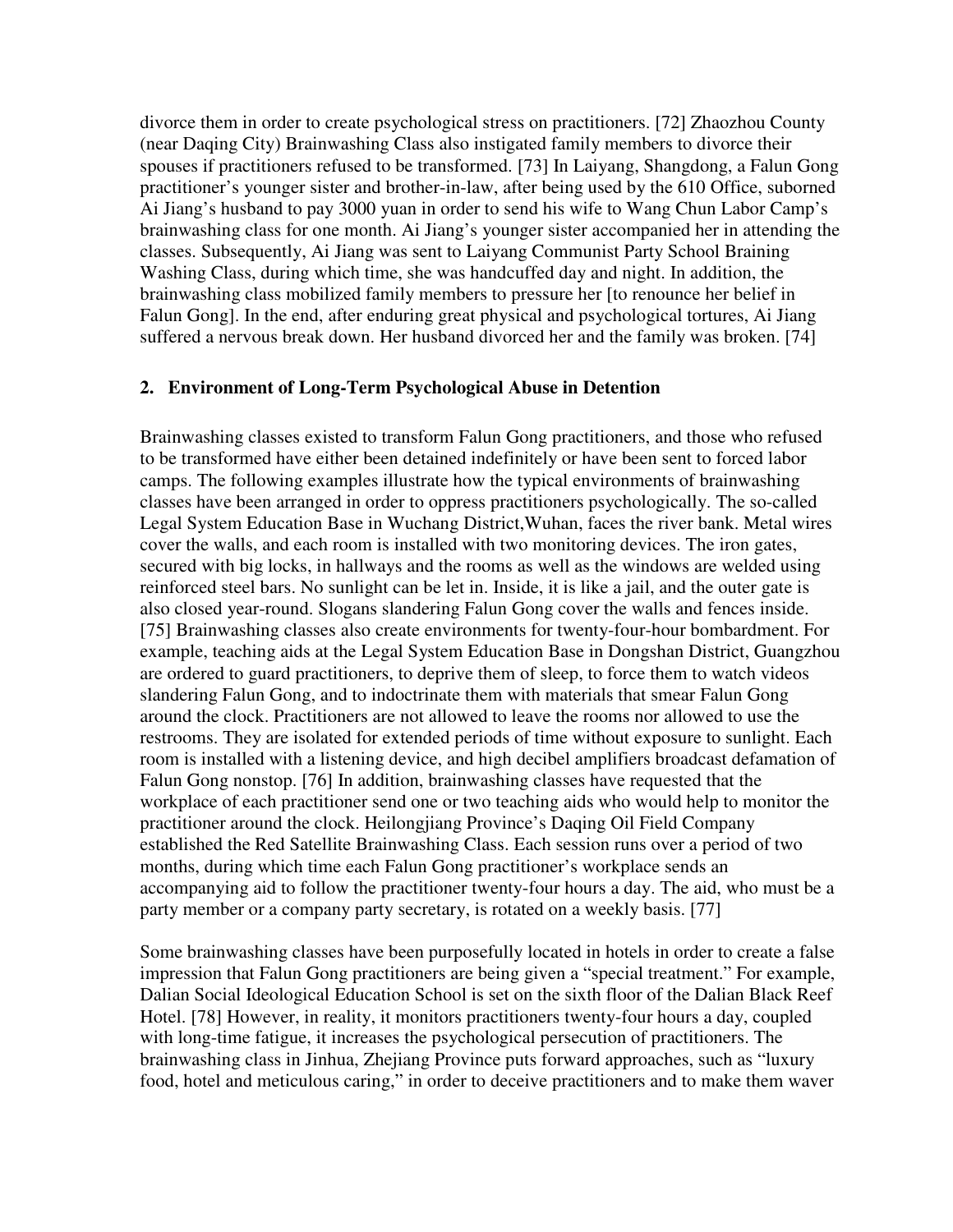in their will. [79] Afterwards, the brainwashing class extorted heavy fines from the Falun Gong practitioners.

#### **3. Fake Compassion**

"Fake compassion" is a popular mean used in forced labor camps and brainwashing classes. It uses human beings' natural kindness, such as "love" and "caring for each other" as tools to persecute practitioners psychologically. In 2003, a "Care and Love Education School" was set up in Fushun City, Liaoning province. In the school, "Love and caring" were used as tools to transform Falun Gong practitioners. On March 5, 2004, *Liaoning Daily* reported that instructors at the "Care and Love Education School" are as kind as "brothers and sisters." They go to practitioners' rooms to inquire about their health, and they carry on conversations all night along… rooms and bedding were bright and clean, foods were delicious, and the environment was nice and quiet. [80] However, according to reports from Falun Gong practitioners who were detained in the school, behind the so called "love and care," there is a plan: First, they spend about a week's time to talk heart-to-heart with practitioners, and the atmosphere appears to be peaceful. Sometimes practitioners are even allowed to read Falun Gong books. This is to relax the practitioners' minds and to make up a false appearance that the brainwashing classes have no violence, and people there are very kind. In fact, during that week, they are studying practitioners' minds and cultivation levels. Then, they set up different ways to transform practitioners with different thinking styles. [81] In Liaoning Province, Masanjia Labor Camp began to summarize experiences in its use of fake compassion in 2000. One Falun Gong practitioners who was illegally detained there said, "The brainwashing procedure in Masanjia is that the first week, policemen use means of fake compassion and deceit. In daily subsistence, they satisfy your desires to make you feel that they are very nice. This is to let you relax so as to make it easier for them to transform you later. If Falun Gong practitioners are firm without compromising after the first week's brainwashing, the policemen became fierce and brutal. They brainwash practitioners day and night and deprive them of sleep. They drag practitioners to bathrooms to suffer physical tortures, force them into a semi-squatting position and accompanying it with electric-batons and various tortures. Suffering physical and verbal abuses were common in our daily lives."[82]

Through nation-wide media such as CCTV, *Legal System Daily*, and *Xinhua Net*, article after article titled "True Love Dispels Dense Fog," "True Love Calls back the Prodigal Son," "Loving Heart Calls for Return Journey," etc. appeared in front of public. These reports have made the general public believe that government ministries and labor camp police have poured out their hearts in an effort to "educate, save, and affect" [the Falun Gong practitioners]. On Feb. 27 2001, in a state news conference, the central "610 Office" leader, Jing Liu, mentioned that in Shangdong province, a wife proactively sent her husband to Masanjia Labor Camp and asked them to "help" her husband. [83] This example illustrated that not only Falun Gong practitioners had been forced to receive brainwashing, citizens nationwide have been deceived by the propaganda.

#### **4. Transform Practitioners Using Transformed Practitioners**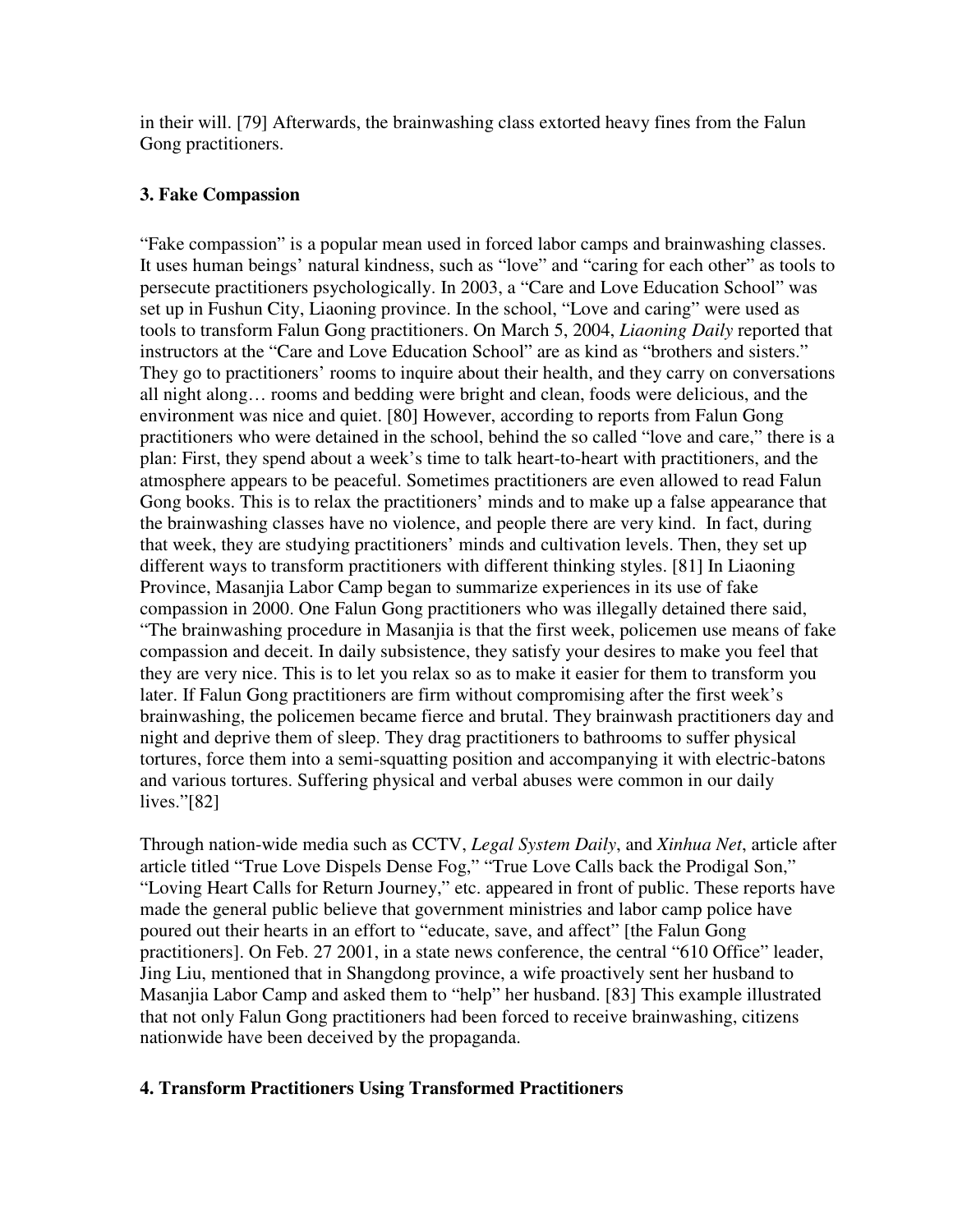In Masanjia and some other forced labor camps, a part of practitioners have been transformed under hypocrisy and deception, and then these previous practitioners were systematically used to transform other determined practitioners. In a *Legal System Daily* newspaper article of February 23, 2001, the brainwashing method used in Masanjia was highlighted: "if we are successful in transforming a practitioner assuming important role into a role model for our brainwashing work, it will have multiple effects. So we carefully selected the 'influential' practitioners and concentrated on transforming them. Because practitioners share 'similar thoughts' and have 'close feeling toward each others', those not yet transformed are able to listen and think. We call it using 'law' to break the 'law', and have achieved delectable results with it." When this method became more mature, on October 10, 2000, a "Focus Brainwashing Assistant Delegation" was formed with Ling Bingzhi, deputy director of Liaoning Provincial Judiciary Department as the director. With some so-called transformation models from Masanjia, they went to the other forced labor camps in the province to "justify" brainwashing using their own experiences. [84] Beijing Forced Labor Camp Department also implemented similar strategy to "pay attention to the initiatives of the transformed practitioners, train them to become brainwashing experts and demand them to participate in assisting police to transform determined Falun Gong practitioners using their own experiences." [85]

Falun Gong always teaches people to elevate their moral standard and become better persons. So the conduct of helping evils exemplified by fellow practitioners in the past after being forced brainwashed has caused so much pain and psychological burden to other determined practitioners. As described in the book *Still Water Running Deep* about the brainwashing method used in Beijing Female Forced Labor Camp, "a practitioner called Wang Jian said that she could stand the beating from a non-practitioner, but in no way from a 'transformed practitioner.' Previous fellow practitioner suddenly turned back on you and became more vicious than those 'normal person' was truly beyond her level of understanding and endurance." [86] However, the complicated feeling like Wang Jian's is exactly what the plotter hopes to achieve. But sometimes this method got "opposite effect", e.g. practitioner Zhang Yijie detained at the same place told the transformed practitioner: "In the past, when our practitioners were together, how peaceful, compassionate and pure-minded we were. There were no blockages among our hearts. But now I really don't understand what has happened to you?! Looked at those "transformed" people! Beat, curse and torture others. They fight among themselves as well. So I definitely would not be "transformed" after seeing these." [87]

Kong Fanyun, "Education Section Chief" of Hebei Provincial Legal Education Center once talked to the "transformed" practitioners in public: "You are considered to be completely transformed only when I saw you beat and curse others." [88] And that is their definition of success criteria for "education, influence and save": push a person totally to the dark side.

And this so-called "complete transformation" criterion is exactly the most painful part of practitioners who have been forced to help the evils. A practitioner called Chen Ying who has been forced to transform said, "what has really shocked and irritated me is the horrible behavior of our so-called brainwashed practitioners. They have degenerated to the point that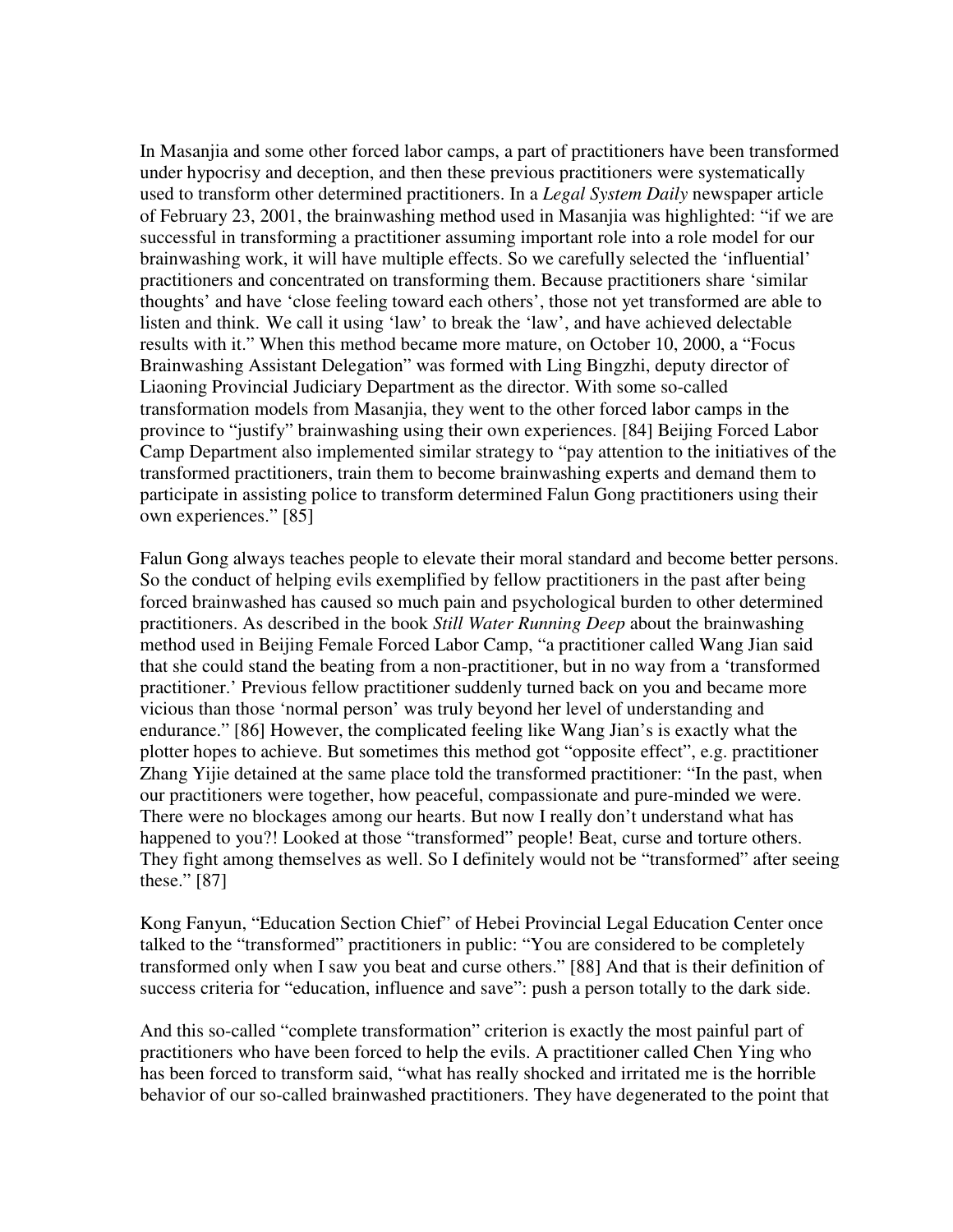a normal person could not understand and tolerate. Even the prisoners still with some kindnature said: they are really ferocious. And this thing has made me suffer a great deal. I often had nightmares and groaned in them." [89] The authority used brainwashed practitioners to take part in the transformation work is one of the cruelest part of the method. It was like to instigate someone to torture their own brothers and sisters. When they became clear-minded again, they would lose confidence in continue cultivation because of the endless regret. So it is like push someone into a deep well and then cast heavy stone on them in order to achieve the plotter's purpose of "killing two vultures with one sword strike" and "complete transformation". However, to brainwash a practitioner using a brainwashed practitioner has just confirmed the brutality of this method.

"Those transformed practitioners have gone through a process and the whole state machine has been running for it…. Falun Gong practitioners cultivate Truthfulness, Compassion and Forbearance, so they would not say anything against their wills. But they would force you to say words against your conscience and it would not just end there. Their brainwashing method has a procedure to follow: First, they forced you to write a "Guarantee Statement" promising not to practice Falun Gong anymore. Then, they forced you to write a "Dissociation Statement" followed by a "Critique Statement" to talk about why you would like to break away from Falun Gong. Step by step, they coerced you to criticize Falun Gong deeply. However, practitioners have all benefited from Falun Gong, they couldn't think of anything bad about Falun Gong. A few sentences would not do, thus everyday practitioners were forced to say words against their wills. In the forced labor camp, practitioners not only lost their freedom physically but also mentally. They were required to report to the police about a single movement, thought or eye expression of theirs. And the "Critique Statement" needs to be read in front of hundreds of people in the labor camp on a stage. The whole process will be video taped, which is like the rape of your mind. In the end, you were forced to help police to transform those practitioners not yet brainwashed. They made you help the evils. If you refused to write the "Guarantee Statement", you would face endless torture. Maybe some people would say: 'Then just write the statement and be better off.' The fact is once you write it because you can not bear the suffering any longer, you would immediately face another kind of more painful torment, i.e. constantly betray of one's conscience until nothing of it left. They would brainwash you until you really no longer believe in Falun Gong." *Interview with the Author of "Still Water Running Deep", a talented Beijing University Alumni Zeng Zheng* [90]

#### **5. Deprive of Sleep for Long Hours**

Ĩ

If you type in "deprive of sleep" on the Internet search engine Google, among the numerous result articles, most part is about persecution cases of Falun Gong practitioners in various forced labor camps and brainwashing classes. Thus it can be seen that "deprive of sleep" has been widely used in the crackdown on Falun Gong.

On April 8, 2002, CCTV broadcasted a *Hot Topic Talk Show* program called "From destruction to newborn – Wang Bo and her parents", maliciously making young lady Wang Bo and her father household names for "transformation models". But later, Wang Bo's father Wang Xinzhong wrote an article "Wang Bo's father Wang Xinzhong Talk about the lies in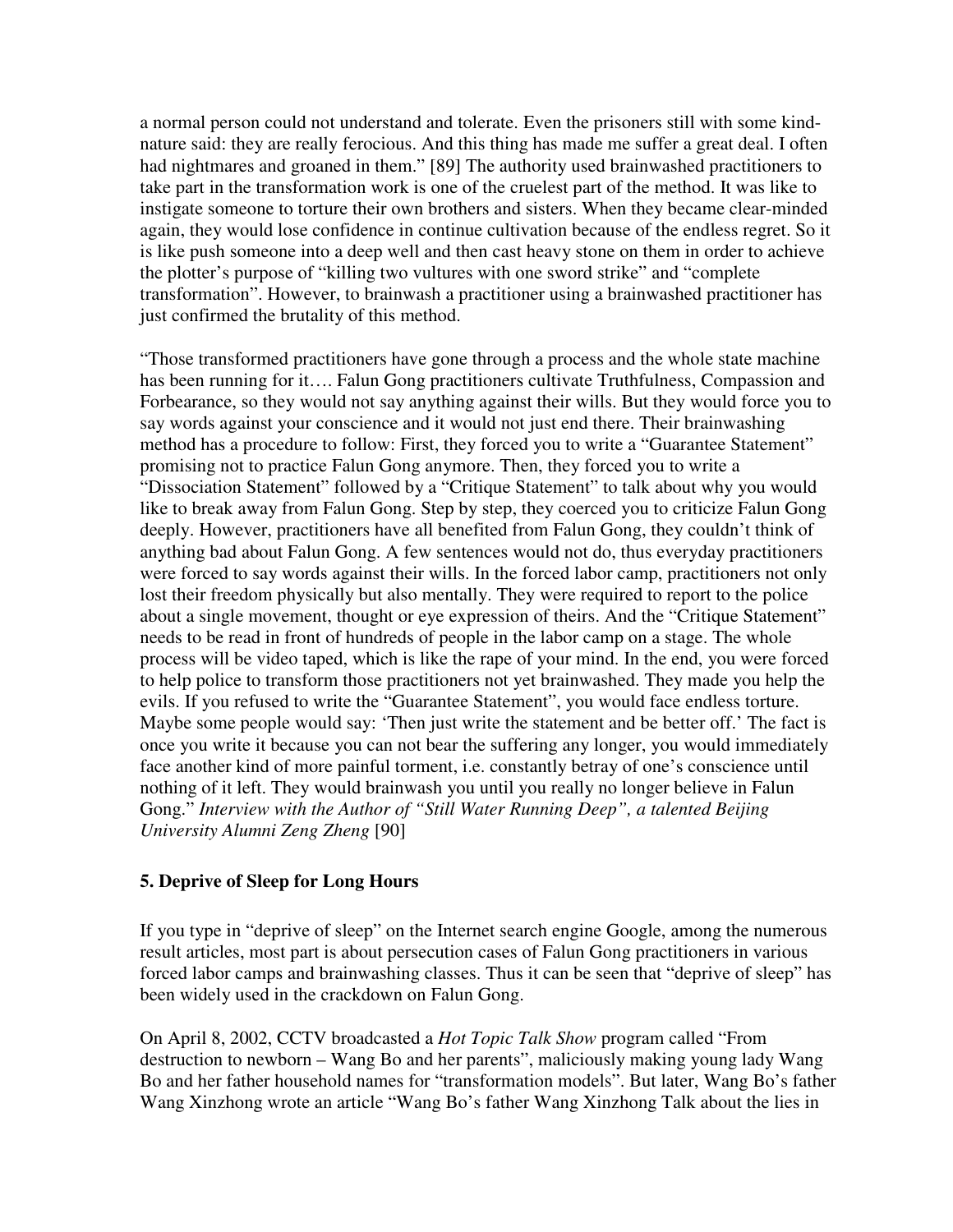*Hot Topic Talk Show* program", exposing the fact how Wang Bo was transformed in the forced labor camp, "She was sent to Beijing Xinan Forced Labor Camp. They deprived her of sleep for six straight days, 24 hours each and infused upside down lies into her mind. They brainwashed her by forcing her to watch video slandering Falun Gong. According to the words of police: 'We will definitely make you mentally collapse by applying method used on spies!'". And Wang Xinzhong also received similar mistreatments in Hebei Provincial Legal Education Center: "Deceived by the program full of lies, and under the torture of sleep deprivation for several days, I became mud-headed and was 'transformed'. But it was definitely not my true wish and real thoughts. It was a spiritual persecution on me." [91]

Psychiatric professor J. Allan Hobson of Harvard Medical School in U.S. wrote in his book *Sleep* "a brain benefits from sleep. When sleep is deprived, the mind capability will be gradually degenerated. First, one cannot focus in his mind, cannot do some control movement with collaborative nature, and become ill-tempered and sleepy. If one is deprived of 5-10 days sleep, the mind will lose all its abilities and the person will become mad and stupid; also the person will change from trustful to biased, sensible to unreasonable, and start to get imaginary sound and image." Hobson also use "brainwashing" as an example to illustrate that "deprive of sleep could let a patriot to deny his country and ideal, sign statement that obviously against his personal belief and even attend political activities he used to object to." [92] It's clear that Jiang's regime has mastered the essence of brainwashing and applied to thousands Falun Gong practitioner who hold fast to their belief.

#### **6. Outcome of Brainwashing – mental disorder, physical destruction:**

On the eve of the Annual Sessions 2004 of "NPC and National Committee of CPPCC", a 18 years old female high school student from Chicheng County, Hebei Province was expelled from school only because she gave a note saying "Please remember that Falun Dafa is Good" to a classmate; she went to appeal in Beijing but was illegally detained at Shalingzipiandi Legal Education School in Zhangjiakou City and was violently beaten. She was deprived of sleep for three whole days and fainted on the ground for several times. She has been locked up alone, shocked by electric baton and monitored by one hired person. When she was released two months later, there were bruises and cuts all over her hands and body. She had no eye responses, and could not say and do things normally. She became mentally disordered [93] Another beautiful young lady, 32-years old Chengdu Falun Gong practitioner Zhu Xia, after over one and half years illegal forced labor and three consecutive brainwashing classes in 10 months (i.e. Pi County Brainwashing Class, Pengzhou Brainwashing Class and Xinjin Brainwashing Class), long-term detention, torture and brainwashing, violent beating, humiliation by being paraded through street and deprivation of sleep for long time, her mind and body have been greatly damaged. When she went back home on April 2, 2004, she became deranged. And now Zhu Xia often saw imaginary scene and hear imaginary sound, she would make noises all day long: cry, laugh, curse, hit door and window, drop feces and urine anywhere, remove the quilt cover and only use the inside cotton. She often covered her head with hands and screamed: "Are you going to rape me?" ... [94]

Japanese Falun Gong practitioner Yuko Kaneko was subject to forced labor for one and half years because she distributed Falun Gong truth-clarifying materials in Beijing. She returned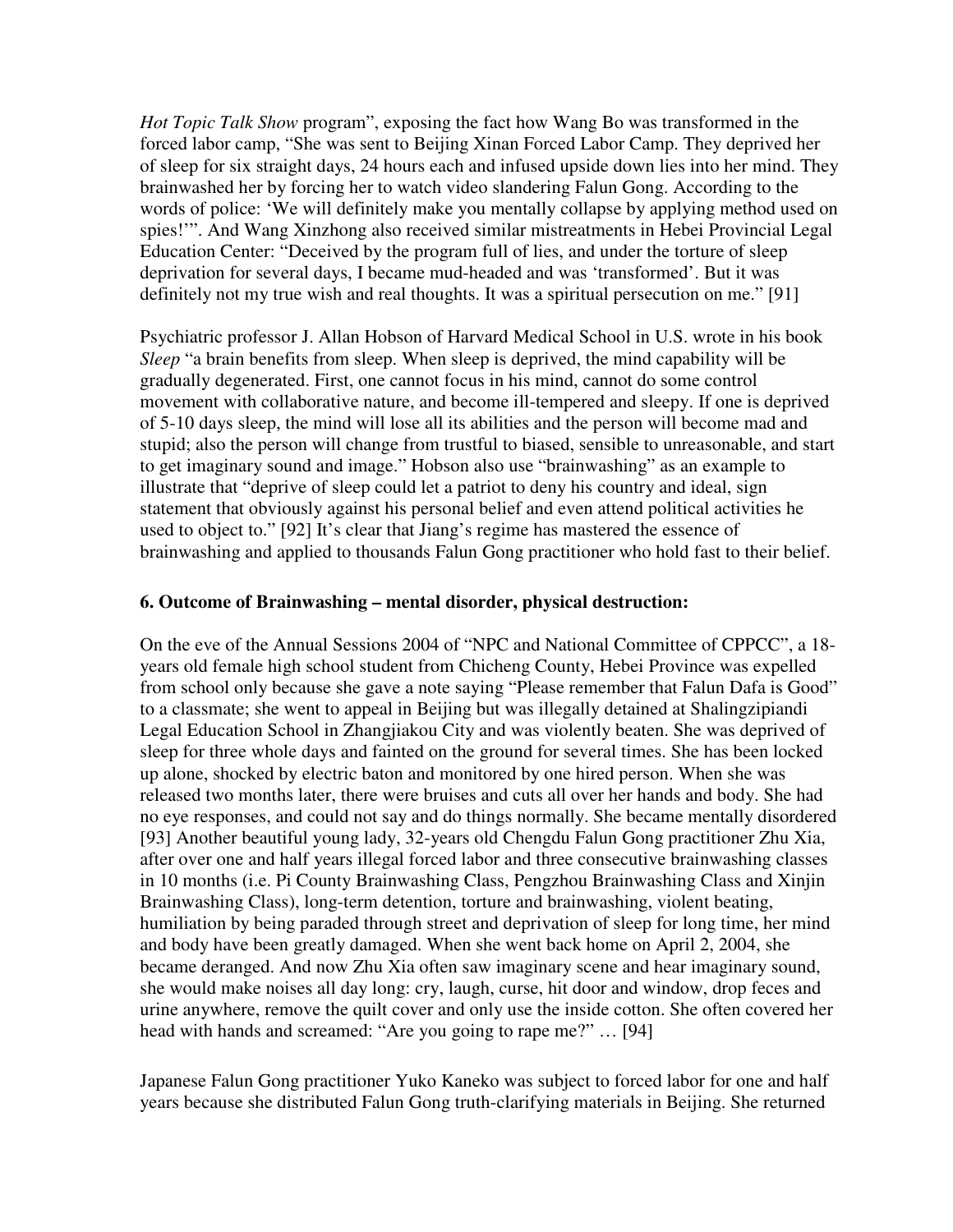to Japan on November 23, 2003 and exposed the crime in the forced labor camp in a press conference held in Tokyo. The police in the labor camp instigated prisoners to commit brutality on Falun Gong practitioners with temptation of term reduce and parole. They especially sexually abused determined female practitioners at will. She recalled seeing a girl about 19 years old in trance state when she was first sent to the forced labor camp. She heard that the young girl kept on practicing Falun Gong when initially sent there. But the police instigated drug addicts there to strip her naked and sexually abused her, which caused her go mentally astray. When Yuko Kaneko was sent to the Beijing Police Hospital, she heard from a practitioner there that on the "legal education class" held at their place, a female Falun Gong practitioner was stripped naked and hung on a tree in the public by the perpetrator. She lost control of her mind immediately. When she was put down, she ran outside without putting on clothes. [95] Ī

There were mental collapse cases happened constantly in the forced labor camps and brainwashing classes. Perhaps we can say that being persecuted to mental disorder is the extreme outcome of brainwashing – when a person was persecuted to the point that he lost control of his mind or even became a vegetable, he could no longer hold his belief in Falun Gong, no longer appeal for Falun Gong. This is the bloodiest side of Jiang's regime's spiritual killing policy.

Yet this is not the end of brainwashing. There are constant death case reports coming out from China's forced labor camps and brainwashing classes. In Baoding City, Hebei Province, alone, five Falun Gong practitioners have been confirmed tortured to death in the four brainwashing classes in the city.

## **V. Conclusion: Brainwashing cannot wipe out conscience**

The Supreme People's Court and the Supreme People's Procuratorate together released *Directions from the Supreme Court and the Supreme People's Procuratorate on How to Implement Regulations Against the Criminal Acts of Cults* on October 8<sup>th</sup> 1999 and *Directions Two* on June  $4<sup>th</sup>$  2001. These two legal releases made a legal apparel of persecution of Falun Gong. This caused the opening of brainwashing classes everywhere in the country. Totally illegal and horrible brainwashing was formally titled "Law Education" and brainwashing classes provided another place to persecute Falun Gong practitioners in addition to detention centers, jails, labor reeducation camps, mental hospitals. However, no matter how much effort the government tried to legalize the brainwashing classes, these nationwide brainwashing classes and expensive Law Education Centers or Law Education Schools provided hard evidences that Jiang's regime violated Chinese Constitution and mobilized the state apparatus in persecuting the kindhearted people.

Five years' continuous forceful brainwashing hurt the body and mind of countless people. However, many evidences show that the results are far from the governmental goals of "letting most Falun Gong practitioners giving up their belief" and "totally ban Falun Gong". According to statistical data, even under the Chinese government's strict information blockade, in the 45 months between January 2001 and September 2004, close to 146,000 Falun Gong practitioners released "Formal Statement [of Continuing Practicing Falun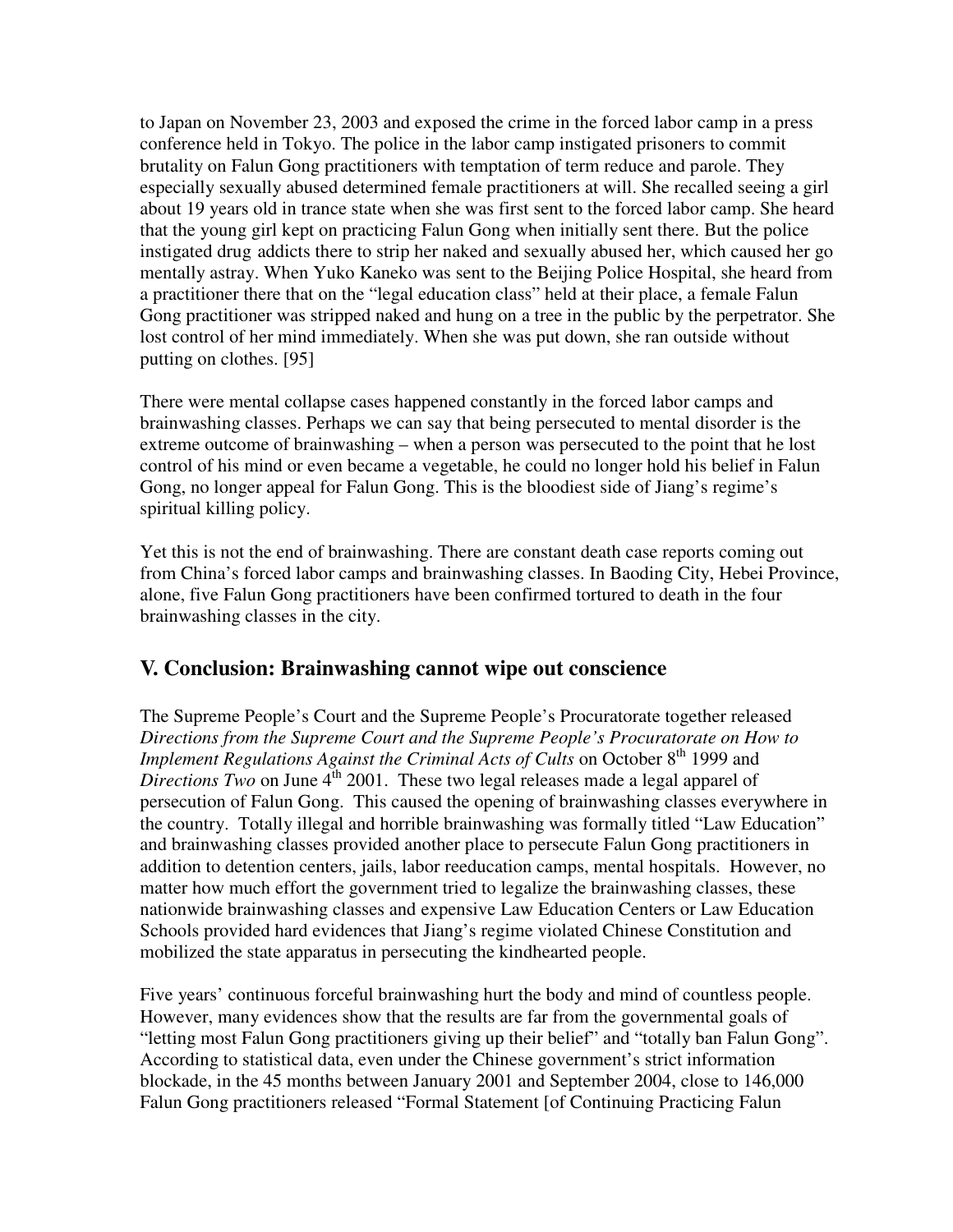Gong]", declaring that statements of giving up practicing Falun Gong were written under high pressure against their wills and are invalid. They have bravely uncovered the inhuman brainwashing means in brainwashing classes and labor reeducation camps, simply hoping that their efforts will awaken more consciences and end the persecution that has lasted for more than five years.

#### **Reference:**

- 1. July 26, 2004 on <Minghui.org> : *Truth fliers: Baoding facts, vol 6, Hebei Province*: It is verified that there has been 5 practitioners persecuted to death at different brainwashing classes in Baoding area. They are: Ron Fenxian from Yingdingzhang Village, Jingzhuang Town, Baoding City (Baoding Northern District Brainwashing Class); Tai Yuron from Nanjiang Village, Jiacung Town, Wangdu County (Wangdu County Brainwashing Class); Xie Wenping from the glass tube factory in Dingxin County (Liyuzhuang Town Brainwashing Class in Dingxin County); Zhai Xioqing in Beima Village, Songlindian Town, Zhuozhou City (Songlindian Nanma Brainwashing Class in Zhuozhou City); Xuon Fengxia from Dingxing County (Liyuzhuang Town Brainwashing Class in Dingxing County)
- 2. <Minghui.org File Cases of persecution deaths>: "Tables of cases in different provinces." Three practitioners in Weifang City were persecuted to death in brainwashing classes: Wu Jingxia from Gejiacung, Fenghuang Neighborhood Administration, Fangzi District in Weifang City, Shangdong Province (Weifang City Kunwen District Brainwashing Class); Xuan Chengxi from Dongxia Village, North Gate, Weicheng District, in Weifang City (Yuhe Town Office Brainwashing Class in Weicheng District). Ms. Su Baolan, 37 years old, from Anqiu City in Weifang City, was forcibly taken to the brainwashing class by her husband in mid October, 2001. Her body was found in the river in late October.
- 3. September 1, 2004 on <Minghui.org>: "Behind the doors of Qingdao Brainwashing Class".
- 4. January 17, 2004 on <Clearwisdom.net>: "Jiaozhou City: Two Dafa Practitioners Persecuted to Death and Others Disabled in the Zhangjiatun Brainwashing Class".
- 5. Sep. 7, 2003 on <Clearwisdom.net>: Dafa Practitioner Mr. Sui Guangxi Dies of Tortureinduced Health Problems.
- 6. Dec. 29, 2000 in <Clearwisdom.net>: Seven Places in Weifang Where Dafa Practitioners Are being Persecuted
- 7. Hunam Provincial Directory "610 Office" <Opinions on holding competition events around the province to educate and convert Falun Gong practitioners> (Xiang 610 Fa [number (2002)4]; Plans for educating and converting Falun Gong practitioners in Shaoyang City by the Falun Gong Problem task force in City Directory of Shaoyang City, Hauna Province
- 8. June 6, 2002 in < Zhengqing.net.cn>: "Task force in Jiangmen City, Guangdong Province demand the conversion of Falun Gong practitioners"
- 9. Aug. 21, 2004 in <Minghui.org>: "All responsible departments of Wuxue City, Hubei Province sign the task commitment to persecute Falun Gong practitioners with the party directory"
- 10. Mar. 24, 2004 in <Minghui.org>: "A practitioner in Wuxue City who was a big donor for flood disaster was abducted and persecuted"
- 11. Feb. 15, 2004 in <Minghui.org>: News from China: Partial list of practitioners who were persecuted in Hanko Area, Wuhan City: Ms. Wangli, who was 31 years old, and Ms. Zhang Dongfan were both taken to Jiangan District brainwashing class on September 13, 1999.
- 12. July 21, 2004 in <Dajiyuan.com>: The phoenix from the ashes.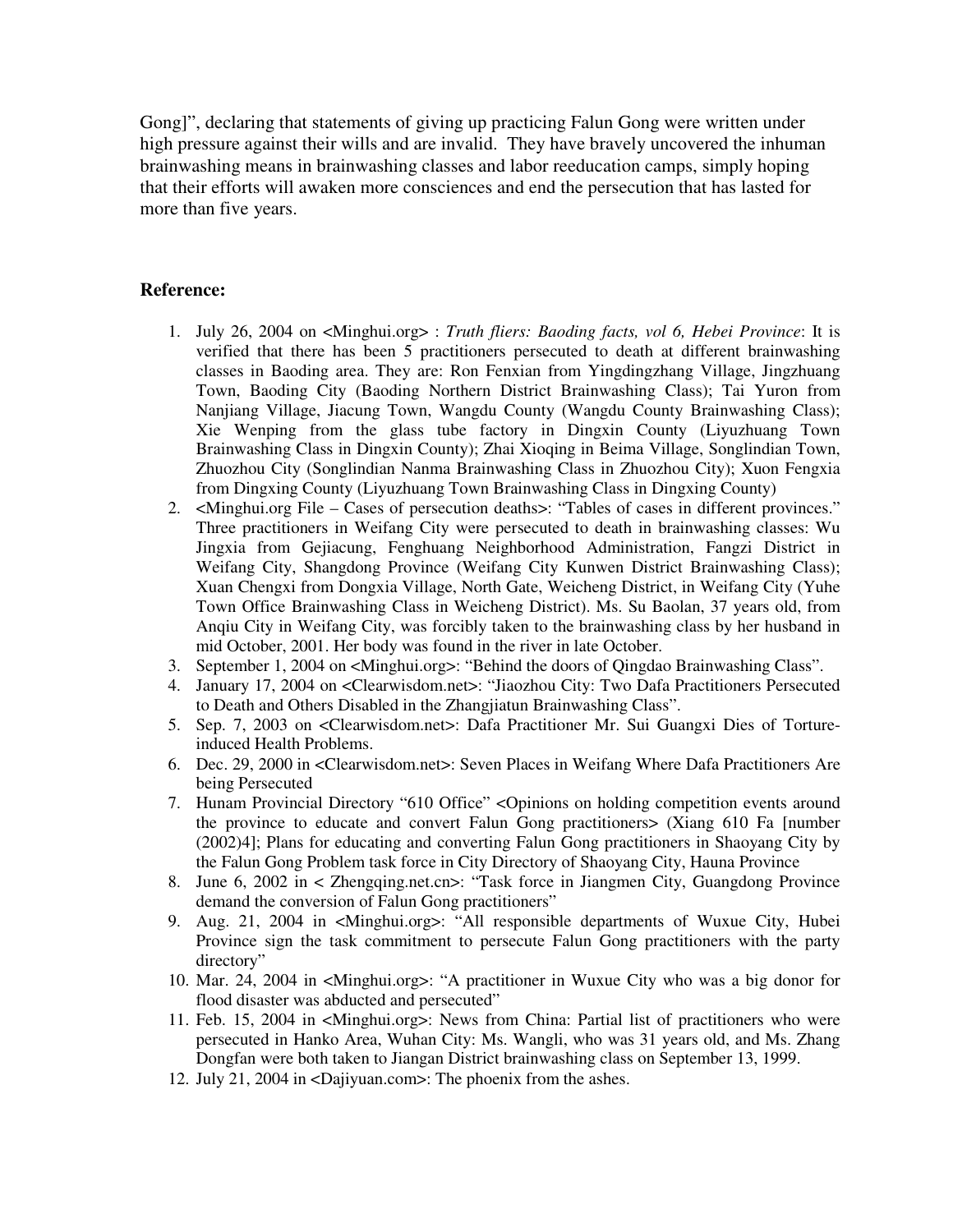- 13. Dec. 4, 2004 in <Minghui.org>: The concentration camp for persecuting practitioners— Dalian 621 forced education and conversion center.
- 14. Apr. 14, 2000 in <Minghui.org>
- 15. June 15, 2001 in <Minghui.org>: Professor and advisor for Ph. D students declare: " The 'conversion class' is the action of mafia-like organized crimes.
- 16. July 19, 2001 in <people.com.cn>
- 17. Dec. 20, 2001 in <Zhengqing.net.cn>: "Die to live"
- 18. July 28, 2001 in <Minghui.org>: News from China: A practitioner in provincial direct organization were tricked to Changping brainwashing class and detained since
- 19. Aug 28, 2001 in <Clearwisdom.net>: Hebei Province Administration Bureau's Kidnapping, Brainwashing and Mental Torture of Dafa Practitioners
- 20. Oct. 7, 2003 in <Clearwisdom.net>: Provincial Government Employee Wang Wei Is Interrogated, Tortured, and Sentenced to Forced Labor
- 21. May 2, 2004 in <Yuanming.net> Former deputy chief editor of a magazine in Jilin Province Record Bureau was tortured by the brainwashing class and cannot walk
- 22. Feb. 5, 2001 in <Zhengqing.net.cn>
- 23. Mar. 30 on <Heilongjing News>
- 24. Jan 26, 2000 in <Clearwisdom.net>: A letter of appeal from the practitioner of Tsinghua University
- 25. Feb. 13, 2000 on <people.com.cn>, page 2.
- 26. Jan. 23, 2004 on <Minghui.org>: The "610 Office" of Beijing Teachers' Education Administration Forces all college teachers to attend brainwashing classes.
- 27. Jun. 16, 2003 on <Clearwisdom.net>: Chongqing University Thugs Persecute Student and Faculty Falun Gong Practitioners
- 28. May 23, 2004 on <Clearwisdom.net>: Faculty and Students at Lanzhou University Persecuted Because of Their Belief in Truthfulness-Compassion-Forbearance
- 29. Jul 3, 2004 on <Clearwisdom.net>: Shen Jianli, a Lecturer from Jilin University, is Tortured to Death, Her Family Members Also Suffer Greatly
- 30. Feb 28, 2001 on <People.com.cn>, page 6.
- 31. May 31, 2001 on <People.com.cn>.
- 32. May 15 on Chinese Central TV.
- 33. Oct 31. 2003 on <Clearwisdom.net>: Cases of Persecution of Dafa Practitioners at the Daqing Petro-Chemical Corporation
- 34. Aug. 30, 2004 on <Clearwisdom.net>: Practitioner Ms. Cheng Qiaoyun Is Tortured to the Point of Mental Collapse
- 35. Jul. 7, 2001 on <Clearwisdom.net>: An Account of Torture Against Dafa Practitioners in a Taiyuan Brainwashing Class, Shandong Province
- 36. Dec. 30, 2003 on <Minghui.org>: Practitioners with righteous thoughts march toward their bright future in bloody persecution in Shandong Province (part III)
- 37. Apr. 13, 2002 on <Clearwisdom.net>: "Judicial Training Center" in Shandong Province and the Wangcun Labor Camp Brutally Torture Dafa Disciples
- 38. Aug. 14, 2003 on <zhengjian.org>: Torture cases in "Judicial Training Center" and the Wangcun Labor Camp in Shandong Province
- 39. Feb 23, 2001 on <Judicial News>, page 3.
- 40. Aug 3, 2004 on <Minghui.org>: Behind the doors of the brainwashing classes in the "Law Education School" in Shenyang.
- 41. Jan. 4, 2003 on <Clearwisdom.net>: Dafa Practitioners Subjected to Brutal Force-Feeding in Weining Forced Labor Camp, Benxi City, Liaoning Province
- 42. <World Organization to Investigate the Persecution of Falun Gong>: Partial list of Falun Gong practitioners who have been tortured to death in Liaoning Province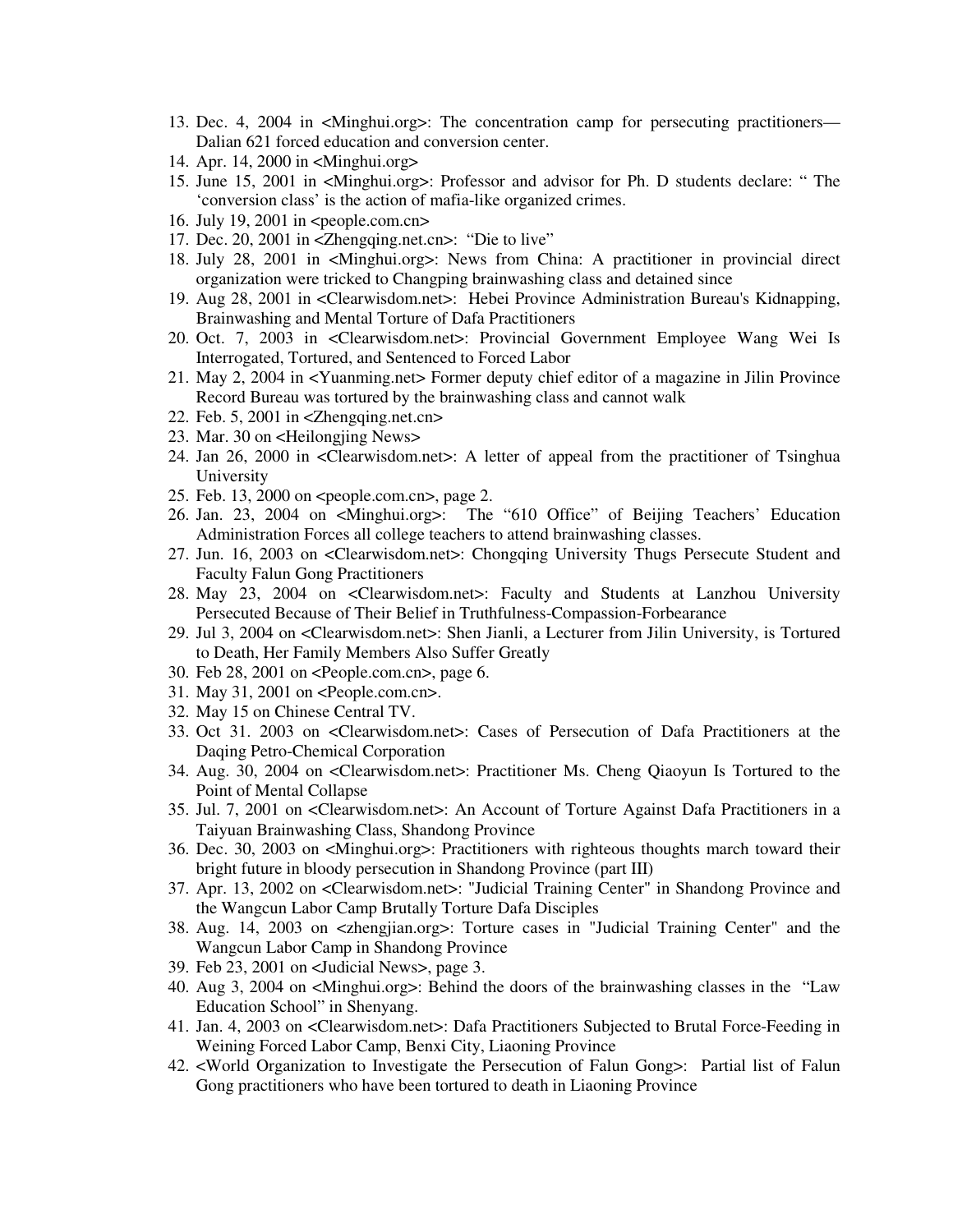- 43. Dec. 12, 2001 on <Clearwisdom.net>: Ten Methods of Terror Used for Torturing Falun Dafa Practitioners in the Liaoning Province, Fushun City Labor Camp Brainwashing Class
- 44. Apr. 28, 2004 from <World Organization to Investigate the Persecution of Falun Gong>: The investigation report regarding the physical and mental persecution through "transformation" on Falun Gong practitioners to engage in group annihilation
- 45. Jul. 20, 2004 on <Minghui.org>: Firmly resist the brainwashing classes, which violate the constitution and are illegal.
- 46. Jul. 20, 2004 on <Minghui.org>: Firmly resist the brainwashing classes, which violate the constitution and are illegal.
- 47. < china-woman.com>? Execute the law and order with a warm heart—the story of a few female role models in nine categories in the judicial field
- 48. <Chinese Enterprise Summary> Notification from the Prime Minister's Office in its redistributing the "Labor and education trial procedure" created by the Police Bureau. It requires that the police shall not detain certain people, including those of psychological disorder, mentally retarded, blind, deaf, mute, seriously ill, pregnant or woman breast-feeding babies within one year, and those who are disabled.
- 49. Mar. 28 on <Minghui.org>: News From China: "Forcible-conversion" class in Changyi District, Jilin Province imprisoned practitioners who were minors.
- 50. Mar. 28 on <Minghui.org>: News From China: Eight-month pregnant practitioner Liu Qiuhong in Yantai City was forced to have an abortion.
- 51. May 18, 2003 on <Clearwisdom.net>: A Young Mother and Her 3-Year-Old Daughter Are Illegally Detained for Over Two Years in Qinhuangdao City, Hebei Province
- 52. Jul. 20, 2004 on <Minghui.org>: Firmly resist the brainwashing classes, which violate the constitution and are illegal.
- 53. Mar. 4 2000 on <People.com.cn>, page 3.
- 54. May 26, 2001 on <Beijing Youth News>, page 3, local news.
- 55. Aug. 12, 2004 from <World Organization to Investigate the Persecution of Falun Gong>: Report of investigation on the persecution of Falun Gong by the "Judicial Education Center" in Beijing.
- 56. Mar. 30, 2001 on <Beijing News>.
- 57. Dec. 20, 2001 on <Zhengqing.net.cn>
- 58. Aug 15, 2001 on <Xinhuanet.com>
- 59. Oct. 23, 2001 on <Zhengqing.net.cn>
- 60. Feb 24, 2004 on <Minghui.org>: The "Judicial School in Shanghai is a private prison that harms and abuses the innocent.
- 61. Oct. 25, 2001 on <Clearwisdom.net>: Exposing the Evil of the Brainwashing Classes in Wuchang, Hubei Province
- 62. May 25, 2004 on <Minghui.org>: The evil actions of the Judicial Education Center in Hebei – depriving sleep to destroy.
- 63. <Shijiazhuang Almanac> 2001 almanac review- judicial and executive. "Execute well the "Eighteen Items" and emphasize the work in rank and file.
- 64. Feb 24, 2003 on <Hebeidaily.com.cn>: List of year 2002 winners of the creativity award on ideology and political education in Hebei Province
- 65. Jul. 8, 2003 on <Clearwisdom.net>: Facts About the Persecution of Falun Gong Practitioners in the Jinan City Forced Labor Camp, Shandong Province
- 66. April 29 on <Science and Technology Association in Shengyang City>
- 67. Feb 19, 2004 on <Clearwisdom.net>: Police from Zhangshi Labor Camp in Shenyang City Torture Practitioners by Tying Them Up for 5 hours With Their Heads Between Their Legs
- 68. < Guangzou Provincial Government in China> Justice Bureau in Guangzhou City
- 69. < Maoming City Political And Justice Directory; Maoming City Security and General Management> Public notice for recruiting judicial education personnel in the city by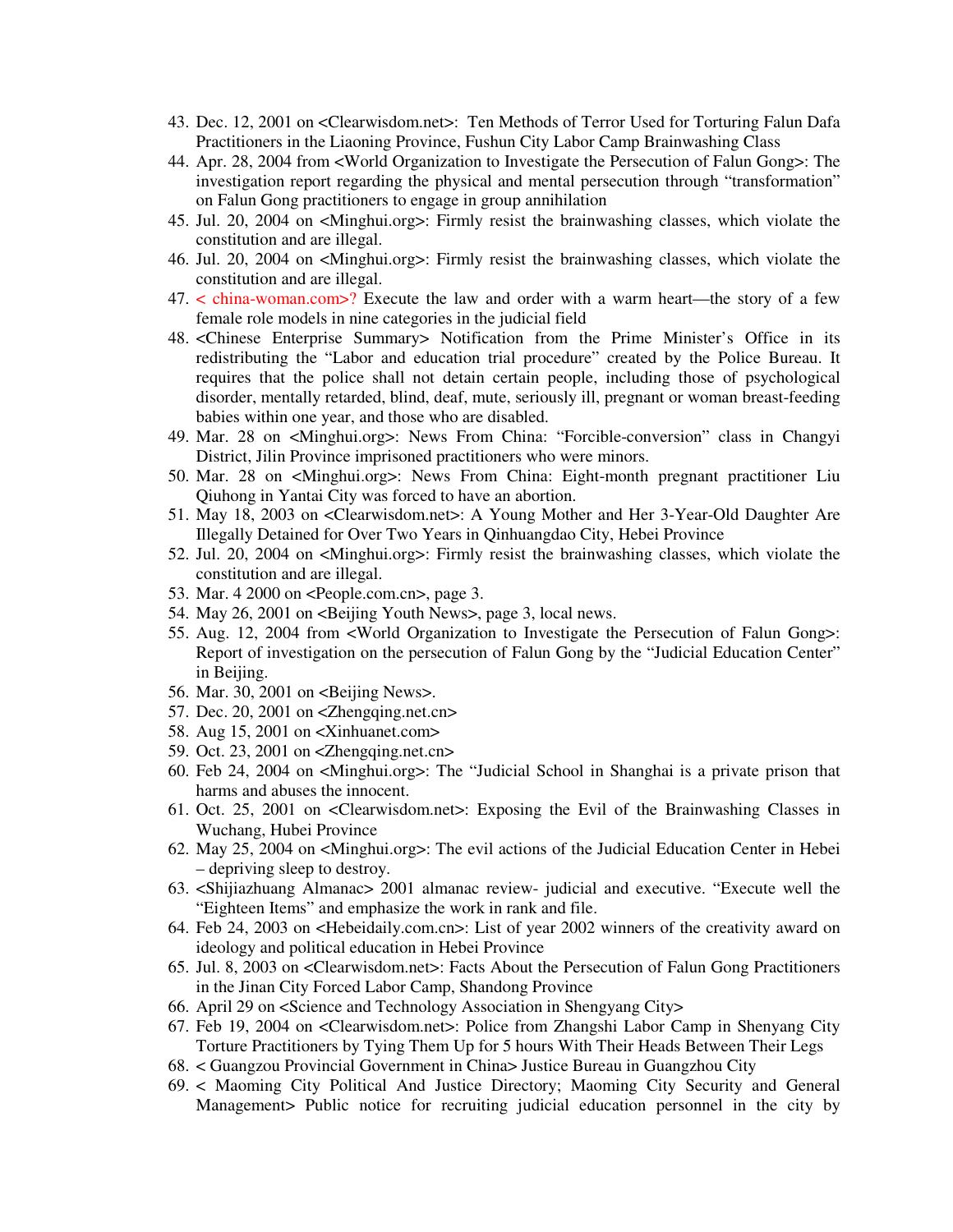Maoming City Political and Justice Directory of the Communist Party, Personal Department in Maoming City

- 70. Mar. 17, 2004 on <Mingjing.org.cn>
- 71. July 14, 2001 on <Minghui.org>: The viciousness of Guangzhou Brainwashing Class: Practitioner not allowed to visit critically-ill father unless signing the pledge
- 72. Aug 14, 2002 on <Minghui.org>: News from China. The Textile University in Tarngshan City continues its persecution of practitioners.
- 73. Jan. 10, 2004 on <Minghui.org>: Behind the doors of Zhaozhou County Brainwashing Class in Daqing City
- 74. Feb. 20, 2003 on <Clearwisdom.net>: Some of the Crimes Committed in the Brainwashing Classes at Laiyang Party School in Shandong Province
- 75. Jan. 11, 2004 on <Minghui.org>: Account of the persecution of practitioners by the brainwashing class in Wuchang City
- 76. Jan. 9, 2004 on <Clearwisdom.net>: Falun Gong Practitioners Suffer Relentless Abuse at Dongshan District Brainwashing Center in Guangzhou City
- 77. Oct 31. 2003 on <Clearwisdom.net>: Cases of Persecution of Dafa Practitioners at the Daqing Petro-Chemical Corporation
- 78. Jul. 4, 2003 on <Minghui.org>
- 79. Aug 10, 2001 on <Minghui.org> News from China: The ugly face of the brainwashing class in Jinghua City, Zhejiang Province
- 80. Mar. 5, 2004 on <Liaoning Daily>
- 81. Aug. 7, 2004 on <Radio of The Friends of Falun Dafa>. The true face of the brainwashing class at Luotaishanzhuang in Fushun City, Liaoning Province
- 82. Jul. 25, 2004 on <Dajiyuan>: The Phoenix from The Ashes (14) 23: Brainwashing day and night.
- 83. Feb. 27, 2001 on <Xinhuanet.com>: Li Jing's response to reporter's question at the press conference at the news room of the prime minister's office
- 84. Feb, 23, 2001 on <Judicial Daily>, page 3.
- 85. Apr. 25, 2001, number Zutongzi 2001-21: The notice from Chinese Communist Central Organization Division regarding the fighting experience of the party committee at Masanjia Labor Camp in Liaoning Province, the party committee of Beijing City Education Department., and City directory of Qitaihe City in Heilongjiang Province with Falun Gong.
- 86. Jan. 11, 2004 < China Watch>. <Current is deep under calm water> by Zengjing reporting literature (12), vol 4: The blood and tears in the labor camp.
- 87. Oct. 8, 2003 on <Minghui.org>: Repentance of a once-brainwashed practitioner: Xinan Labor Camp in Beijing encourages the fighting among inmates while doing brutal brainwashing in the meantime
- 88. <Huiyuan> Wang Xinzhong, the father of Wang Bo explains the inside story of how the TV show <Interview with a focus> makes stories
- 89. Oct. 8, 2003 on <Minghui.org>: Repentance of a once-brainwashed practitioner: Xinan Labor Camp in Beijing encourages the fighting among inmates while doing brutal brainwashing in the meantime
- 90. <China Watch> See viewpoint, opinions. Aug. 12, 2004. Special interview of Zenjing, prodigy from Beijing University and the author of <Current is deep under calm water>
- 91. <Huiyuan> Wang Xinzhong, the father of Wang Bo explains the inside story of how the TV show <Interview with a focus> makes stories
- 92. <Sleep> by J. Allan Hobson. Translated by Cai Linlin and Ho Jianyun. Page 4. Published by Yuanzhe Foundation, 1997
- 93. Jun. 7, 2004 on <Clearwisdom.net> Eighteen-Year-Old Practitioner Ms. Zhang Conghui Is Tortured to a State of Mental Collapse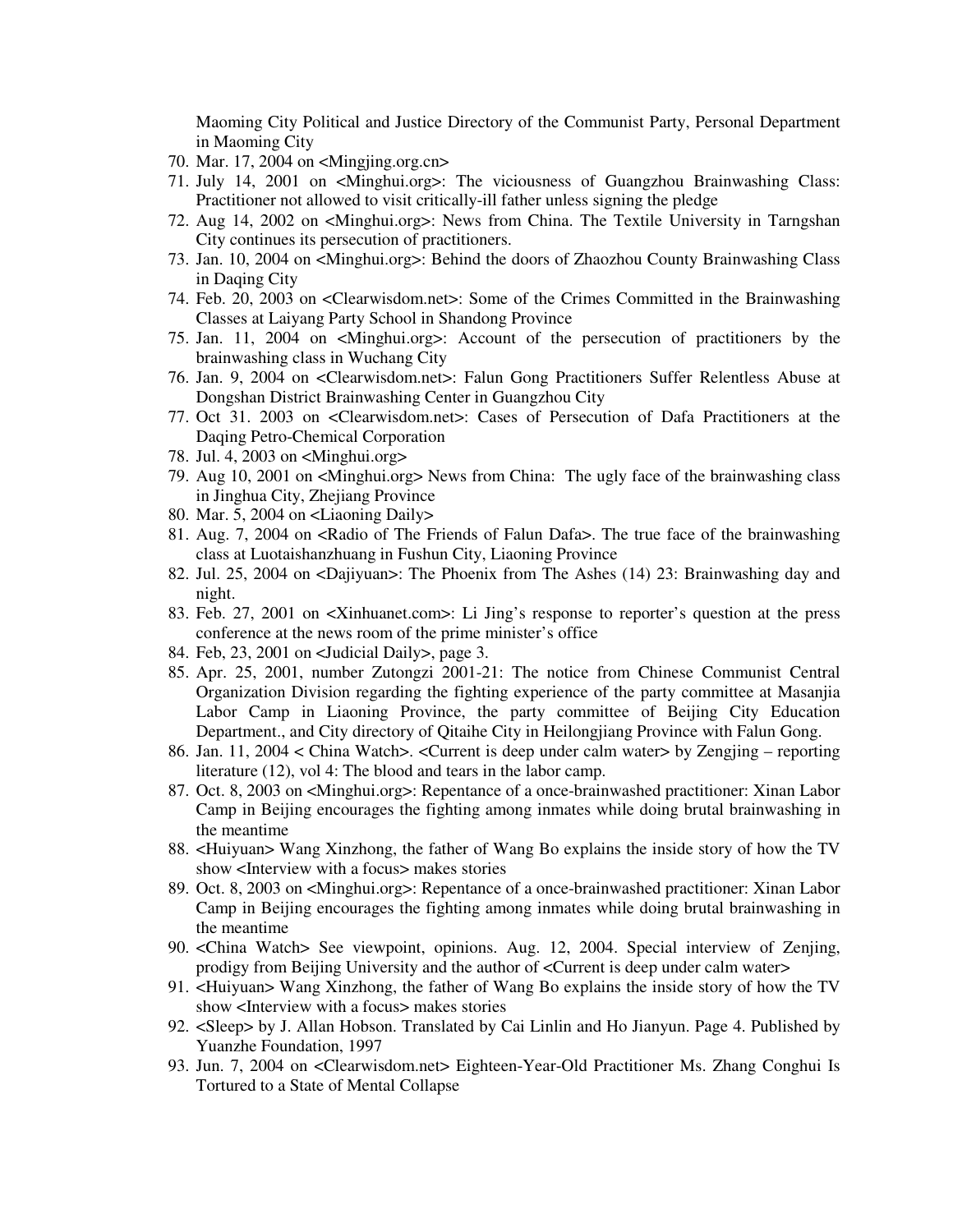- 94. Aug. 10, 2004 on <Clearwisdom.net> Practitioner Ms. Zhu Xia Suffers Mental Breakdown After Abuse and Probable Rape as a Part of Official Brainwashing
- 95. Dec. 28, 2003 on <Clearwisdom.net> Japan: Yoko Kaneko Holds Press Conference in Tokyo to Reveal Her Experience in China

Table 2: Overview of Brainwashing Classes in Seventeen Cities in Shandong Province and Districts under Their Administrations

| Jinan City         | Jinan City Law Education Center                                        |
|--------------------|------------------------------------------------------------------------|
|                    | Lixia District Brainwashing Class                                      |
|                    | Tianqiao District "610" Brainwashing Class                             |
|                    | <b>Licheng District Brainwashing Class</b>                             |
|                    | Zhangqiu City Brainwashing Class                                       |
| Qingdao            | Qingdao City "610" Brainwashing Class (located at 34 Mingxia Road,     |
| City               | Shibei District, Qingdao City)                                         |
|                    | Zhangjiatun (Village) Brainwashing Class in Jiaozhou City (Two         |
|                    | practitioners were persecuted to death.)                               |
|                    | Nantan Brainwashing Class in Jiaozhou City                             |
|                    | <b>Jimo City Brainwashing Class</b>                                    |
|                    | Pantao Town Brainwashing Class                                         |
|                    | Guangcheng Village 610 Brainwashing Class in Jiaonan City              |
|                    | Xinzhuang (Village) 610 Brainwashing Class in Laixi City (One          |
|                    | practitioner was persecuted to death.)                                 |
|                    | Laixi Party School Brainwashing Class                                  |
|                    | Yunshan Town Brainwashing Class in Pingdu                              |
| Zibo City          | Shandong Provincial Law Training Center (Wangcun Village Labor         |
|                    | Camp Brainwashing Class)                                               |
|                    | Zichuan District 610 Brainwashing Class                                |
| Zaozhuang          | Zaozhuang Brainwashing Class                                           |
| City               | Tengzhou City "8.1" Mining Plant Brainwashing Class                    |
| Dongying           | Dongying City Shengli Oil Field Brainwashing Class                     |
| City               |                                                                        |
| <b>Jining City</b> | Brainwashing Classes held in Zoucheng and Liangshan Districts          |
|                    | Wangyin Town Brainwashing Class in Yanzhou City                        |
|                    | <b>Yanzhou Mining Group Brainwashing Class</b>                         |
| Weifang            | Weifang Industrial Cadre School Brainwashing Class                     |
| City               | Weifang Diesel Locomotive Factory 610 office                           |
|                    | Seven transformation locations in Weicheng District, Weifang City (One |
|                    | practitioner was persecuted to death.)                                 |
|                    | Kuiwen District Brainwashing Class in Weifang City (One practitioner   |
|                    | was persecuted to death.)                                              |
|                    | Mucun Town Brainwashing Class in Fangzi District, Weifang City         |
|                    | Anqiu City "610" Brainwashing Class (One practitioner was persecuted   |
|                    | to death.)                                                             |
|                    | Changyi Brainwashing Class                                             |
|                    |                                                                        |
|                    | Gaomi City Brainwashing Class                                          |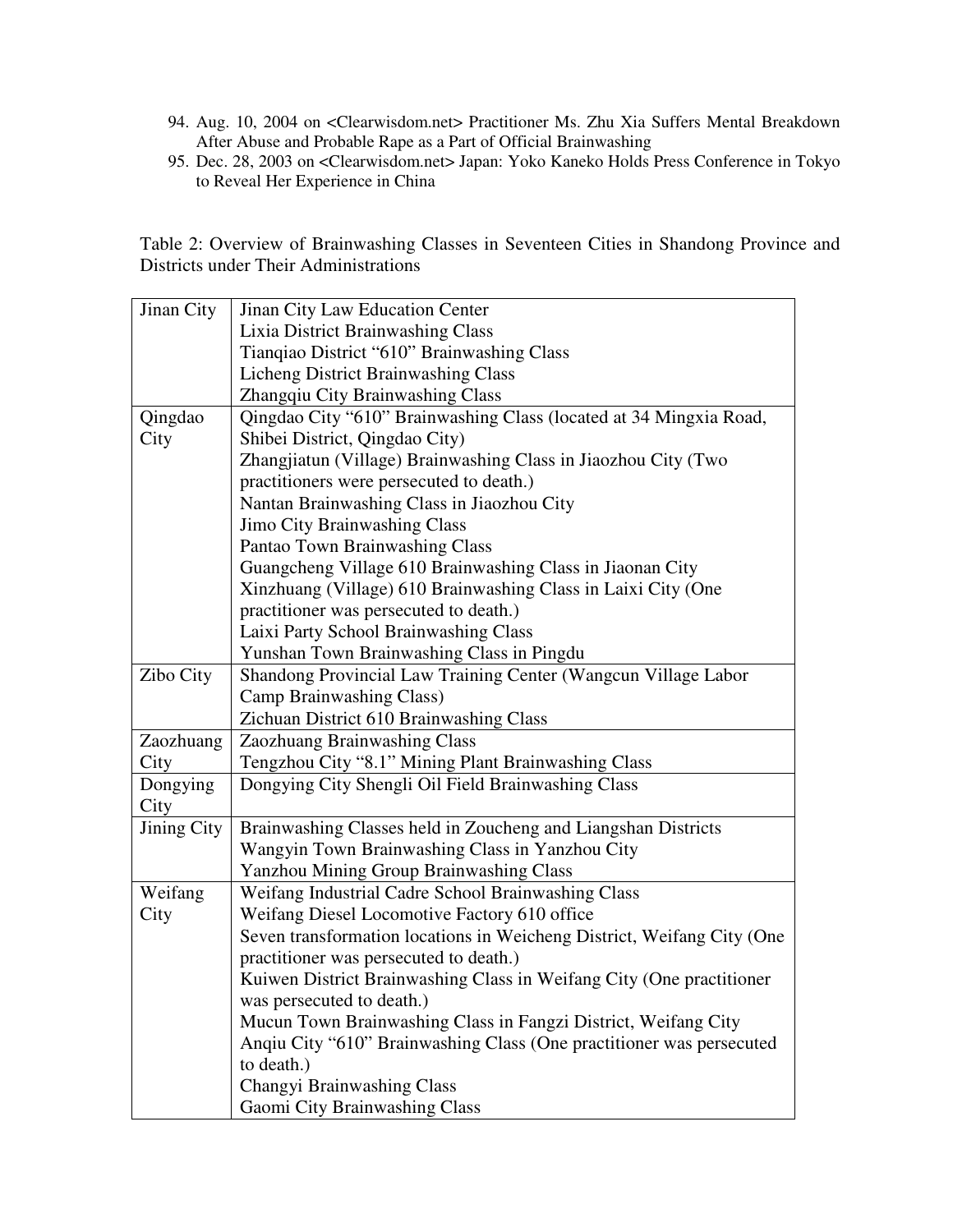|            | Qingzhou City "610" Brainwashing Class                                    |
|------------|---------------------------------------------------------------------------|
|            | Shouguang "610" Party School Brainwashing Class                           |
|            | Linqu County "610" Brainwashing Class                                     |
|            | Changle County "610" Brainwashing Class                                   |
|            | Changle County "138" Brainwashing Class                                   |
| Weihai     | Huancui District "610" Brainwashing Class                                 |
| City       | Rongcheng Brainwashing Class                                              |
|            | Shidao Town Brainwashing Class in Rongcheng City                          |
|            | Rushan "610" Brainwashing Class                                           |
|            | <b>Wendeng City Brainwashing Class</b>                                    |
| Yantan     | Zhifu District Brainwashing Class in Yantan City                          |
| City       | <b>Fushan District Brainwashing Class</b>                                 |
|            | Laishan District and Muping District (Brainwashing Classes)               |
|            | <b>Qixia City Brainwashing Class</b>                                      |
|            | Haiyang Brainwashing Class                                                |
|            | Longkou City "610" Brainwashing Class (located at lower Dingjia           |
|            | Town)                                                                     |
|            | Laiyang City Party School Brainwashing Class (One practitioner was        |
|            | persecuted to death.)                                                     |
|            | Laizhou City Brainwashing Class                                           |
|            | Linglong Brainwashing Class in Zhouyuan City (One practitioner was        |
|            | persecuted to death.)                                                     |
| Tai'an     | <b>Taishan District Brainwashing Class</b>                                |
| City       | Xintai City: No brainwashing class was set up locally. Practitioners were |
|            | directly sent to Wangcun Labor Camp in Shandong Province.                 |
|            | Shiheng Brainwashing Class in Feicheng City                               |
|            | Ningyang County and Dongping County (brainwashing classes)                |
| Rizhao     | Wulian County: practitioners were sent to Jinan Brainwashing Class        |
| City       |                                                                           |
| Laiwu      | Laicheng District "610" Brainwashing Class                                |
| City       | Xiaoyi Town Government Brainwashing Class in Laicheng District            |
|            | Laigang Brainwashing Class in Gangcheng District (One practitioner        |
|            | was persecuted to death.)                                                 |
| Linqi City | Linqi City Law Education Training Class                                   |
|            | Qishui County: Four Transformation Centers were set up in                 |
|            | Fengjiazhuang Village in Qishui Town, in the Adult Education Center in    |
|            | Huangshan Town, in Zhuge Town and in the Brainwashing Class in            |
|            | Gaozhuang Town, respectively.                                             |
|            | <b>Mengyin County Brainwashing Class</b>                                  |
|            | Mengyin County: three transformation centers include Jiuzhaixiang         |
|            | Village Study Class, Duozhuang Town Transformation Study Class and        |
|            | <b>Taoxu Town Transformation Study Class</b>                              |
|            | <b>Qinan County Brainwashing Class</b>                                    |
| Dezhou     | Dezhou City Law Education Center                                          |
| City       | Qihe County: The police department held brainwashing classes many         |
|            | times during holidays.                                                    |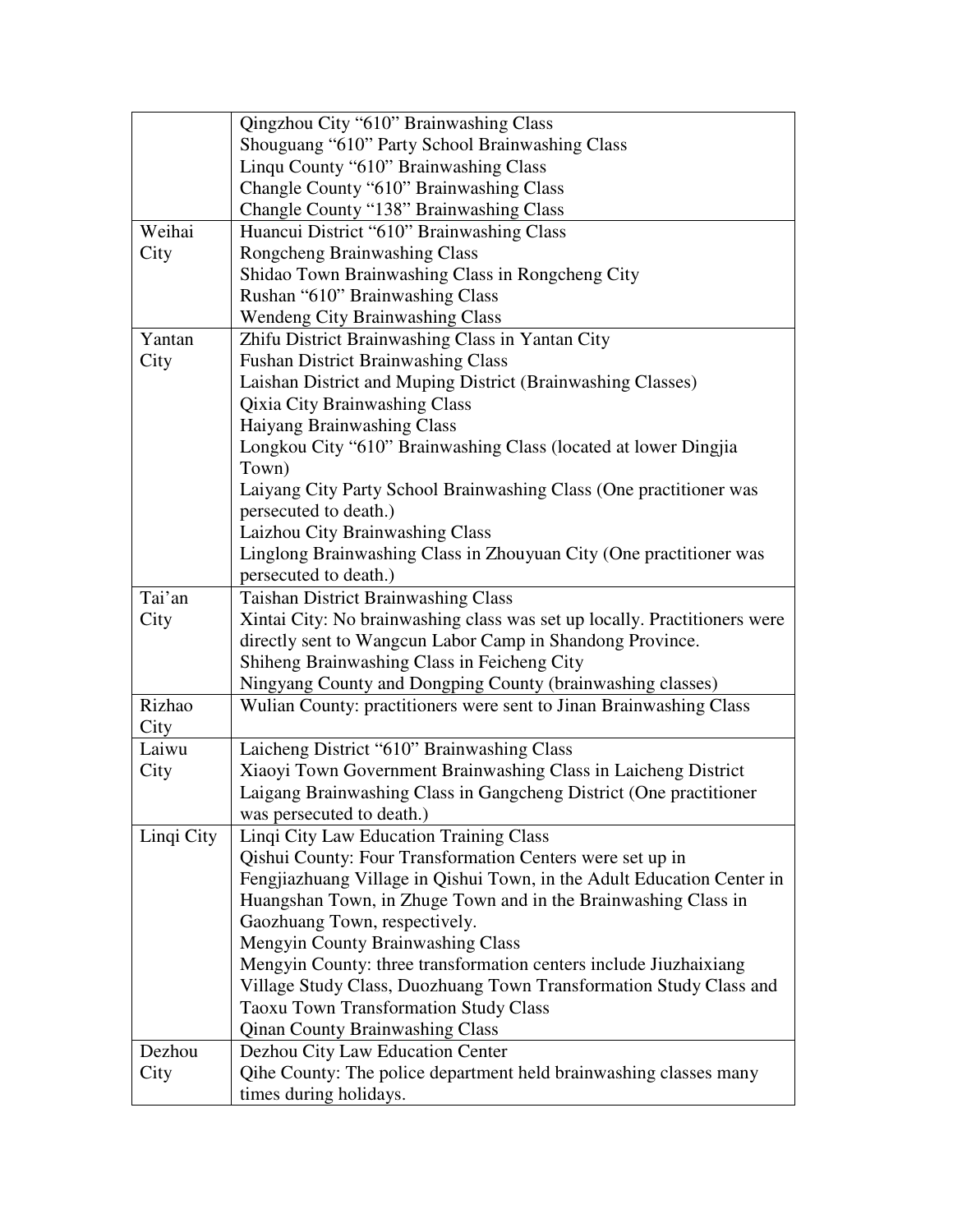| Liaocheng | Liaocheng Prison was remodeled to become a brainwashing center.      |
|-----------|----------------------------------------------------------------------|
| City      | Liaocheng City Brainwashing Class in Dongchangfu District            |
|           | Guangxian "610" Brainwashing Class                                   |
| Binzhou   | Yangxin County "610 office" held brainwashing classes many times.    |
| City      | <b>Wudi County Brainwashing Class</b>                                |
|           | <b>Boxing County Brainwashing Class</b>                              |
| Heze City | Shan County Brainwashing Class                                       |
|           | Juvie County: Practitioners were sent to Wangcun Brainwashing Class. |
|           | Juancheng County: Practitioners were sent to Wangcun Brainwashing    |
|           | Class.                                                               |

Table 3: List of Financial Persecution by Brainwashing Classes

| <b>Brainwashing Class</b>                                                                                                               | Time                                                                                            | Government<br>Investment                                              | Fees practitioners<br>were<br>forced to pay                                                           |
|-----------------------------------------------------------------------------------------------------------------------------------------|-------------------------------------------------------------------------------------------------|-----------------------------------------------------------------------|-------------------------------------------------------------------------------------------------------|
| Satellite<br>Red<br><b>Brainwashing Class</b><br>in Daqing                                                                              | October 2002                                                                                    | Total<br>investment<br>of more than<br>$\overline{2}$<br>million yuan | 5000<br>yuan<br>paid<br>by<br>practitioner's<br>working<br>company, and 1,200 yuan<br>for meals.      |
| Shuangcheng Town<br><b>Brainwashing Class</b><br>Shuangcheng<br>in<br>City                                                              | 2001                                                                                            |                                                                       | $1,000$ yuan                                                                                          |
| "610"<br>Wuchang<br><b>Braiwashing Class</b>                                                                                            |                                                                                                 |                                                                       | Practitioners<br>were<br>not<br>released unless fines of<br>2,000 yuan up to 7,500<br>yuan were paid. |
| Xinglongshan Law<br><b>Education Center in</b><br>Changchun City (or<br>Xinglongshan<br><b>Brainwashing Class</b><br>in Changchun City) |                                                                                                 |                                                                       | 1,000 yuan a month was<br>demanded<br>from<br>every<br>practitioner's family.                         |
| Changchun<br>City<br>Law<br>Education<br><b>Training Center</b>                                                                         | Moved from<br>Changchun<br>Agricultural<br>School<br>in<br>Xinglongshan<br>August<br>in<br>2003 |                                                                       |                                                                                                       |
| Changchun<br>Agricultural School<br><b>Brainwashing Class</b><br>Xinglongshan,<br>in<br>Changchun City                                  |                                                                                                 |                                                                       | 4,000 yuan for so-called<br>"bail".                                                                   |
| Illegal                                                                                                                                 |                                                                                                 |                                                                       | 10 yuan a day per person                                                                              |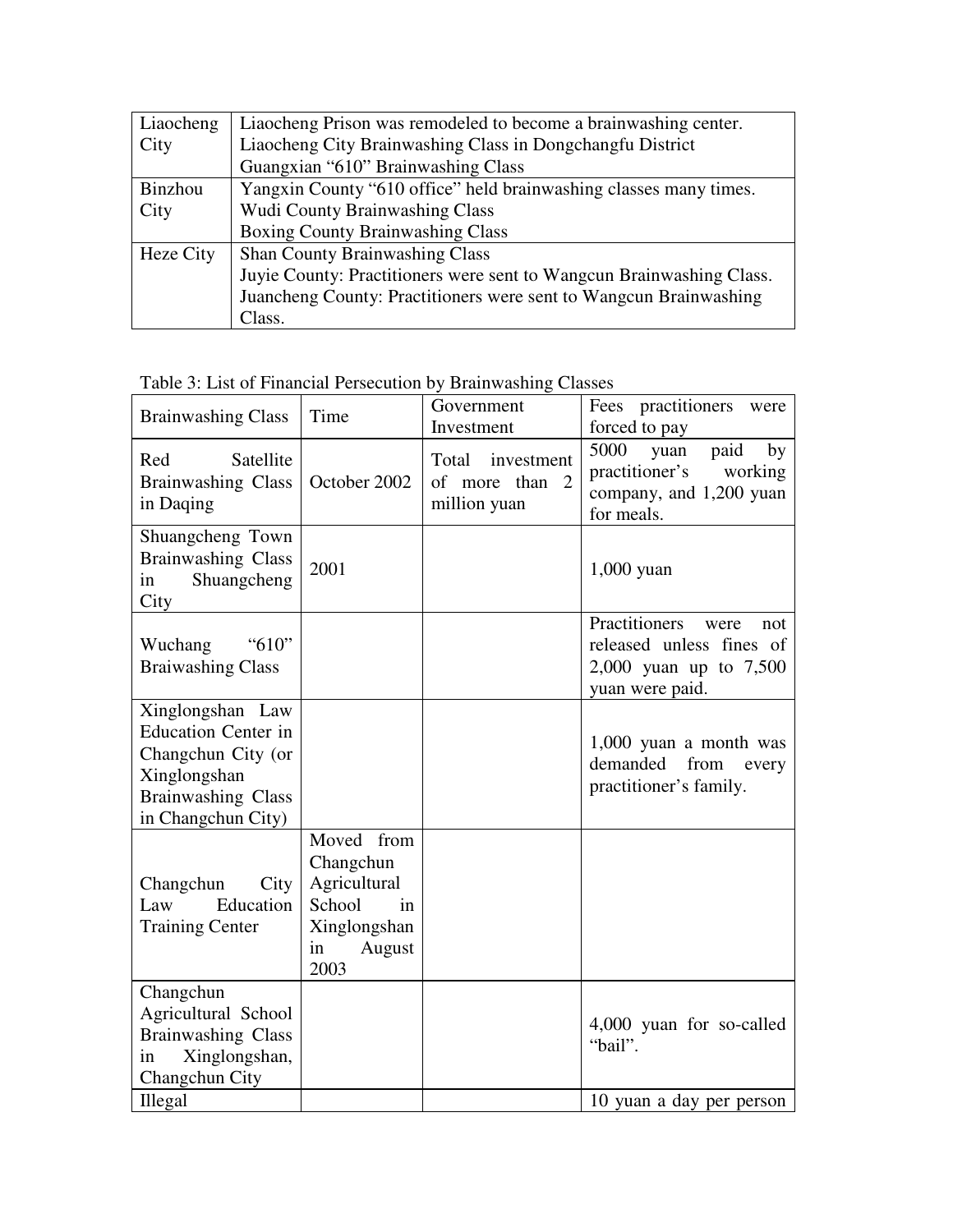| "Transformation<br>Class" in Jilin City                                                                                                                                                                                      |             | for meals                                                                                                                                                                                                                                                                                                                  |             |
|------------------------------------------------------------------------------------------------------------------------------------------------------------------------------------------------------------------------------|-------------|----------------------------------------------------------------------------------------------------------------------------------------------------------------------------------------------------------------------------------------------------------------------------------------------------------------------------|-------------|
| <b>Illegal</b><br>"Transformation<br>Study Class" held<br>by Longtan District,<br>Jilin City                                                                                                                                 |             | 2,000 yuan per person                                                                                                                                                                                                                                                                                                      |             |
| Hebei Province<br>Administration<br>Committee Law<br><b>Education Intensive</b><br>Class<br>(a<br>brainwashing class<br>loated<br>at<br>Huyu<br>Mountain<br>Villa<br>scenic<br>in<br>area<br>Changping District,<br>Beijing) |             | From July 13 to July 24,<br>2001. The class charged<br>100<br>yuan a day per<br>person.<br>practitioner's working<br>company had to appoint<br>three<br>persons<br>accompany the kidnapped<br>practitioner and paid for 4<br>person's expenses. The<br>company paid about<br>20,000 yuan for 12-day<br>brainwashing class. | Every<br>to |
| Wu'an City "Law<br>Education<br>Transformation<br>Class" in Hebei<br>Province                                                                                                                                                |             | 10 yuan living expenses a<br>day per person                                                                                                                                                                                                                                                                                |             |
| Yanghe Reservoir<br>Study<br>Class<br>in<br>Fu'ning<br>County,<br>Hebei Province                                                                                                                                             |             | 20 yuan a day for meals                                                                                                                                                                                                                                                                                                    |             |
| Pingshan<br>County<br><b>Brainwashing Class</b><br>in Hebei Province                                                                                                                                                         | June 2001   | In addition to 20 yuan a<br>day per person for living<br>expenses,<br>practitioner was extorted<br>2,000 yuan. Based upon<br>an incomplete statistics<br>to February 2004,<br>up<br>practitioners were fined<br>for more than 400,000<br>yuan.                                                                             | each        |
| Provincial<br>Hebei<br>Capital<br>Law<br>Education Training<br>Center (located at<br>Beicheng Road in<br>Shijiazhuang City.<br>reformed<br>It<br>was                                                                         | August 2001 | 3,000 yuan a month plus<br>1,000 yuan deposit. The<br>1,000 yuan deposit was<br>confiscated if<br>practitioner was forced-<br>once (because<br>fed<br>hunger strike). A 3-month                                                                                                                                            | the<br>of   |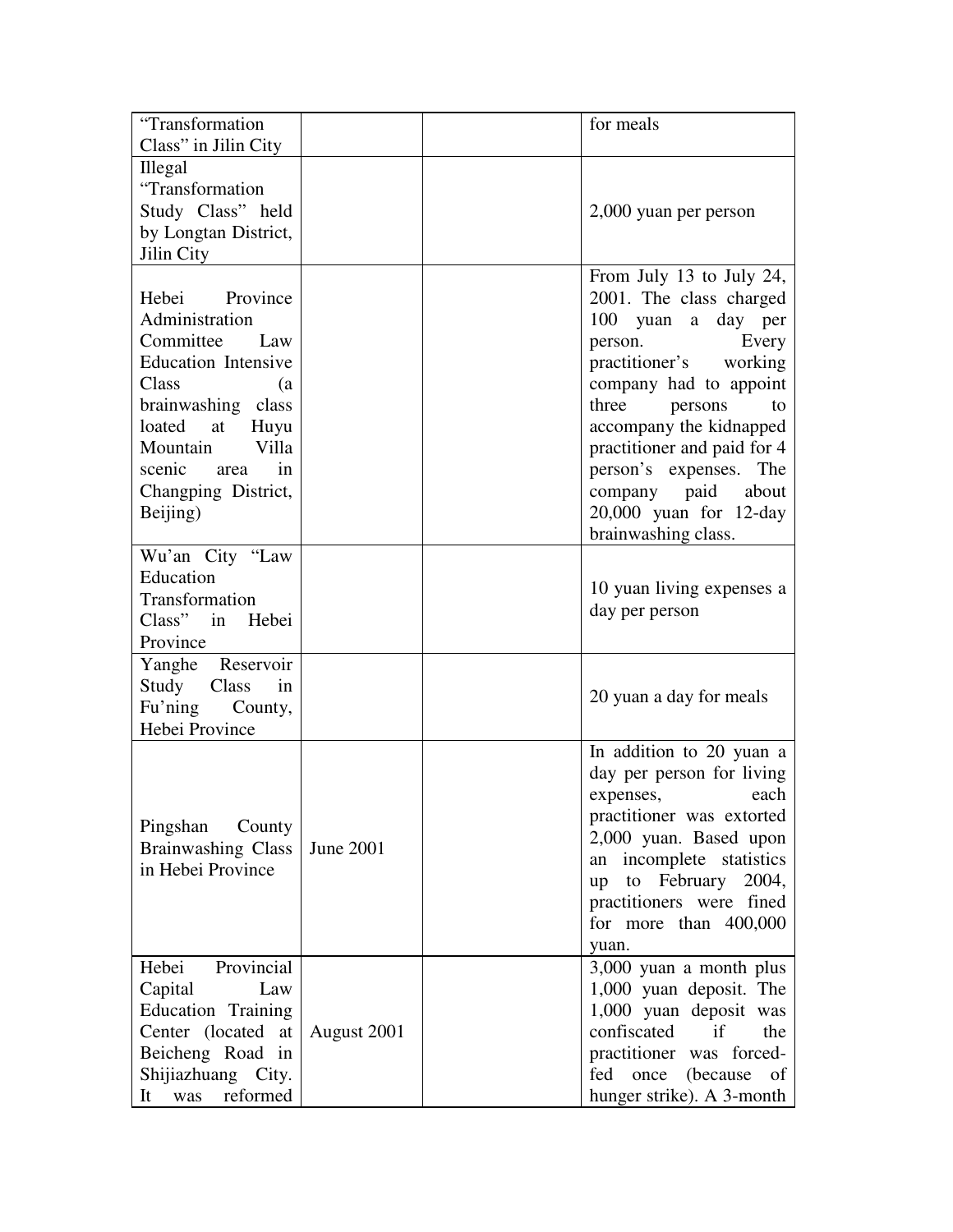| Third<br>the<br>from<br><b>Brigade</b><br>of<br>Shijiazhuang Labor<br>Camp)                                                                   |                                           | forced brainwashing and<br>persecution cost 10,000<br>yuan or more $(20,000)$<br>yuan) including<br>the<br>deposit, to be paid by the<br>practitioner personally or<br>his working company.                                                |
|-----------------------------------------------------------------------------------------------------------------------------------------------|-------------------------------------------|--------------------------------------------------------------------------------------------------------------------------------------------------------------------------------------------------------------------------------------------|
|                                                                                                                                               |                                           | The company must also<br>assign one or two persons<br>the<br>accompany<br>to<br>practitioner to monitoring<br>him/her.                                                                                                                     |
| Xinji<br>City<br><b>Brainwashing Class</b><br>in Hebei Province                                                                               | 2001                                      | $1,500$ yuan                                                                                                                                                                                                                               |
| Xingtai City Law<br><b>Education Center in</b><br>Hebei Province                                                                              | <b>Started</b><br>in<br>September<br>2002 | Forced<br>every<br>practitioner's family to<br>pay at least 1,000 yuan up<br>to a few thousand yuan<br>so-called<br>for<br>"transformation<br>fees".<br>Extorted<br>about<br>2,000<br>yuan at release for so-<br>called "living expenses". |
| Liyuzhuang Village<br><b>Brainwashing Class</b><br>Dingxing<br>in<br>County, Baoding<br>City,<br>Hebei<br>Province                            |                                           | Every practitioner was<br>extorted or fined for at<br>least $2,000$ yuan.                                                                                                                                                                  |
| Liyuzhuang Village<br><b>Brainwashing Class</b><br>Dingxing<br>1n<br><b>Baoding</b><br>County,<br>Hebei<br>City,<br>Province                  |                                           | Fined for at least 900 to<br>1,000 yuan, up to $3,000$<br>yuan.                                                                                                                                                                            |
| Tangshan<br>Law<br>Education School in<br>Hebei<br>Province<br>(Formerly<br>located<br>in the campus of<br>Tangshan<br>Textile<br>University) | December 19,<br>2000                      | The practitioner's family<br>was forced to pay for<br>three-month<br>living<br>expenses, which<br>were<br>1,500 yuan, 1,000 yuan<br>and<br>800<br>yuan,<br>respectively.                                                                   |
| Dafa<br>"Falun<br>Transformation<br>School" in Xiaobali                                                                                       | July 5, 2000                              | Every practitioner was<br>forced to pay 2,000 yuan<br>a month, out of which,                                                                                                                                                               |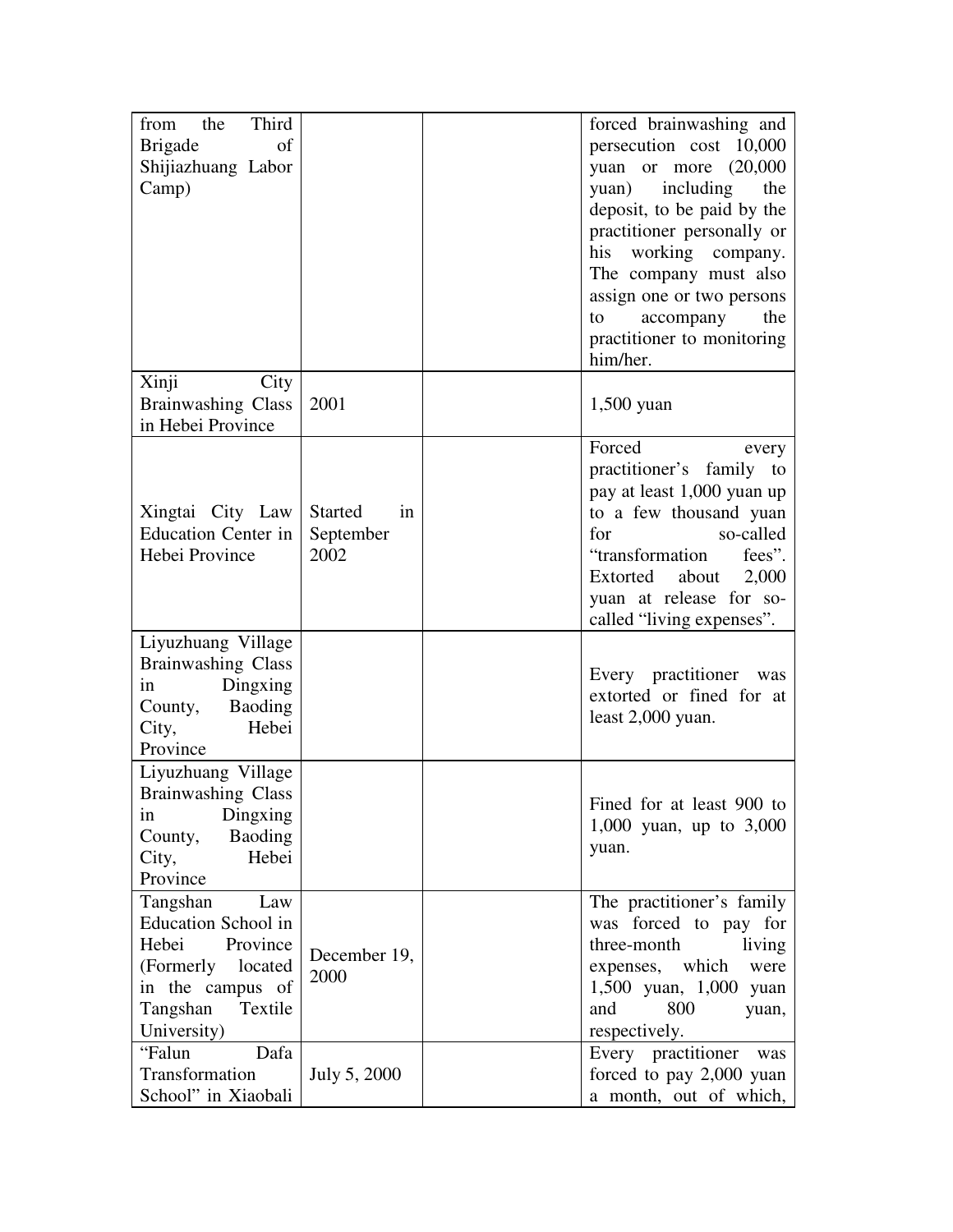| Village,<br>Fengrun                  |              |                   | 500 yuan was used to hire  |
|--------------------------------------|--------------|-------------------|----------------------------|
| Disctrict, Tangshan                  |              |                   | brainwashing<br>staff      |
| Hebei<br>City,                       |              |                   | members.<br>Some           |
| Province<br>(formerly)               |              |                   | practitioners<br>were      |
| located<br>in<br>the                 |              |                   | extorted<br>than<br>more   |
| government                           |              |                   | $10,000$ yuan in 6 months. |
| building)                            |              |                   | Some were extorted the     |
|                                      |              |                   | so-called "accompanying    |
|                                      |              |                   | fee" for about 5,000 yuan  |
|                                      |              |                   | a month. The guard was     |
|                                      |              |                   | awarded 500 yuan bonus     |
|                                      |              |                   | transforming<br>for<br>a   |
|                                      |              |                   | practitioner.<br>Every     |
|                                      |              |                   | practitioner who<br>was    |
|                                      |              |                   | arrested was first fined   |
|                                      |              |                   | $1,200$ yuan.              |
| Zhangjiakou<br>City                  |              |                   |                            |
| School<br>Law<br>in                  |              |                   | 800-900 yuan a month       |
| Hebei Province                       |              |                   |                            |
| "Forced                              |              |                   |                            |
| Transformation                       |              |                   |                            |
| Study Class"<br>by                   |              |                   | More than 3,000 yuan for   |
| Xinji Municipal                      |              |                   | so-called<br>"living"      |
| committe<br>Party                    |              |                   | expenses"                  |
| Party<br>School<br>in                |              |                   |                            |
| Hebei Province                       |              |                   |                            |
|                                      |              |                   | Each class was 15 days     |
|                                      |              |                   | and charged 3,500 yuan,    |
| Hengshui<br>City                     | September    |                   | to be paid by practitioner |
| <b>Brainwashing Class</b>            | 2001         |                   | personally.<br>The         |
| in Hebei Province                    |              |                   | practitioner was<br>not    |
|                                      |              |                   | released<br>unless         |
|                                      |              |                   | transformed.               |
|                                      |              |                   | 7 yuan a day per person.   |
|                                      |              |                   | Additional charges for     |
|                                      |              |                   | practitioners from out-of- |
|                                      |              |                   | town. No meals<br>were     |
| Changli<br><b>Brainwashing Class</b> |              | The<br>state      | supplied if payment was    |
|                                      | End of April | government        | not received. Whoever      |
| Qinghuangdao<br>in<br>City,<br>Hebei | 2000         | funded<br>500,000 | went on hunger strike was  |
| Province                             |              | yuan a year.      | charged a \$75 forced-     |
|                                      |              |                   | feeding fee. Also extorted |
|                                      |              |                   | 5,000 to 7,000 yuan from   |
|                                      |              |                   | each<br>practitioner's     |
|                                      |              |                   | working company.           |
| Beijing<br>Law                       | April 2001   | Municipal         |                            |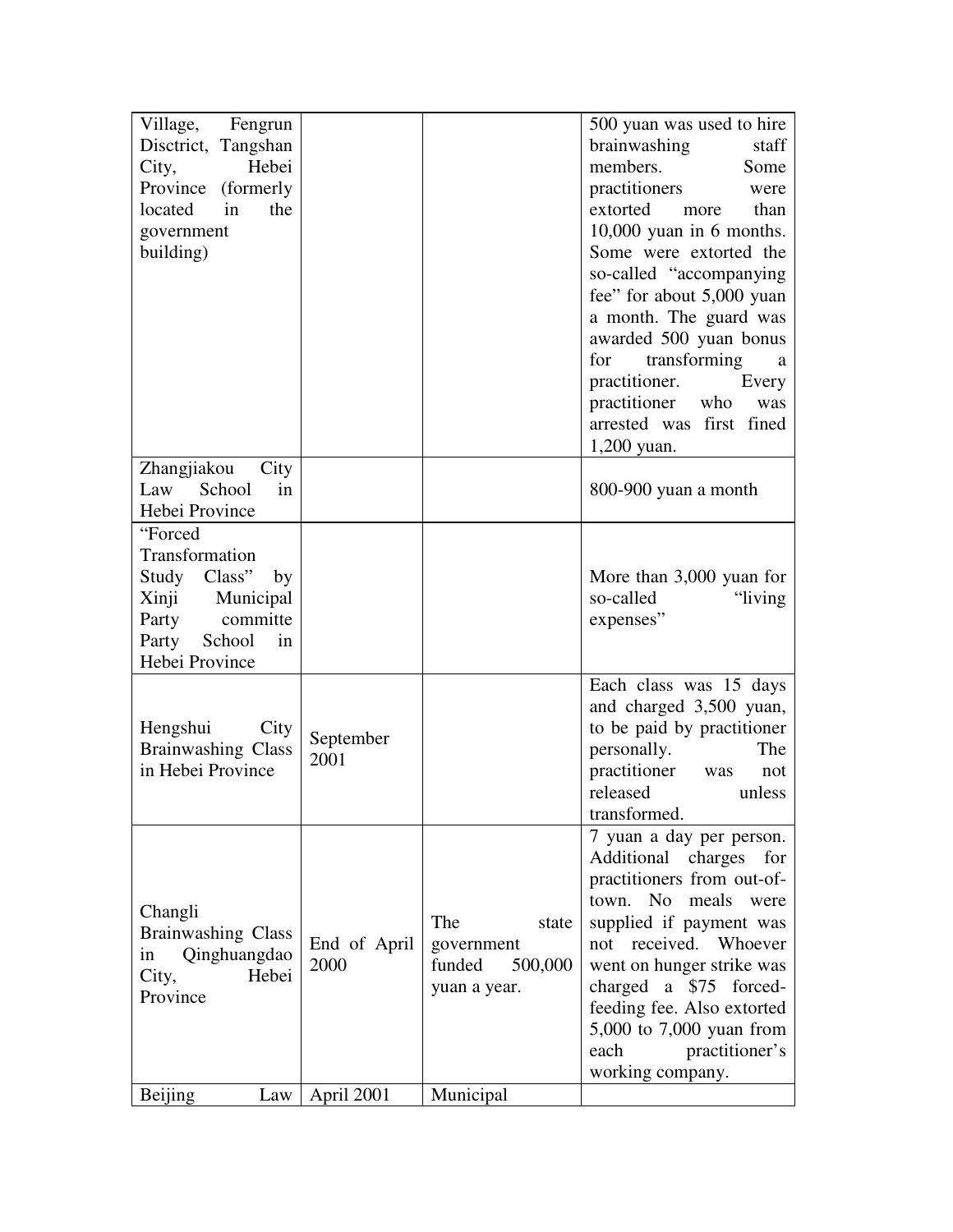| <b>Training Center</b>                                                                                                                                                                          |                                                                                                                                     | government<br>funded 1.5 million<br>yuan                                                                                                                     |                                                                                                                                                                                                                                                                                                                                                                          |
|-------------------------------------------------------------------------------------------------------------------------------------------------------------------------------------------------|-------------------------------------------------------------------------------------------------------------------------------------|--------------------------------------------------------------------------------------------------------------------------------------------------------------|--------------------------------------------------------------------------------------------------------------------------------------------------------------------------------------------------------------------------------------------------------------------------------------------------------------------------------------------------------------------------|
| Haidian<br>Law<br>Education Training<br>Base in Beijing                                                                                                                                         | June 2001                                                                                                                           | 2001,<br>In<br>June<br>Haidian<br>District<br>Party Committee<br>and<br>District<br>Government<br>funded<br>several<br>million yuan<br>to<br>build the base. | According<br>to<br>an<br>incomplete statistics up to<br>July 2004, more than 40<br>million yuan was received<br>from the society for so-<br>called "law education"<br>propaganda since April<br>25, 1999.                                                                                                                                                                |
| Hubei<br>Province<br>Law Center (located<br>in a vacation resort<br>in Tangxun Lake in<br>Miaoshan<br>Mountain)                                                                                 |                                                                                                                                     |                                                                                                                                                              | 6,000 yuan per person                                                                                                                                                                                                                                                                                                                                                    |
| District<br>Wuchang<br>Brainwashing<br>Center in Wuhan<br>City,<br>Hubei<br>Province                                                                                                            | March<br>19,<br>2000                                                                                                                | million<br>4<br>yuan<br>funding<br>from<br>government.                                                                                                       | 900 yuan a month                                                                                                                                                                                                                                                                                                                                                         |
| Qiaokou<br>District<br>"Falun<br>Gong<br>Intensive<br>Transformation<br>Study Class"<br>1n<br>Wuhan                                                                                             | 1999                                                                                                                                |                                                                                                                                                              | 600 yuan a month for<br>"living expenses".<br>Sometimes practitioners<br>had emergencies at home<br>and had to go home. At<br>least $2,000$ yuan up to<br>more than 6,000 yuan had<br>to be paid before the<br>practitioner was released.<br>The local police station<br>demanded all<br>kinds of<br>miscellaneous fees from<br>the practitioner's working<br>companies. |
| Jiufeng<br><b>Brainwashing Class</b><br>Hongshan<br>in<br>Wuhan<br>District,<br>Hubei<br>City,<br>Province<br>(formerly)<br>Village<br>Jiufeng<br>police<br>station<br>in<br>Hongshan District) | The class was<br>at first held in<br>Haogou<br>Agricultural<br>and<br>Livestock<br>Farming<br>Hostel<br>in<br>Hongshan<br>District. | A special funding<br>of 40,000<br>yuan<br>from government<br>in May 2004.                                                                                    | The government funded<br>6,000 yuan or more for<br>transformation of every<br>single practitioner.                                                                                                                                                                                                                                                                       |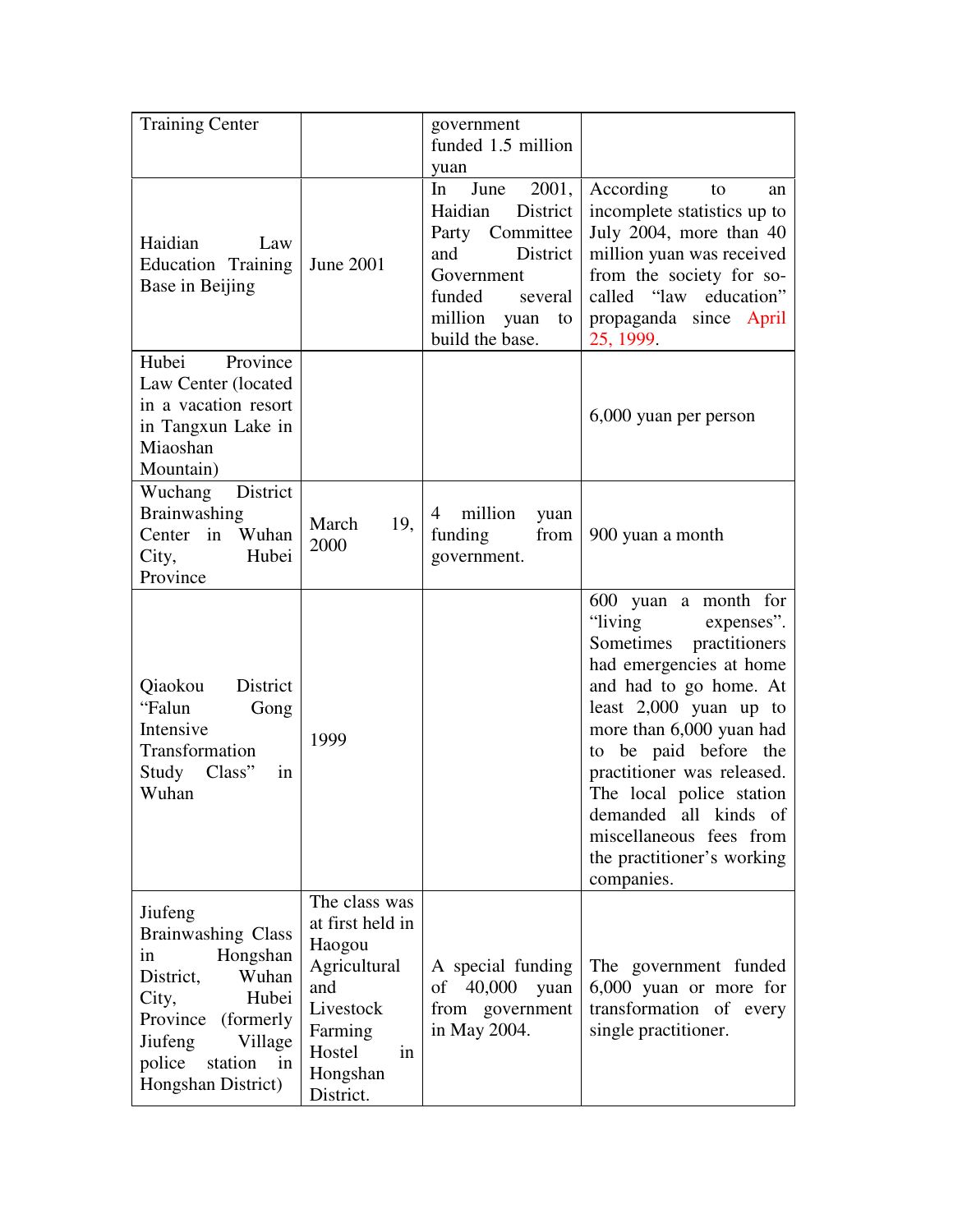|                                                                                                                                                                                                                                                     | Around<br>March<br><b>or</b><br>April 2000, it<br>was moved to<br>Shizui,<br>Hongshan<br>District. Then<br>in 2002, it<br>was moved to<br>where former<br>Jiufeng<br>Village<br>police station<br>in Hongshan<br>District was<br>located. |                                                                                                                                        |                                                                                                                              |
|-----------------------------------------------------------------------------------------------------------------------------------------------------------------------------------------------------------------------------------------------------|-------------------------------------------------------------------------------------------------------------------------------------------------------------------------------------------------------------------------------------------|----------------------------------------------------------------------------------------------------------------------------------------|------------------------------------------------------------------------------------------------------------------------------|
| Yunlong<br>Training<br>Base of Chenjiagou<br>Security Company<br>Bailang<br>in<br>Development Zone<br>Shiyan City<br>in<br>established a "610<br>office" in December<br>2001 and became a<br>base to "transform"<br>Falun<br>Gong<br>practitioners. |                                                                                                                                                                                                                                           |                                                                                                                                        | 100 yuan per day per<br>person                                                                                               |
| "Falun<br>Gong<br>Practitioners<br>Intensive Confined<br>Study Class"<br>in<br>Village,<br>Hongxia<br>Qingling Township,<br>Wuchang District,<br>Hubei province                                                                                     | Was<br>officially put<br>to use in June<br>2001                                                                                                                                                                                           | Wuchang District<br>government<br>funded 4 million<br>yuan in terms of<br>"setting"<br>the<br>up<br>flood<br>control<br>headquarters". | 30 yuan a day for living<br>expenses, 4-5 yuan for<br>meal expenses, and 3000<br>yuan a month for specific<br>practitioners. |
| Haogou<br><b>Brainwashing Class</b><br>in Hubei Province                                                                                                                                                                                            |                                                                                                                                                                                                                                           | The<br>government<br>funded 6,000 yuan<br>for<br>more<br><b>or</b><br>transformation of<br>each<br>single<br>practitioner              |                                                                                                                              |
| Shanghai City Law<br><b>Education School</b>                                                                                                                                                                                                        | January 2001                                                                                                                                                                                                                              |                                                                                                                                        | During<br>the<br>first<br>few<br>classes,<br>practitioner's<br>working company had to<br>assign<br>people<br>to              |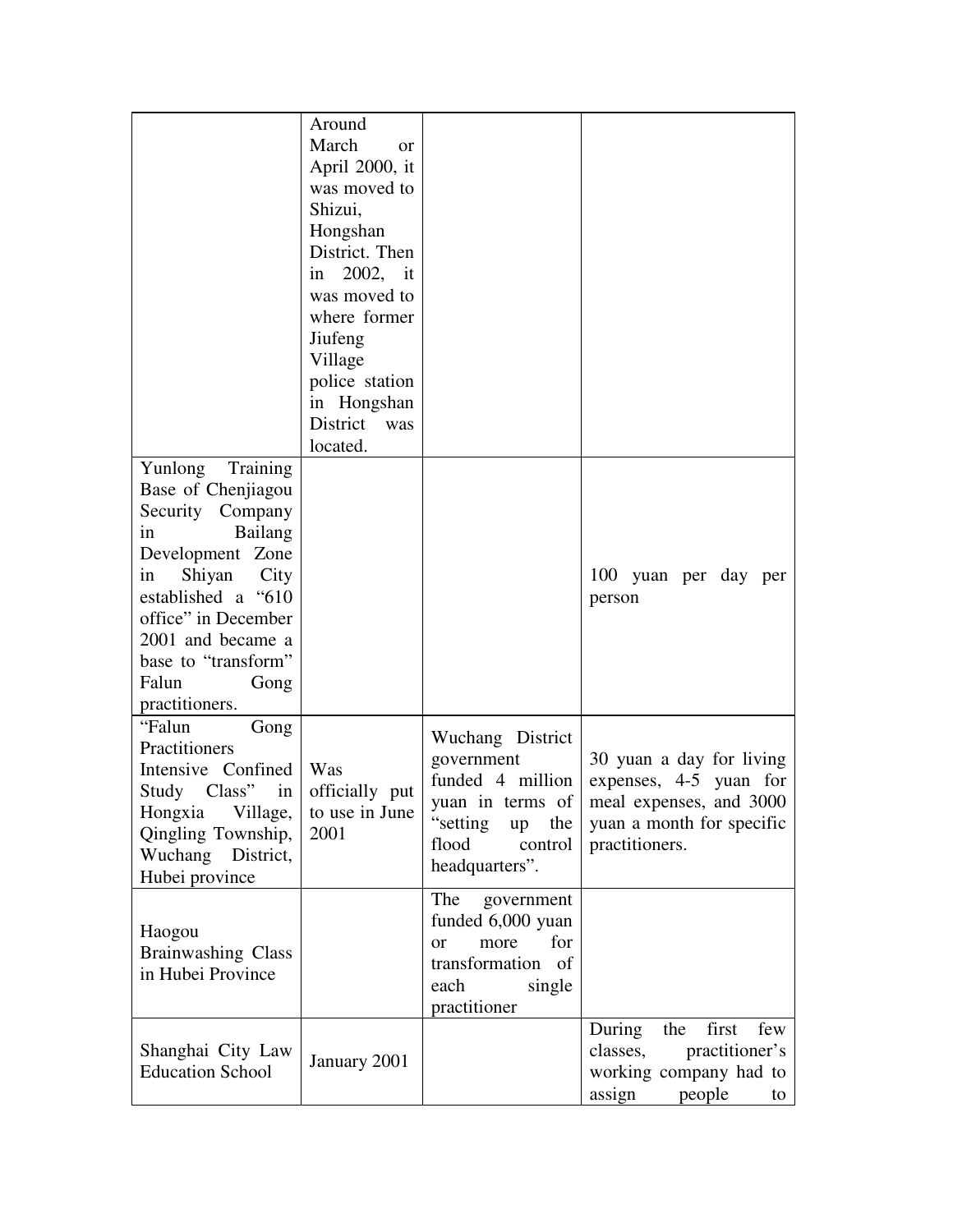|                                                                                                    |                  |                                              | the<br>accompany<br>practitioner. It cost the<br>company nearly 10,000<br>yuan to pay for the living<br>expenses of practitioner<br>and two accompanying<br>persons. If the loss due to<br>abnormal<br>absences<br>of<br>employees<br>three<br>was<br>the company<br>counted,<br>usually suffered a loss of<br>tens of thousand<br>to<br>hundreds<br>of thousand<br>yuan.                                                                                                                                                                             |
|----------------------------------------------------------------------------------------------------|------------------|----------------------------------------------|-------------------------------------------------------------------------------------------------------------------------------------------------------------------------------------------------------------------------------------------------------------------------------------------------------------------------------------------------------------------------------------------------------------------------------------------------------------------------------------------------------------------------------------------------------|
| Training<br>Law<br>Center in NingXia<br>Autonomous<br>Region                                       | November<br>2002 |                                              | 3,000 to 10,000 yuan per<br>for<br>so-called<br>person<br>"training fee"                                                                                                                                                                                                                                                                                                                                                                                                                                                                              |
| Training<br>Law<br>Center in Shandong<br>Province                                                  | August 2001      |                                              | The practitioner had to<br>personally pay for the<br>lodging and meals<br>for<br>himself<br>the<br>and<br>accompanying<br>people<br>who were assigned to<br>watch him/her<br>and<br>expenses of transportation<br>and meals for police who<br>arrested him.<br>Some<br>practitioners were fined<br>for as much as 10,000<br>yuan. One practitioner<br>was extorted 18,000 yuan<br>for a 3-day brainwashing<br>class, out of which 5,000<br>yuan was paid for so-<br>called "bail", and 13,000<br>for<br>so-called<br>yuan<br>"brainwashing expenses". |
| District<br>Lixia<br><b>Brainwashing Class</b><br>Jinan<br>City,<br>in<br><b>Shandong Province</b> |                  |                                              | 100 yuan per day per<br>person                                                                                                                                                                                                                                                                                                                                                                                                                                                                                                                        |
| Qingdao<br>City<br>Brainwashing<br>Class,<br>Shandong<br>Province                                  |                  | More<br>than<br>$\mathbf{1}$<br>million yuan | 1,800 yuan a month for<br>"living expenses"                                                                                                                                                                                                                                                                                                                                                                                                                                                                                                           |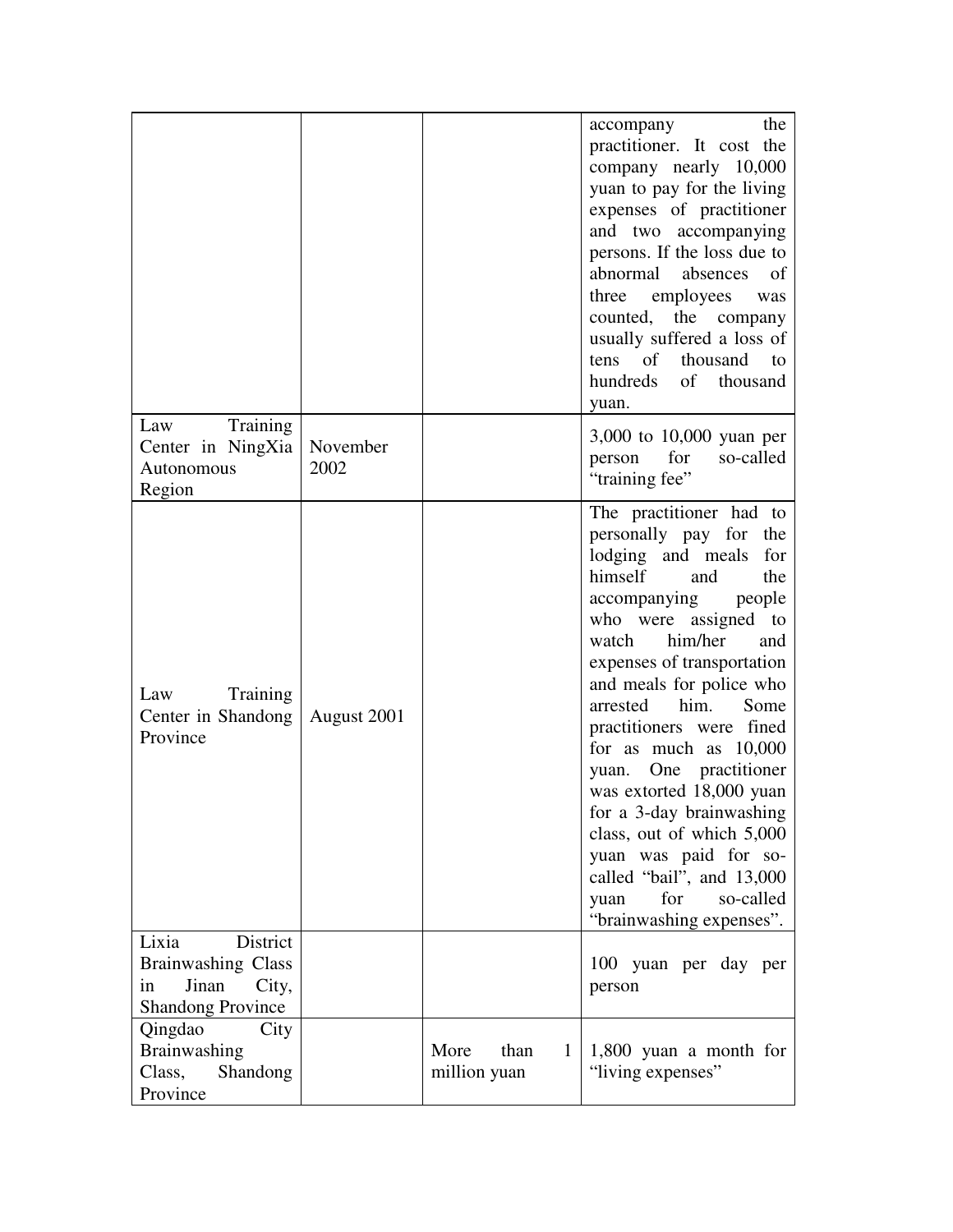| Jiaozhou<br>City<br><b>Brainwashing</b><br>Class,<br>Shandong<br>Province                                           |                                                                                                                                                                                                                        |                                                                                                                                       | $1,500$ yuan a month for<br>"living expenses"                          |
|---------------------------------------------------------------------------------------------------------------------|------------------------------------------------------------------------------------------------------------------------------------------------------------------------------------------------------------------------|---------------------------------------------------------------------------------------------------------------------------------------|------------------------------------------------------------------------|
| Industrial<br>Weifang<br>Cadre<br>School<br><b>Brainwashing Class</b>                                               |                                                                                                                                                                                                                        |                                                                                                                                       | At least 2,000 yuan a<br>month                                         |
| City Law<br>Linqi<br>Education Training<br>Center (18 Qizhou<br>Jinqueshan<br>Road,<br>Street)                      |                                                                                                                                                                                                                        |                                                                                                                                       | Around 9,000 yuan                                                      |
| Fengjiazhuang<br>Village<br>Transformation<br>Class in<br>Qishui<br>County, Linqi City,<br><b>Shandong Province</b> |                                                                                                                                                                                                                        |                                                                                                                                       | 1,200 yuan for living<br>expenses or 3,000<br>to<br>5,000 yuan deposit |
| Linqi Party School<br>Shandong<br>in<br>held<br>province<br>a<br>"transformation<br>class"                          | May 10, 2000                                                                                                                                                                                                           |                                                                                                                                       | 250 yuan a day per person                                              |
| Shenyang City Law<br>Education<br>School<br>(Zhangshi<br>Labor<br>Camp<br>Brainwashing<br>Class)                    | Under<br>the<br>instruction of<br>the municipal<br>party<br>committee,<br>the<br>"Municipal<br>Preventing<br>and Handling<br>Cult Office"<br>"610<br>$($ or<br>office")<br>was<br>in<br>up<br>set<br>September<br>2002 | At end of October<br>2002,<br>the<br>government spent<br>1.8 million yuan<br>build<br>to<br>"Shenyang<br>Law<br>Education<br>School". |                                                                        |
| Chifeng<br>City<br>Aohanqi<br><b>Brainwashing Class</b><br>in Inner Mongolia                                        |                                                                                                                                                                                                                        |                                                                                                                                       | 500 yuan per person for<br>meals                                       |
| Chifeng<br><b>Brainwashing Class</b>                                                                                |                                                                                                                                                                                                                        |                                                                                                                                       | 2,000 yuan for a 11 to 12-<br>day class                                |
| Luotai<br>Mountain<br>Villa Brainwashing                                                                            |                                                                                                                                                                                                                        | The<br>provincial<br>committee<br>party                                                                                               | At least $1,400$ yuan for so<br>called<br>"studying, living"           |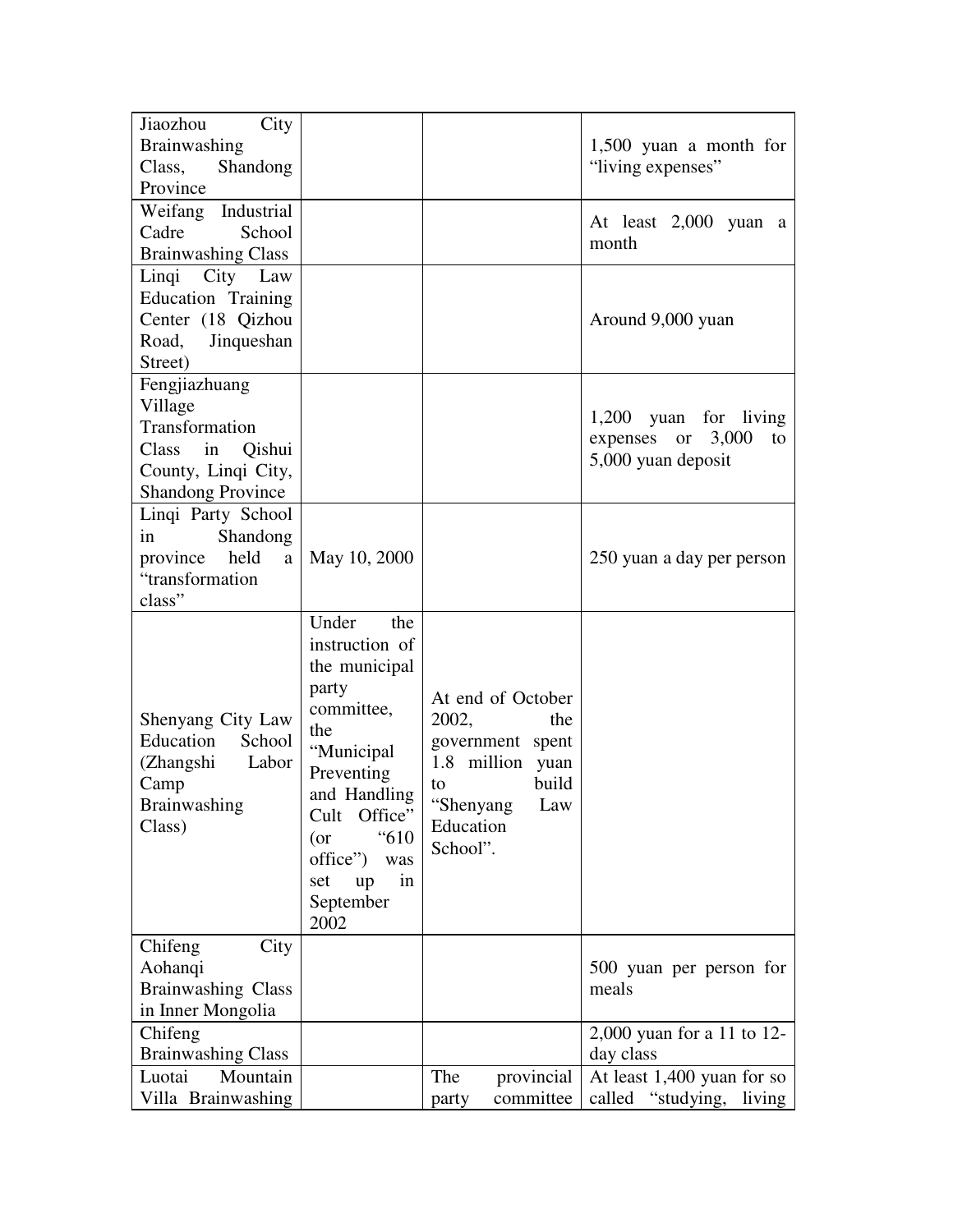| in<br>Class<br>Fushun<br>Liaoning<br>City,<br>Province, or Fushun<br>City Law Education<br>School,<br>later<br>renamed<br>be<br>to<br>"Liaoling Caring<br><b>Education Center"</b><br>Zhongyuan<br>Oil<br>Field<br>Studying<br>Class in<br>Henan | November<br>2002                                                  | directly funded 1.4<br>million yuan to<br>rebuild the center                                                                                                                                                                                                                                                                                                                                       | and medical expenses"<br>3,000 to 10,000 yuan per<br>person for "training fee" |
|--------------------------------------------------------------------------------------------------------------------------------------------------------------------------------------------------------------------------------------------------|-------------------------------------------------------------------|----------------------------------------------------------------------------------------------------------------------------------------------------------------------------------------------------------------------------------------------------------------------------------------------------------------------------------------------------------------------------------------------------|--------------------------------------------------------------------------------|
| province<br>Xixiang<br>Law<br>Education Training<br>Center in Bao'an<br>District, Shenzhen<br>City                                                                                                                                               | Established<br>in 1994. Was<br>reopened<br>in<br>October<br>2002. | Under<br>the<br>vigorous<br>support<br>by the various<br>levels of judicial<br>systems<br>which<br>administered<br>Xixiang Judiciary<br>and by Xixiang<br>local government,<br>million yuan<br>3<br>funded<br>to<br>was<br>upgrade a building<br>of<br>more<br>than<br>5,000<br>square<br>meter (or $55,000$<br>square feet) which<br>was used as office<br>building by<br>the<br>training center. |                                                                                |
| Chaozhou<br>City<br>ʻʻLaw<br>Education<br>Class"<br>Study<br>in<br>Guangdong<br>Province<br>(located)<br>on the 5 <sup>th</sup> floor of<br>Chaozhou<br>Dadaowei<br>Patrol<br>Police Brigade)                                                    |                                                                   |                                                                                                                                                                                                                                                                                                                                                                                                    | 300 yuan per person per<br>month for meals                                     |
| Chatou Law School<br>in Baiyun District,<br>Guangzhou<br>City,<br>located at 56 West<br>Zhoubei<br>Road,<br>Chaitou<br>(Island),                                                                                                                 | From<br>April<br>2002                                             |                                                                                                                                                                                                                                                                                                                                                                                                    | 6,000 yuan per person                                                          |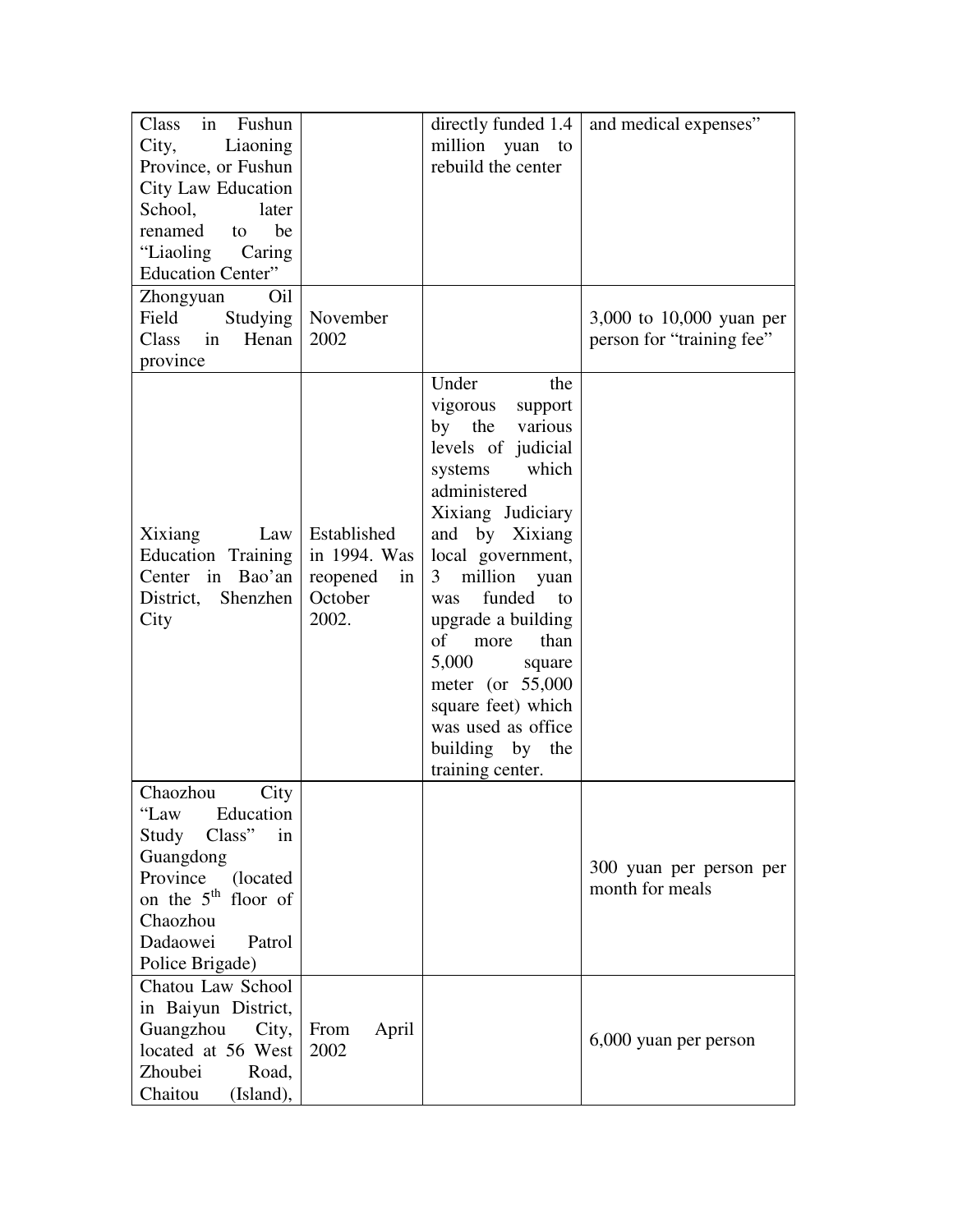| City,<br>Guangzhou                                                                                                                                                                       |                      |                                                                                              |                                                                                                                                                                                                                                                                                                                                                                                                                                                   |
|------------------------------------------------------------------------------------------------------------------------------------------------------------------------------------------|----------------------|----------------------------------------------------------------------------------------------|---------------------------------------------------------------------------------------------------------------------------------------------------------------------------------------------------------------------------------------------------------------------------------------------------------------------------------------------------------------------------------------------------------------------------------------------------|
| Guangdong<br>Province.                                                                                                                                                                   |                      |                                                                                              |                                                                                                                                                                                                                                                                                                                                                                                                                                                   |
|                                                                                                                                                                                          |                      |                                                                                              | 1,000 yuan per month per                                                                                                                                                                                                                                                                                                                                                                                                                          |
| Haizhu District Law<br><b>Education School in</b><br>Guangzhou City                                                                                                                      | April<br>10,<br>2001 |                                                                                              | practitioner for so-called<br>"tuition". Demanded<br><sub>a</sub><br>few thousand yuan from<br>practitioner's working<br>companies for so-called<br>"sponsoring"<br>fee".<br>Attempted to charge<br>"meal<br>expensive<br>expenses". Due to strong<br>objections, the<br>school<br>temporarily<br>stopped<br>charging "tuition"<br>and<br>"sponsoring<br>fee"<br>and<br>charged "meal expenses"<br>based upon actual number<br>of meals consumed. |
| City Law<br>Wuxi<br><b>Education Center in</b><br>Jiangsu Province                                                                                                                       |                      | For each class, the<br>local governments<br>funded<br>about<br>200,000<br>to<br>300,000 yuan | Tuition of 3,000 yuan per<br>person per class. Each<br>class lasted from 1 month<br>to 2 months.                                                                                                                                                                                                                                                                                                                                                  |
| City Law<br>Baoji<br>Education Training<br>Center in Shannxi<br>Province                                                                                                                 |                      | 72,000 yuan                                                                                  | One guard was assigned<br>for each practitioner to<br>watch him/her. Maximum<br>fine<br>than<br>was<br>more<br>10,000 yuan.                                                                                                                                                                                                                                                                                                                       |
| A "Falun<br>Gong<br>Education<br>Leadership Team"<br>was established in<br>the Youzha Street<br>Office, Nanming<br>District                                                              | 2000                 | $50,000$ yuan was<br>funded.                                                                 |                                                                                                                                                                                                                                                                                                                                                                                                                                                   |
| Nanchong<br>City<br>Brainwashing Class<br>Sichuan<br>in<br>Province.<br>It was<br>located next to a<br>warehouse<br>of<br>Gaoping<br>District<br>Salt<br>Factory<br>in<br>Nanchong City. |                      |                                                                                              | 3,000 yuan                                                                                                                                                                                                                                                                                                                                                                                                                                        |